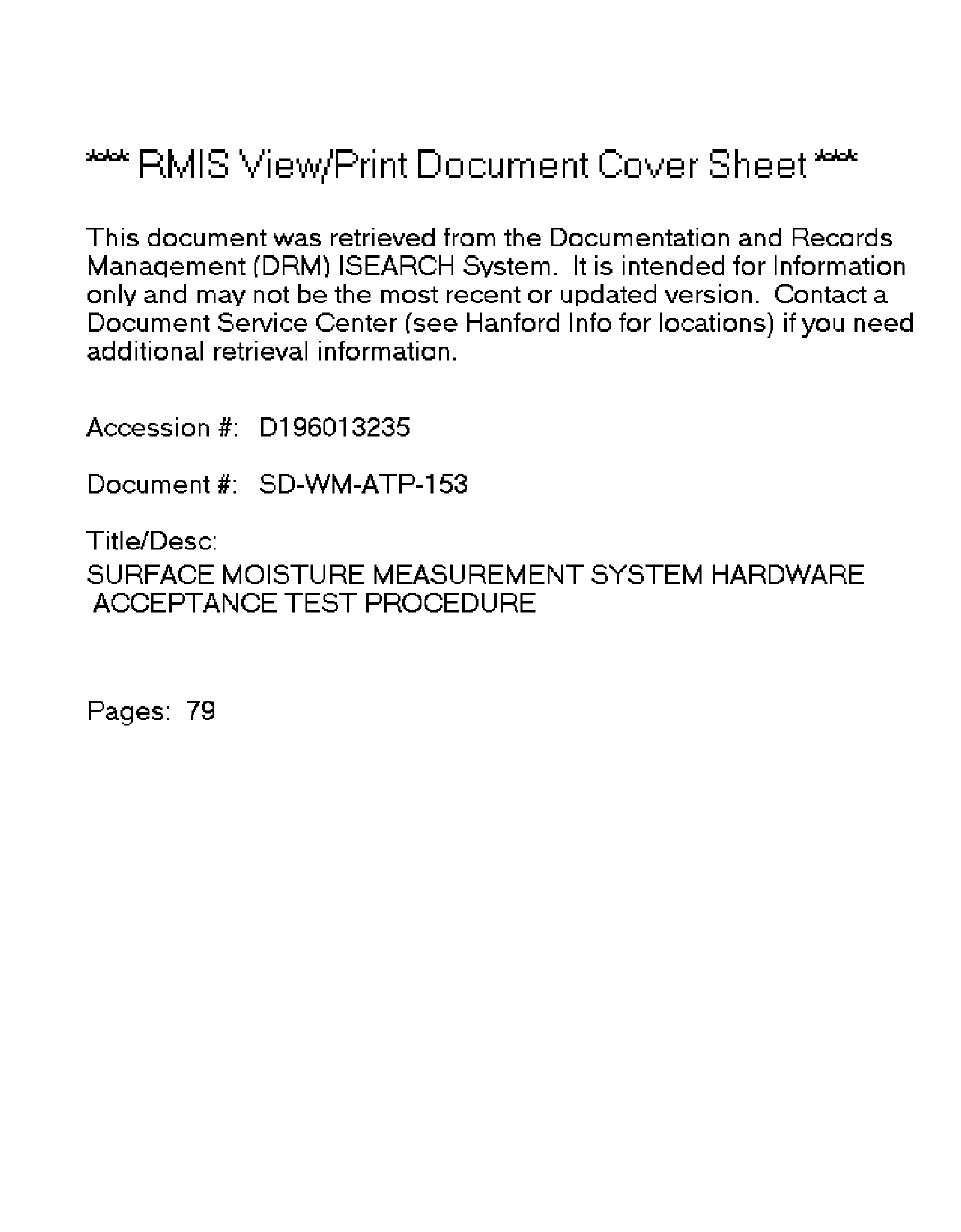| FEB 0 1 1996 $_{\rm esc}$ engineering data transmittal<br>$\Delta t$ a al $\Delta$ |                                                                                                                                                                    |                                             |                                                                           |                                                       |                                                                                       | Page 1 of<br>1. EDT 604983                                       |                                                                                 |                                   |                                                                            |                                          |  |  |
|------------------------------------------------------------------------------------|--------------------------------------------------------------------------------------------------------------------------------------------------------------------|---------------------------------------------|---------------------------------------------------------------------------|-------------------------------------------------------|---------------------------------------------------------------------------------------|------------------------------------------------------------------|---------------------------------------------------------------------------------|-----------------------------------|----------------------------------------------------------------------------|------------------------------------------|--|--|
|                                                                                    | 2. To: (Receiving Organization)<br>3. From: (Originating Organization)<br>4. Related EDT No.:<br>See Distribution List<br>Nuclear Analysis and<br>Characterization |                                             |                                                                           |                                                       |                                                                                       |                                                                  | ΝA                                                                              |                                   |                                                                            |                                          |  |  |
|                                                                                    | 5. Proj./Prog./Dept./Div.:                                                                                                                                         |                                             |                                                                           | 6. Cog. Engr.:                                        |                                                                                       |                                                                  | 7. Purchase Order No.:                                                          |                                   |                                                                            |                                          |  |  |
|                                                                                    | Characterization                                                                                                                                                   |                                             |                                                                           |                                                       | JS Schofield                                                                          |                                                                  |                                                                                 | ΝA                                |                                                                            |                                          |  |  |
| 8. Originator Remarks:                                                             |                                                                                                                                                                    |                                             |                                                                           |                                                       |                                                                                       |                                                                  | 9. Equip./Component No.:                                                        |                                   |                                                                            |                                          |  |  |
|                                                                                    |                                                                                                                                                                    |                                             |                                                                           |                                                       | See attached acceptance test procedure for the Surface                                |                                                                  | <b>NA</b>                                                                       |                                   |                                                                            |                                          |  |  |
|                                                                                    |                                                                                                                                                                    |                                             |                                                                           | Moisture Measurement System for your approval.        |                                                                                       |                                                                  |                                                                                 | 10. System/Bldg./Facility:<br>NA  |                                                                            |                                          |  |  |
| 11. Receiver Remarks:                                                              |                                                                                                                                                                    |                                             |                                                                           |                                                       |                                                                                       |                                                                  | 12. Major Assm. Dwg. No.:                                                       | NA.                               |                                                                            |                                          |  |  |
|                                                                                    |                                                                                                                                                                    |                                             |                                                                           |                                                       |                                                                                       |                                                                  | 13. Permit/Permit Application No.:                                              | ΝA                                |                                                                            |                                          |  |  |
|                                                                                    |                                                                                                                                                                    |                                             |                                                                           |                                                       |                                                                                       |                                                                  | 14. Required Response Date:                                                     | <b>ASAP</b>                       |                                                                            |                                          |  |  |
| 15.                                                                                |                                                                                                                                                                    |                                             |                                                                           | DATA TRANSMITTED                                      |                                                                                       |                                                                  | (F)                                                                             | (G)                               | (H)                                                                        | (1)                                      |  |  |
| (A)<br>Item<br>No.                                                                 | (B) Document/Drawing No.                                                                                                                                           |                                             | (C)<br>Sheet<br>No.                                                       | (D)<br>Rev.<br>No.                                    | (E) Title or Description of Data<br>Transmitted                                       |                                                                  | Approval<br>Desig-<br>nator                                                     | Reason<br>for<br>Trans-<br>mittal | Origi-<br>nator<br>Dispo-<br>sition                                        | Receiv-<br><b>ar</b><br>Dispo-<br>sition |  |  |
| 1.                                                                                 | WHC-SD-WM-ATP-153                                                                                                                                                  |                                             | A11                                                                       | 0                                                     | Surface Moisture<br>SQ<br>Measurement System<br>Hardware Acceptance<br>Test Procedure |                                                                  |                                                                                 | 1                                 |                                                                            |                                          |  |  |
|                                                                                    |                                                                                                                                                                    |                                             |                                                                           |                                                       |                                                                                       |                                                                  |                                                                                 |                                   |                                                                            |                                          |  |  |
|                                                                                    |                                                                                                                                                                    |                                             |                                                                           |                                                       |                                                                                       |                                                                  |                                                                                 |                                   |                                                                            |                                          |  |  |
| 16.                                                                                |                                                                                                                                                                    |                                             |                                                                           |                                                       | <b>KEY</b>                                                                            | $\cdot$                                                          |                                                                                 |                                   |                                                                            |                                          |  |  |
| Approval Designator (F)                                                            |                                                                                                                                                                    |                                             |                                                                           | Reason for Transmittal (G)                            |                                                                                       |                                                                  | Disposition (H) & (I)                                                           |                                   |                                                                            |                                          |  |  |
| E, S, Q, D or N/A<br>(see WHC-CM-3-5,<br>Sec. 12.7)                                |                                                                                                                                                                    | 1. Approval<br>2. Release<br>3. Information | 4. Review                                                                 | 5. Post-Review<br>6. Dist. (Receipt Acknow. Required) |                                                                                       | 1. Approved<br>2. Approved w/comment<br>3. Disapproved w/comment |                                                                                 |                                   | 4. Reviewed no/comment<br>5. Reviewed w/comment<br>6. Receipt acknowledged |                                          |  |  |
| (H)<br>(G)                                                                         | 17.                                                                                                                                                                |                                             |                                                                           |                                                       | SIGNATURE/DISTRIBUTION                                                                |                                                                  |                                                                                 |                                   | (G)                                                                        | (H)                                      |  |  |
| Rea-<br>Disp.<br>son                                                               | (J) Name                                                                                                                                                           |                                             | (K) Signature                                                             | (M) MSIN<br>(L) Date                                  | (See Approval Designator for required signatures)<br>(J) Name                         | $(K)$ Signature $\Lambda$                                        | (L) Date                                                                        | (M) MSIN                          | Rea-<br>son                                                                | Disp.                                    |  |  |
| 1                                                                                  | Cog.Eng. $N/H$                                                                                                                                                     |                                             |                                                                           |                                                       | DB Graves<br>$57 - 12$                                                                |                                                                  |                                                                                 | $\frac{1}{3}$ Lb-37               | 1                                                                          |                                          |  |  |
|                                                                                    | Cog. Mgr.                                                                                                                                                          | JS Schofield                                |                                                                           |                                                       | M Gimera                                                                              |                                                                  |                                                                                 | '23/96                            | $16 - 37$<br>1                                                             |                                          |  |  |
|                                                                                    | $16 - 38$<br>2À<br>1<br>JH Bussell<br>QA<br>ML McElroy<br>07 -                                                                                                     |                                             |                                                                           |                                                       |                                                                                       |                                                                  |                                                                                 |                                   |                                                                            |                                          |  |  |
|                                                                                    | HO-38<br>WT Watson(<br>Safety<br>08<br>LS Krogsrud<br>23⁄<br>196                                                                                                   |                                             |                                                                           |                                                       |                                                                                       |                                                                  |                                                                                 |                                   |                                                                            |                                          |  |  |
|                                                                                    | <del>Em</del> .<br>JR.                                                                                                                                             | THIELGES                                    |                                                                           |                                                       | 6-38                                                                                  | Alpeithe bohrer                                                  |                                                                                 |                                   | $S7 - 12$<br><u>44</u>                                                     |                                          |  |  |
| $\mathbf 1$                                                                        | Proj. Eng.                                                                                                                                                         | GF Vargo Un                                 |                                                                           |                                                       | <b>TI Stokes</b>                                                                      | <b>TTORI</b>                                                     |                                                                                 | $\mathcal{L}$                     | $16 - 37$                                                                  |                                          |  |  |
| $\mathbf{1}$                                                                       | Proj. Mgr.                                                                                                                                                         | CE Hanson                                   |                                                                           | <b>L4/96</b>                                          | $H5 - 09$<br>م ہ                                                                      | $N$ $600$ $R$                                                    |                                                                                 | مکۍ                               | $51 - 63$                                                                  | τ                                        |  |  |
| 18.                                                                                |                                                                                                                                                                    | 19.                                         |                                                                           |                                                       | 20.                                                                                   |                                                                  | 21. DOE APPROVAL (if required)                                                  |                                   |                                                                            |                                          |  |  |
| Signature of EDT<br>Originator                                                     | Date                                                                                                                                                               | /23/96                                      | Dukelow<br><b>Authorized Representative</b><br>for Receiving Organization |                                                       | .Schotiel<br>Cognizant Manager                                                        | Date                                                             | Ctrl. No.<br>[] Approved<br>[] Approved w/comments<br>[] Disapproved w/comments |                                   |                                                                            |                                          |  |  |

 $\mathcal{L}^{\text{max}}_{\text{max}}$ 

BD-74O0-172-2 (04/94) GEF097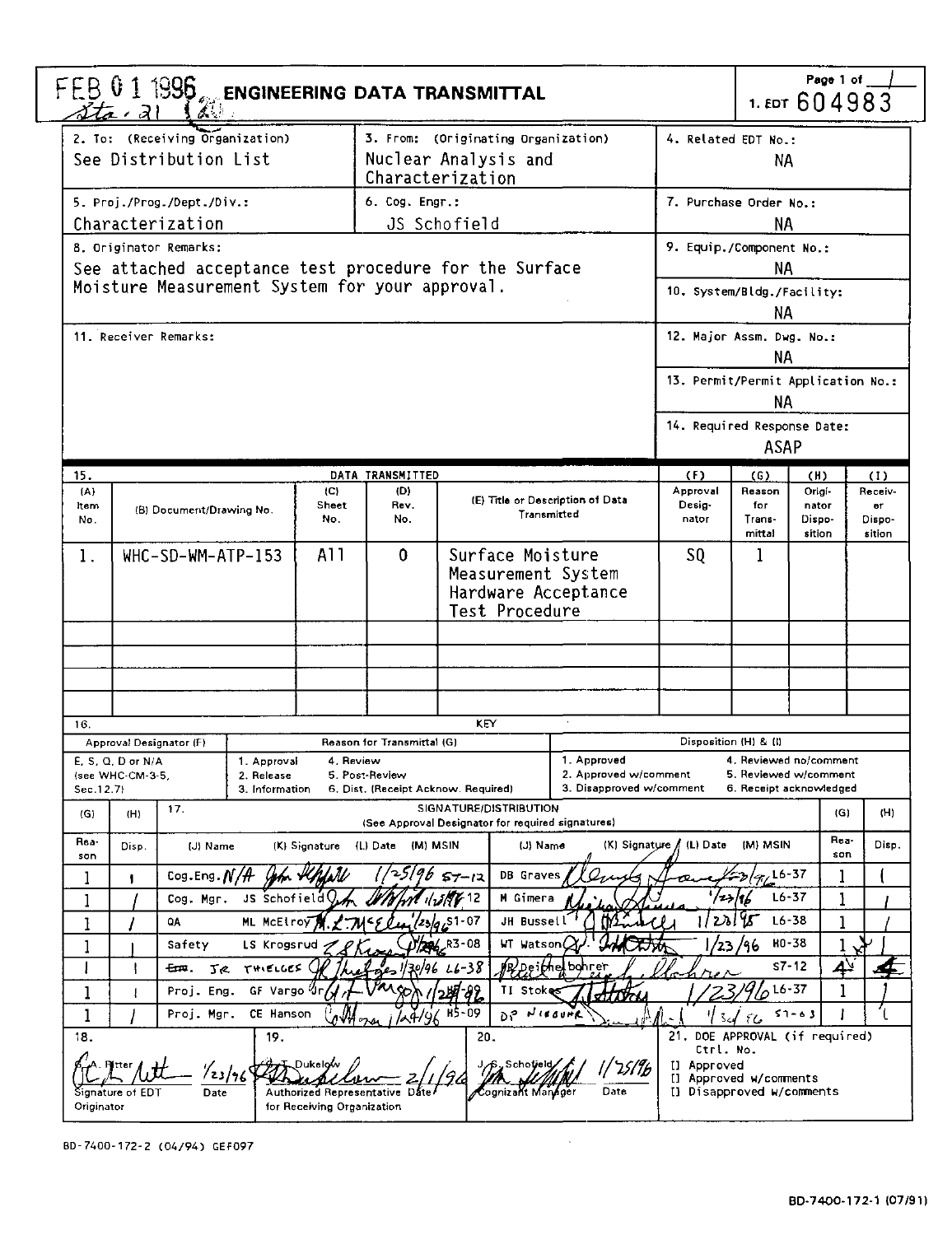# Surface Moisture Measurement System Hardware Acceptance Test Procedure

Glenn A. Ritter Westinghouse Hanford Company, Richland, WA 99352 U.S. Department of Energy Contract DE-AC06-87RL10930

| EDT/ECN: 604983 |                     | UC: 706            |  |
|-----------------|---------------------|--------------------|--|
| Org Code: 8M720 |                     | Charge Code: N2249 |  |
|                 | B&R Code: EW3120074 | Total Pages: 76    |  |

Key Words: moisture measurement, neutron probe, liquid observation well, tank safety, acceptance test procedures

Abstract: The purpose of this acceptance test procedure is to verify that the mechanical and electrical features of the Surface Moisture Measurement System are operating as designed and that the unit is ready for field service. This procedure will be used in conjunction with a software acceptance test procedure, which addresses testing of software and electrical features not addressed in this document. Hardware testing will be performed at the 306E Facility in the 300 Area and the Fuels and Materials Examination Facility in the 400 Area. These systems were developed primarily in support of Tank Waste Remediation System (TWRS) Safety Programs for moisture measurement in organic and ferrocyanide watch list tanks.

TRADEMARK DISCLAIMER. Reference herein to any specific commercial product, process, or service by trade name, trademark, manufacturer, or otherwise, does not necessarily constitute or imply its endorsement, recommendation, or favoring by the United States Government or any agency thereof or its contractors or subcontractors.

Printed in the United States of America. To obtain copies of this document, contact: UHC/BCS Document Control Services, P.O. Box 1970, Mailstop H6-08, Richland WA 99352, Phone (509) 372-2420; Fax (509) 376-4989.

Release Approval



Approved for Public Release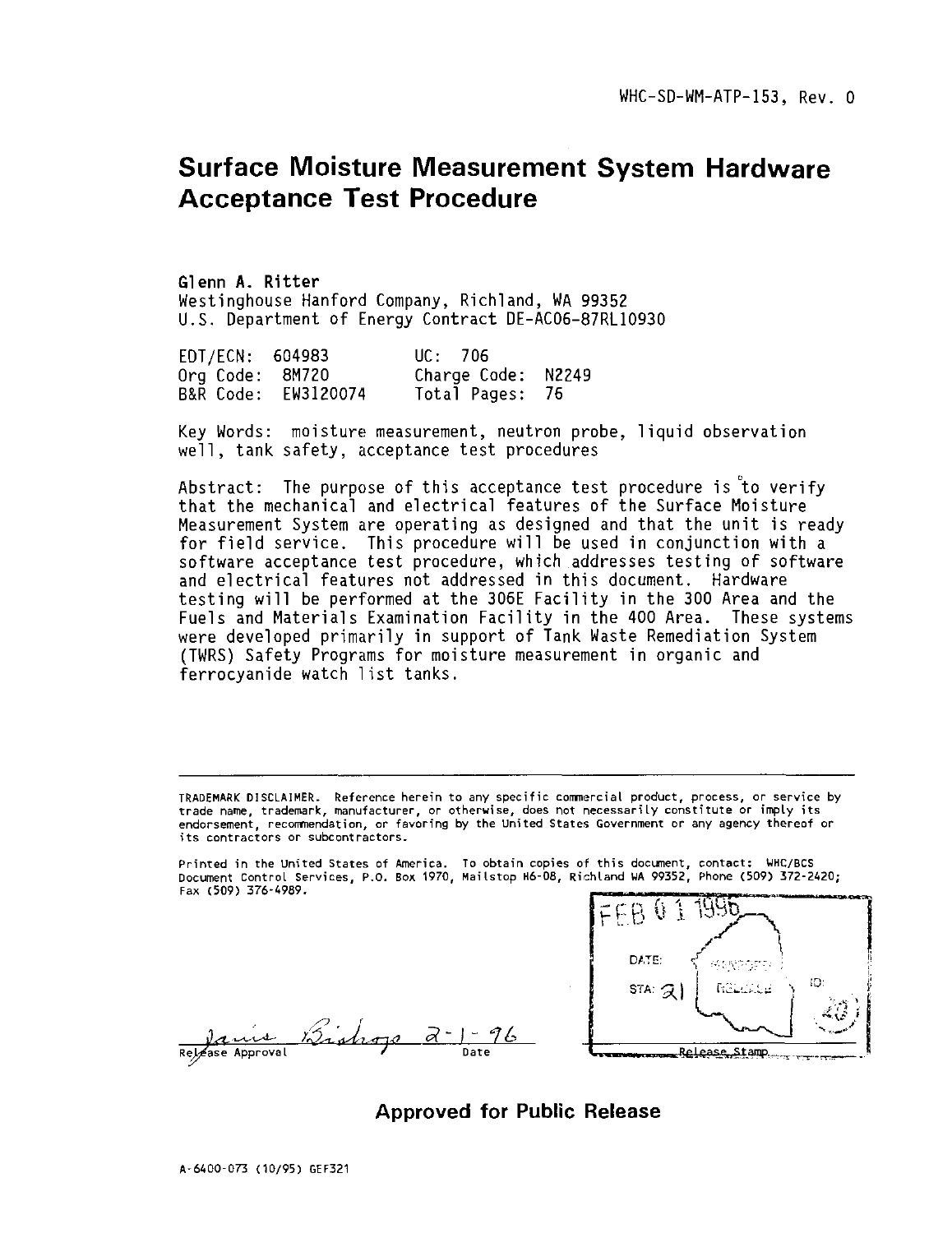# CONTENTS

 $\mathcal{L}^{\text{max}}_{\text{max}}$ 

| 1.0 | 1.1<br>1.2<br>1.3                                                                                                                                                                                                                                                                                                                                                                                                                                                                                                                                                                                        | $\mathbf{1}$<br>$\mathbf{1}$<br>$\mathbf{1}$<br>3                                                       |
|-----|----------------------------------------------------------------------------------------------------------------------------------------------------------------------------------------------------------------------------------------------------------------------------------------------------------------------------------------------------------------------------------------------------------------------------------------------------------------------------------------------------------------------------------------------------------------------------------------------------------|---------------------------------------------------------------------------------------------------------|
| 2.0 | and the company of the company of the company of the company of the company of the company of the company of the company of the company of the company of the company of the company of the company of the company of the comp<br>REFERENCES .                                                                                                                                                                                                                                                                                                                                                           | 5                                                                                                       |
| 3.0 | <u>di dedek di aladi da di di di seremu memerin da seremu seremu seremu seremu seremu seremu seremu seremu seremu</u><br><b>TEST</b><br>CONTROLS<br>RESPONSIBILITIES ASSOCIATED WITH TESTING AT 306E<br>3.1<br>RESPONSIBILITIES ASSOCIATED WITH TESTING AT FMEF<br>3.2<br><b>TEST DATA</b><br>3.3<br>and the contract of the contract of the contract of the contract of the contract of the contract of the contract of the contract of the contract of the contract of the contract of the contract of the contract of the contra<br>3.4<br>3.5<br>3.6<br>EXCEPTIONS TO ACCEPTANCE TEST SECTION<br>3.7 | $\overline{7}$<br>$\overline{7}$<br>9<br>$\overline{9}$<br>$\overline{9}$<br>$\overline{9}$<br>11<br>11 |
| 4.0 | CONDITIONS AND EQUIPMENT REQUIRED<br><b>TEST</b><br>TEST FACILITY<br>4.1<br>and the contract of the contract of the contract of the contract of the contract of the contract of the contract of the contract of the contract of the contract of the contract of the contract of the contract of the contra<br>EQUIPMENT REQUIRED FOR TESTING AT 306E<br>4.2<br>EQUIPMENT REQUIRED FOR TESTING AT FMEF<br>4.3                                                                                                                                                                                             | 11<br>11<br>12<br>12                                                                                    |
| 5.0 | 5.1<br>EQUIPMENT PRECAUTIONS<br>5.2<br>ADMINISTRATIVE CONTROLS FOR THE SOURCE AND VEHICLE<br>5.3                                                                                                                                                                                                                                                                                                                                                                                                                                                                                                         | 13<br>13<br>13<br>14                                                                                    |
| 6.0 | 306E<br>PREREQUISITES<br>6.1<br>ELECTRICAL CONTINUITY CHECKS<br>6.2<br>ELECTRICAL SYSTEMS OPERATIONAL CHECKOUT<br>6.3<br>DATA ACQUISITION VAN HVAC SYSTEM TEST<br>6.4<br>DEPLOYMENT DEVICE PREOPERATIONAL TEST<br>6.5<br>MISCELLANEOUS PROBE HARDWARE TESTS<br>6.6<br>DECONTAMINATION SYSTEM TEST<br>6.7                                                                                                                                                                                                                                                                                                 | 14<br>14<br>I <sub>4</sub><br>15<br>25<br>26<br>34<br>37                                                |
| 7.0 | المناطر المناطر المناطر المناطر المناطر المناطر المناطر المناطر المناطر المناطر المناطر المناطر المناطر<br>TEST PROCEDURE<br><b>FMFF</b><br>PREREQUISITES<br>7.1<br>.<br>الجانبة الجانبة الجانبة الجانبة الجانبة الجانبة الجانبة الجانبة الجانبة الجانبة الجانبة الجانبة الجانبة الجانب<br>$7.3 -$                                                                                                                                                                                                                                                                                                       | 41<br>41<br>42<br>45                                                                                    |
|     | APPENDIX A - SURFACE MOISTURE MEASUREMENT SYSTEM FUNCTIONAL TESTING                                                                                                                                                                                                                                                                                                                                                                                                                                                                                                                                      | $A-1$                                                                                                   |
|     | APPENDIX B - EXCEPTION TO SMMS ACCEPTANCE TEST                                                                                                                                                                                                                                                                                                                                                                                                                                                                                                                                                           | $B-1$                                                                                                   |
|     | APPENDIX C - PREJOB SAFETY MEETING FORM AND ATTENDANCE ROSTER                                                                                                                                                                                                                                                                                                                                                                                                                                                                                                                                            | $C-1$                                                                                                   |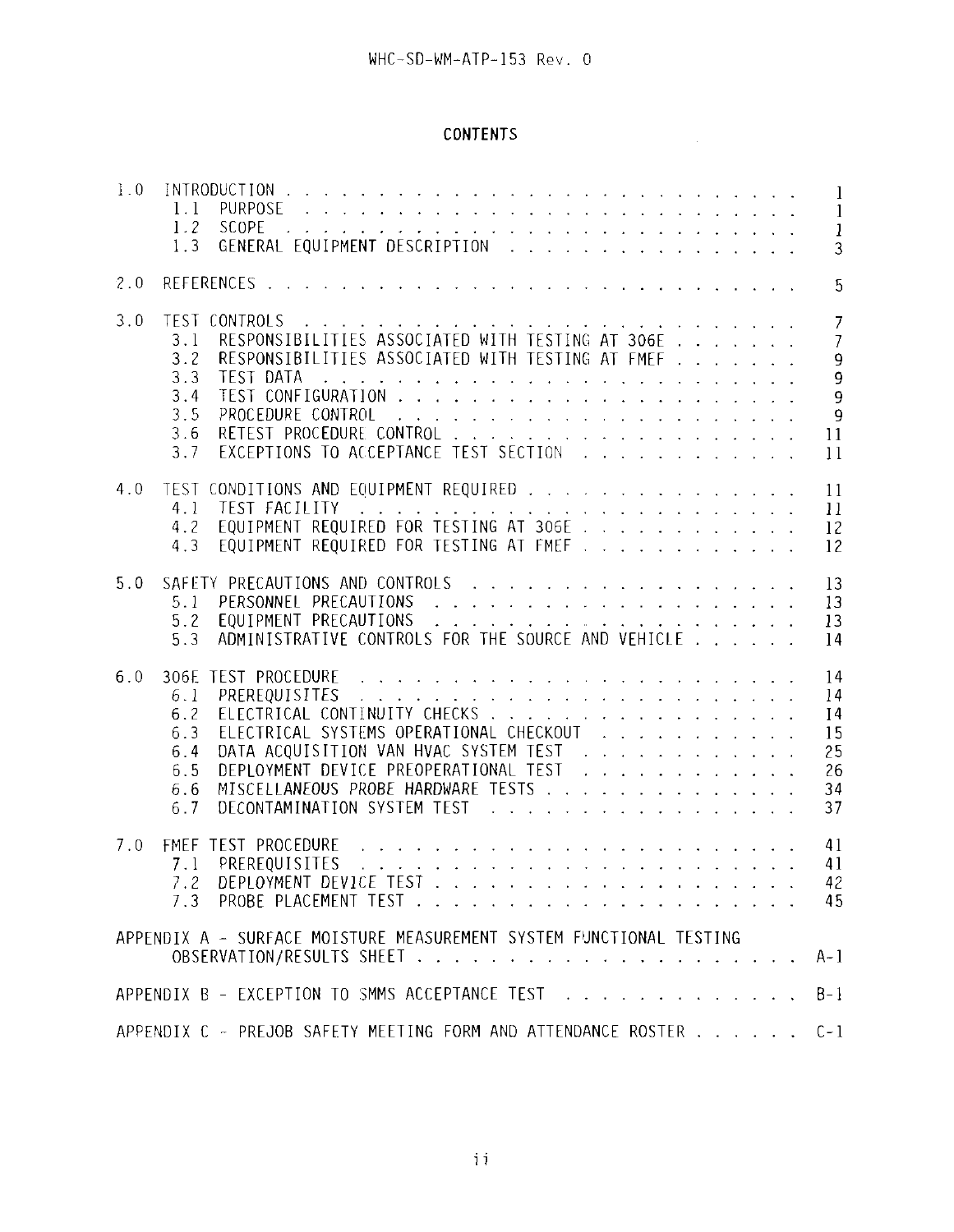# **LIST OF FIGURES**

| 1-1. Surface Moisture Measurement System 51                     |  |  |  |  |  |
|-----------------------------------------------------------------|--|--|--|--|--|
|                                                                 |  |  |  |  |  |
| 6-2. SMMS and LOWMMS Instrument Cable Connections 53            |  |  |  |  |  |
| 6-3. SMMS Deployment Device Lift Points and Required Rigging 54 |  |  |  |  |  |
| 6-4. Winch Enclosure Box Leak Test Setup 55                     |  |  |  |  |  |
| 6-5. SMMS Decontamination System Block Diagram 56               |  |  |  |  |  |
|                                                                 |  |  |  |  |  |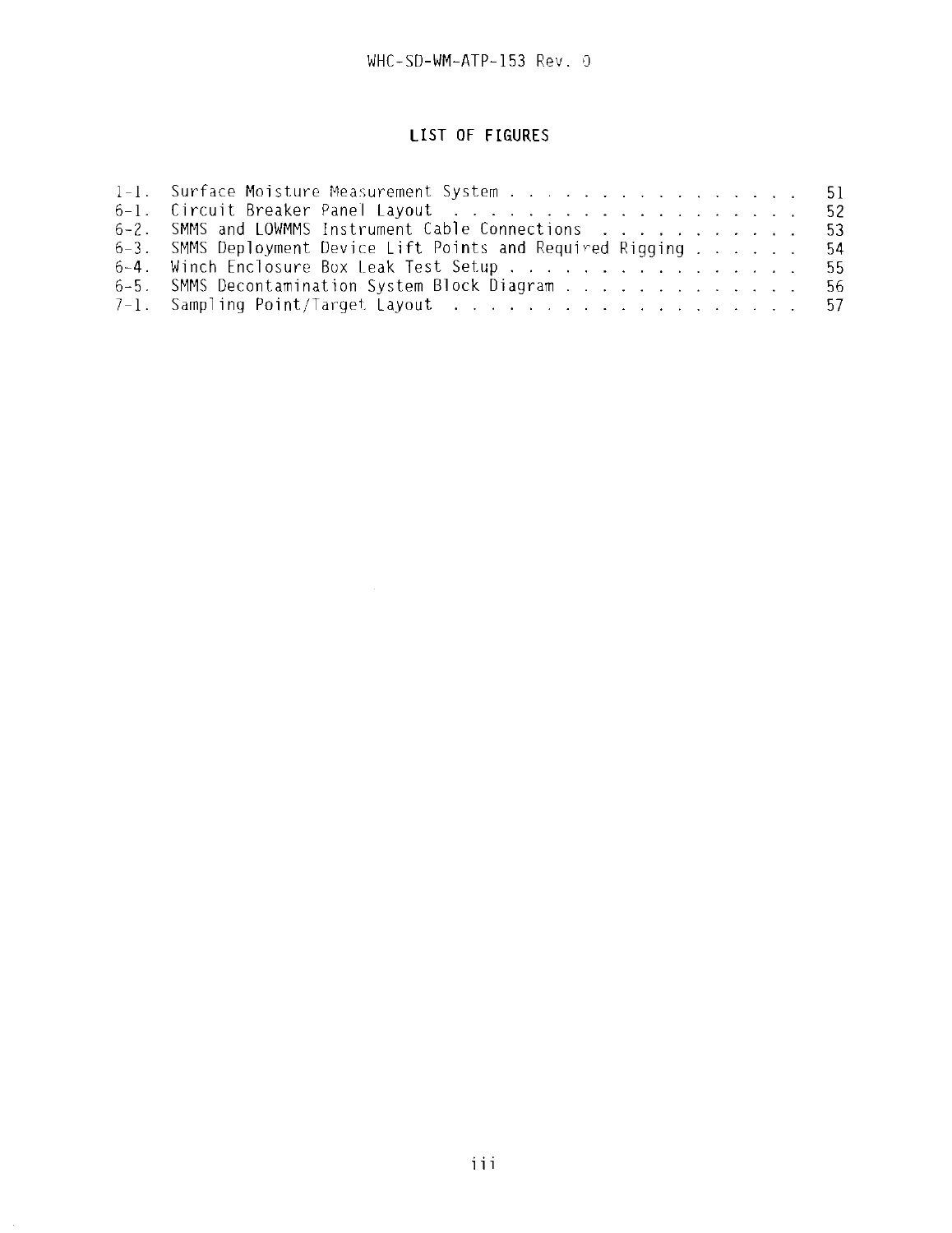$\sim 10^{-1}$ 

 $\mathcal{L}^{\text{max}}_{\text{max}}$ 

# **LIST OF TABLES**

| 6-1. Probe Drop Test Measurements (Section 6.6.2) 58          |  |
|---------------------------------------------------------------|--|
| 7-1. Sampling Point/Target Locations 59                       |  |
| 7-2. Probe Cable Diameter Measurements (Section 7.2.3) 60     |  |
| 7-3. Probe Placement Measurements (Section 7.3.2) $\ldots$ 61 |  |
| 7-4. Probe Placement Measurements (Section 7.3.4) 62          |  |
| 7-5. Probe Placement on Irregular Surfaces (Section 7.3.5) 63 |  |

 $\mathcal{L}(\mathcal{L}(\mathcal{L}(\mathcal{L}(\mathcal{L}(\mathcal{L}(\mathcal{L}(\mathcal{L}(\mathcal{L}(\mathcal{L}(\mathcal{L}(\mathcal{L}(\mathcal{L}(\mathcal{L}(\mathcal{L}(\mathcal{L}(\mathcal{L}(\mathcal{L}(\mathcal{L}(\mathcal{L}(\mathcal{L}(\mathcal{L}(\mathcal{L}(\mathcal{L}(\mathcal{L}(\mathcal{L}(\mathcal{L}(\mathcal{L}(\mathcal{L}(\mathcal{L}(\mathcal{L}(\mathcal{L}(\mathcal{L}(\mathcal{L}(\mathcal{L}(\mathcal{L}(\mathcal{$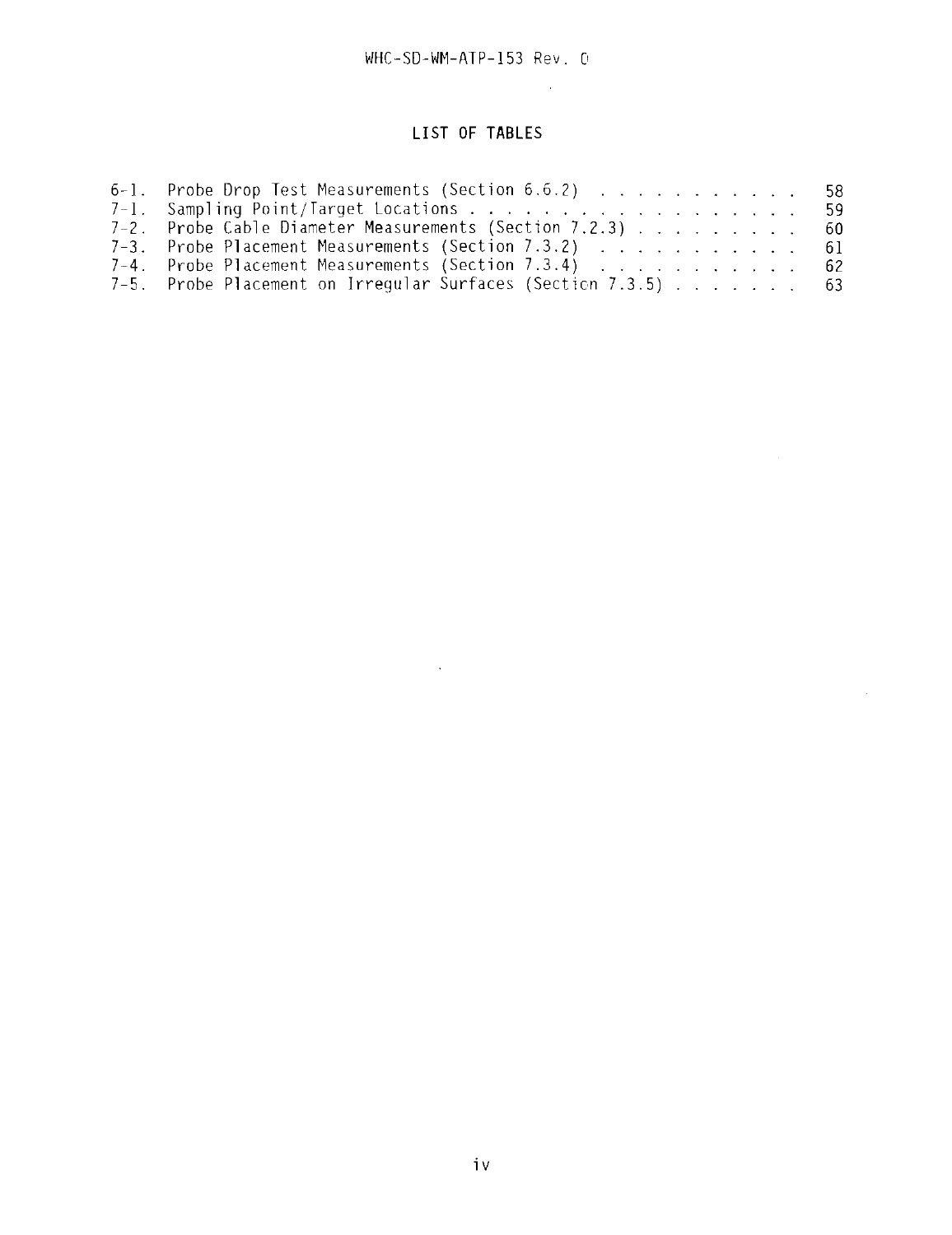# **LIST OF TERMS**

| ALARA      | as low as reasonably achievable                     |
|------------|-----------------------------------------------------|
| ATP        | acceptance test procedure                           |
| CO.        | carbon monoxide                                     |
| DAV        | Data Acquisition Van                                |
| DOT.       | U.S. Department of Transportation                   |
| JCS.       | Job Control System                                  |
| LOW.       | liquid observation well                             |
| LOWMMS     | Liquid Observation Well Moisture Measurement System |
| NEC.       | National Electrical Code                            |
| <b>OMM</b> | operations and maintenance manual                   |
| SMMS       | Surface Moisture Measurement System                 |
| TWRS       | Tank Waste Remediation System                       |
| VCR        | video cassette recorder                             |
| WHC.       | Westinghouse Hanford Company                        |

 $\label{eq:2} \frac{1}{2} \int_{\mathbb{R}^3} \frac{1}{\sqrt{2}} \, \frac{1}{\sqrt{2}} \, \frac{1}{\sqrt{2}} \, \frac{1}{\sqrt{2}} \, \frac{1}{\sqrt{2}} \, \frac{1}{\sqrt{2}} \, \frac{1}{\sqrt{2}} \, \frac{1}{\sqrt{2}} \, \frac{1}{\sqrt{2}} \, \frac{1}{\sqrt{2}} \, \frac{1}{\sqrt{2}} \, \frac{1}{\sqrt{2}} \, \frac{1}{\sqrt{2}} \, \frac{1}{\sqrt{2}} \, \frac{1}{\sqrt{2}} \, \frac{1}{\sqrt{2}} \, \frac$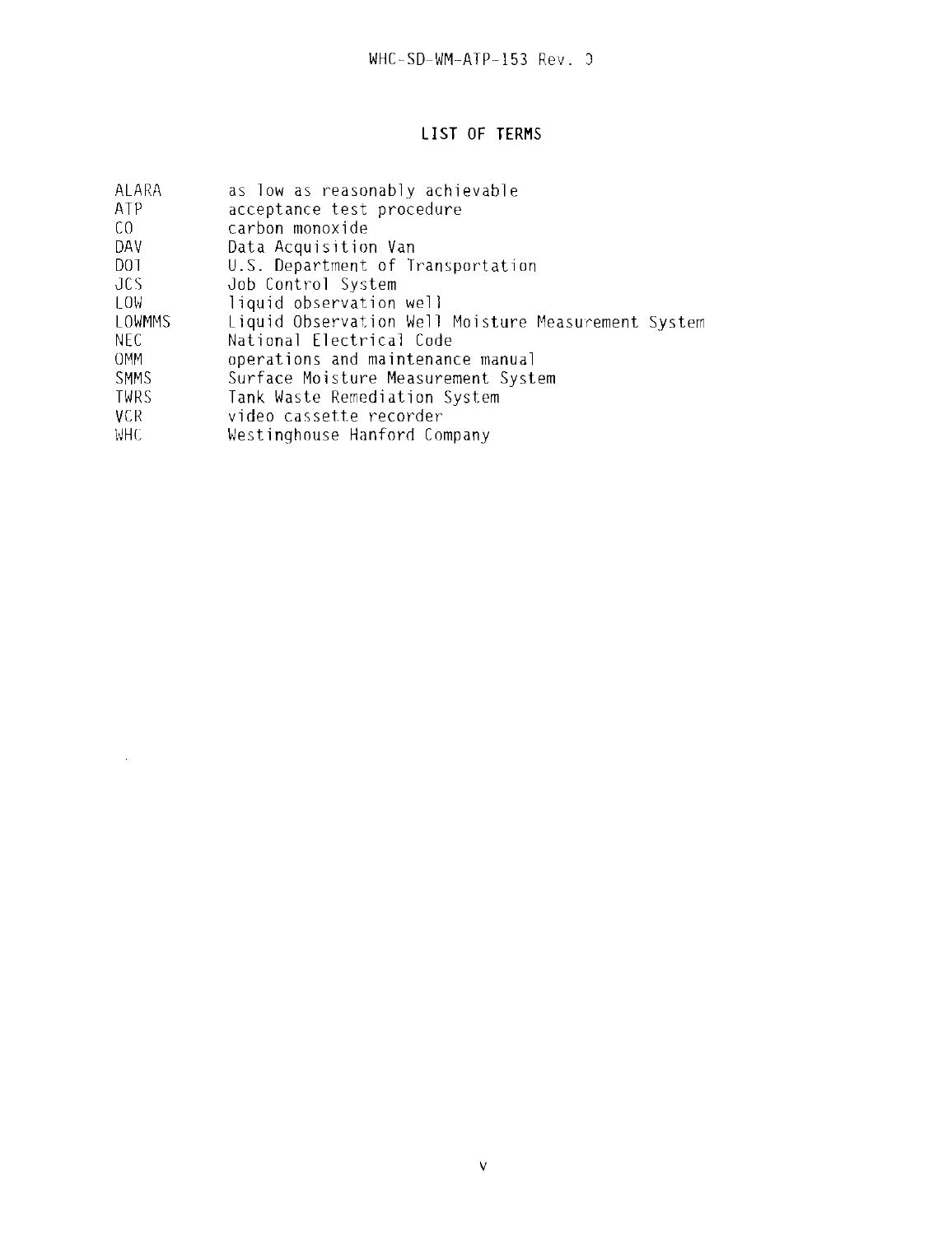### **SURFACE MOISTURE MEASUREMENT SYSTEM HARDWARE ACCEPTANCE TEST PROCEDURE**

#### **1.0 INTRODUCTION**

#### 1.1 **PURPOSE**

The purpose of this acceptance test procedure (ATP) is to verify that the mechanical and electrical features of the Surface Moisture Measurement System (SMMS) are operating as designed and that the unit is ready for field service. Successful completion of this ATP, along with probe calibration, design analyses, and the software ATPs will confirm that the primary design requirements specified in WHC-SD-WM-DRD-002, Design Requirements Document for the Surface Moisture Measurement System (Stokes et al. 1995), have been satisfied. The design verification method appropriate for the SMMS is qualification testing as described in WHC-CM-6-1, Standard Engineering Practices, EP-4.1, "Design Verification Requirements."

Completion of this procedure will also verify that equipment operation complies with the safety controls specified in the unresolved safety question review. TF-95-0089, Surface Moisture Monitoring of Hanford Tank Maste by Neutron Activation. The accepted SMMS and LOWMMS will be used primarily in support of Tank Waste Remediation System (TWRS) Safety Programs for moisture measurement of organic and ferrocyanide watch list tanks.

# **1.2 SCOPE**

This procedure shall be used in conjunction with the software ATP, WHC-SD-WM-ATP-158, Software Acceptance Test Procedure for the Surface Moisture Monitor (Gimera 1996), which includes testing of software and electrical features not addressed in this ATP. The Liquid Observation Well Moisture Measurement System (LOWMMS) will be tested in accordance with WHC-SD-WM-ATP-159. Software Acceptance Test Procedure for the LOW Moisture Monitor (Gimera  $1996a*$ .

This ATP addresses testing of the SMMS hardware described in section 1.3. Hardware testing will be performed at the 306E Facility in the 300 Area and the Fuels and Materials Examination Facility (FMEF) in the 400 Area. The scope of tests to be performed at the two facilities is described in the following sections.

To be issued.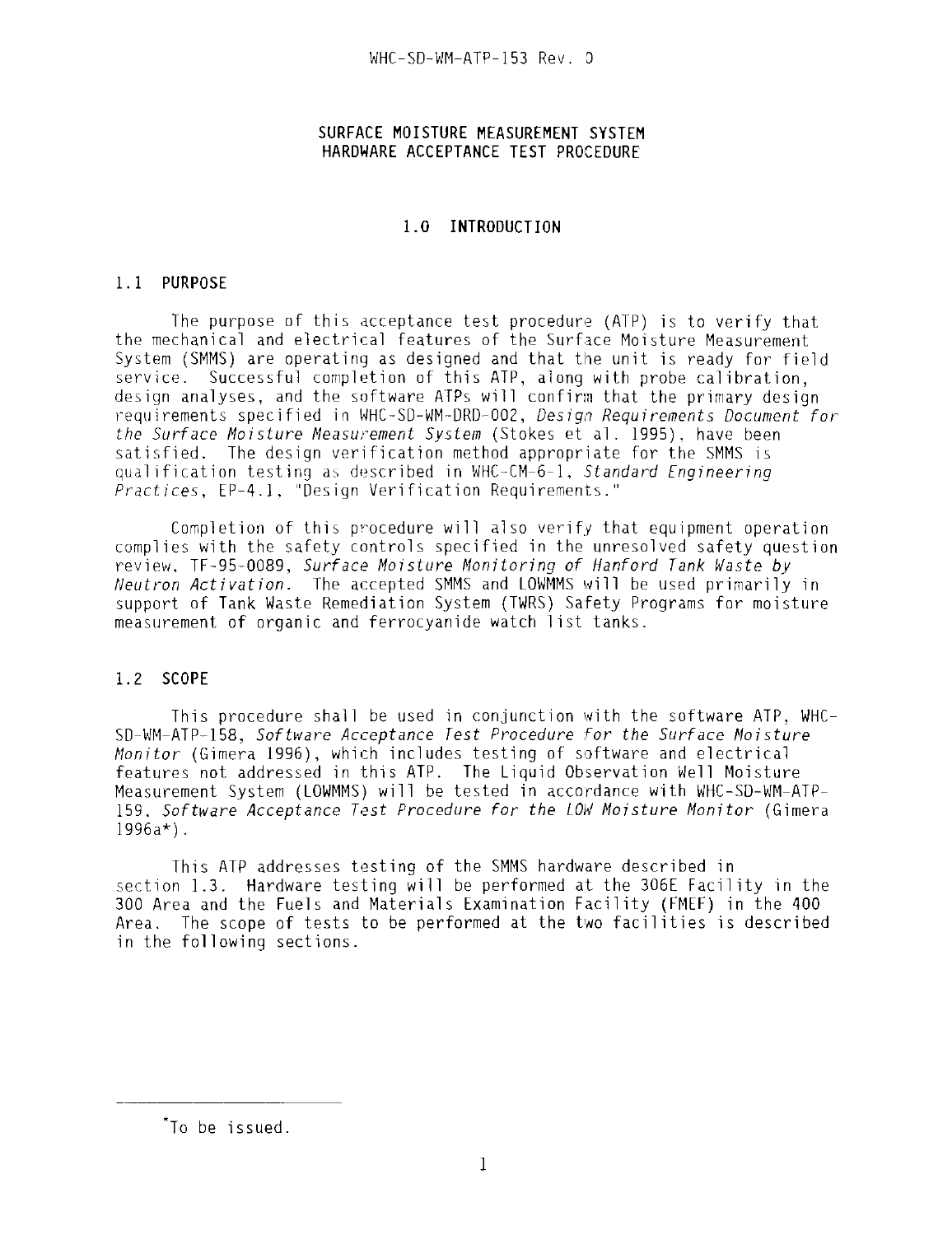# 1.2.1 Testing Objectives at the 306E Facility

- Verify basic equipment functions and mechanical interfaces.
- Verify the deployment device winches are self-locking and will not allow  $\bullet$ unintentional spool ing.
- Verify torque limiters for the winches are functioning satisfactorily.
- Verify that the SMMS probe housing is water-tight and that the probe can withstand a specified impact/shock without damage.
- Perform pre-operational check of the electrical system.  $\bullet$
- Perform continuity tests of electrical wiring for the SMMS and LOWMMS.  $\blacksquare$
- Verify the data acquisition van's battery-backed uninterruptible power supply (UPS) can supply power to the SMMS for up to 6 hours.
- Verify that the intrinsic safety barriers have been installed correctly.  $\bullet$
- Verify the data acquisition van's heating, ventilating, and control  $\blacksquare$ (HVAC) system will allow vehicle idling for several hours without overheating.
- Verify performance of decontamination spray system is adequate.
- Measure the weights of SMHS components.

# 1.2.2 **Testing Objectives at FMEF**

- $\bullet$ Verify basic equipment functions and mechanical interfaces.
- Verify the positioning accuracy of the SMMS deployment  $\bullet$ hardware/software.
- Demonstrate that sustained, repeated execution of the deployment sequence does not have adverse effects on the mechanical operability of the system.
- Verify that probe placement using the deployment device can be performed using only the view from an "in-tank" camera that is located up to 30 feet away (the operator controlling the winches will only be **able** to see the camera view on a remote video monitor).
- Train Operations personnel to prepare for field deployment in tank farms  $\bullet$ and verify that Operations personnel can easily operate the deployment device.
- OPTIONAL: perform overall "loop check" on the system by measuring moisture concentration in moisture standards (barrels **full** of sand and hydrated alumina with known moisture concentrations) to verify that the neutron probe and supporting electronics are functioning satisfactorily.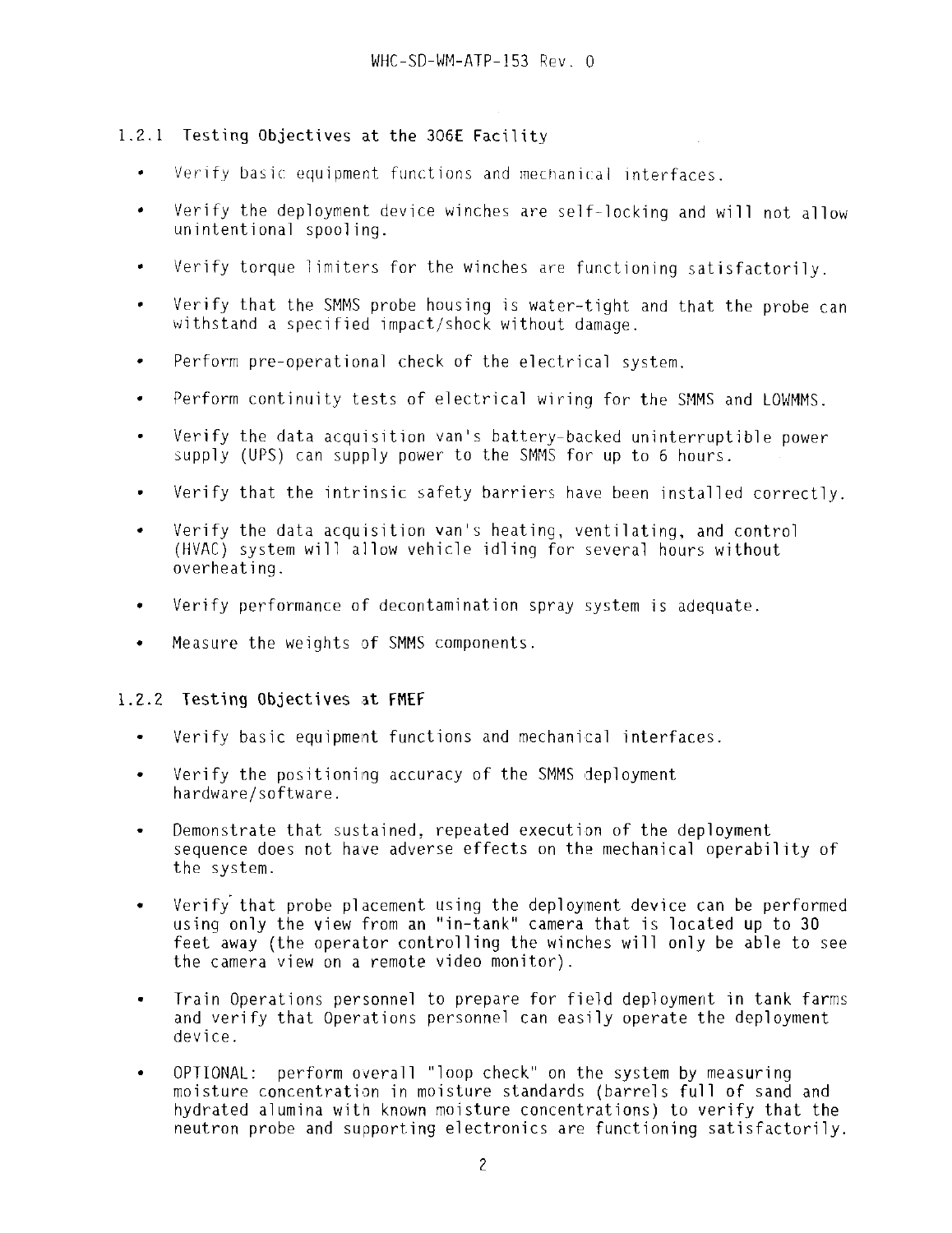The last objective listed above is optional. The Light Duty Utility Arm (LDUA) program requires the use of FMEF on March 1. 1996. The neutron probe may not be available for testing at FMEF by this date and therefore the overall loop check may be performed at 306E as part of probe calibration. In this case, the deployment device will be shipped back to 306E after testing at FMEF. It is not necessary to perform this loop check with the deployment device in the vertical position as it would be at FMEF.

# 1.3 **GENERAL EQUIPMENT DESCRIPTION**

A more complete description of the SMMS, including detailed operating instructions, is provided in WHC-SD-WM-OMM-024, Surface Moisture Measurement System Operation and Maintenance Manual (Ritter et al. 1995).

# 1.3.1 Surface Moisture **Measurement** System

The SMMS is shown in Figure 1-1 and consists of the following components:

- A sensor (surface neutron probe) that consists of a neutron source, three neutron detectors, high voltage power transformer, temperature sensors, and supporting electronics.
- A deployment device that consists of a support mast, an arm, and winch systems to lower and raise the arm and probe.
- A data acquisition van (DAV) that is equipped with the following:
	- $\mathbf{r}$ Control console with flat panel computer system
	- Video monitor and video cassette recorder (VCR)
	- Generator to power the batteries  $\Delta \omega$  .
	- Batteries to power the equipment  $\mathbf{u}$
	- Electrical distribution system  $\overline{a}$
	- Data processing electronics
	- Electric-powered cable reel with remote controller (for  $\overline{\phantom{a}}$ LOWMMS only)
	- Rotating boom with guide pulley (for LOWMMS only).  $\equiv$
- A decontamination system that consists of a high pressure spray ring that mounts on the riser, a gas-powered pressure washer, a gas-powered feed pump, a water tank, totalizers, and various hoses and fittings.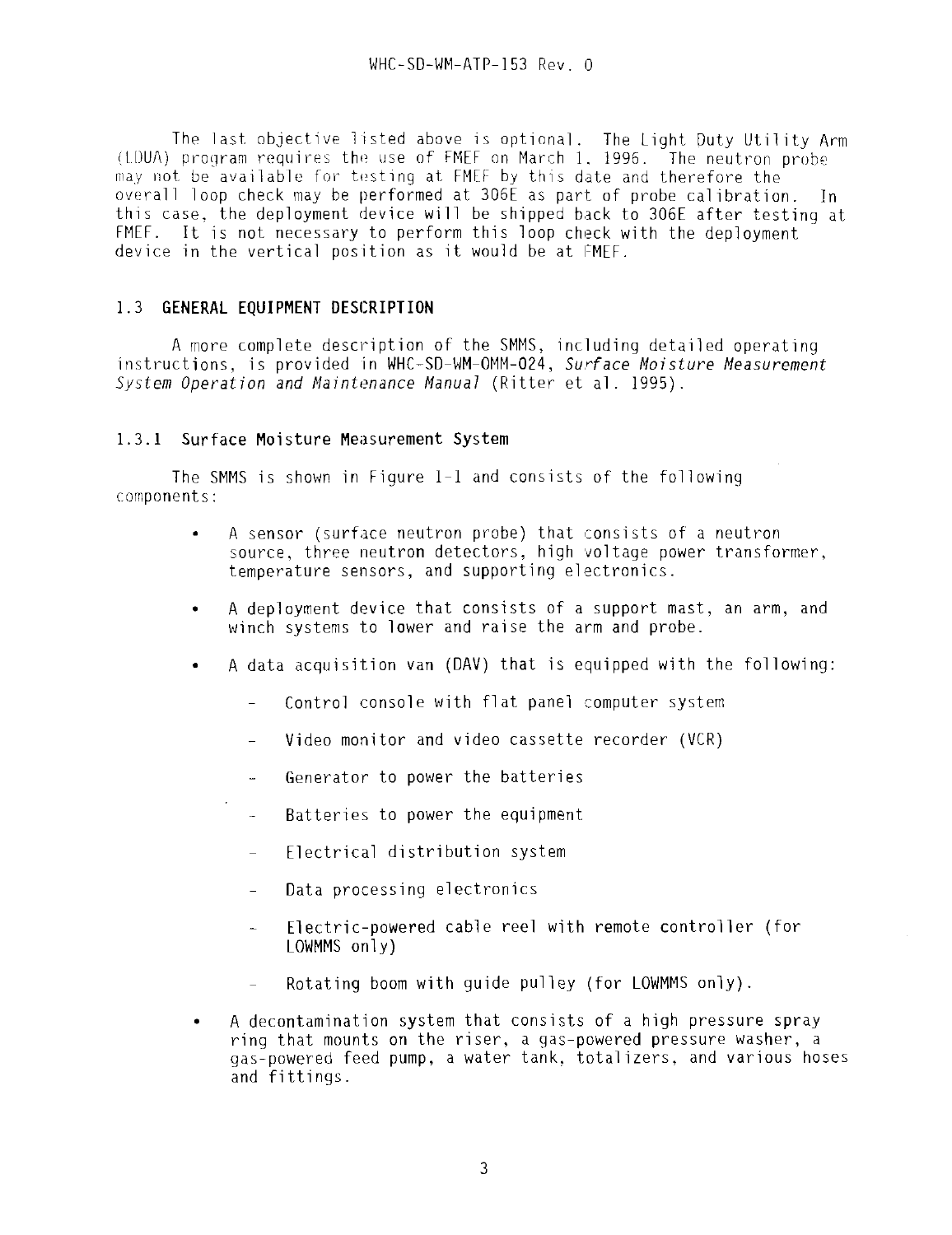The surface sensor package is a neutron probe that infers the moisture content of the top layers of the waste surface by measuring the neutron moderating properties. Ihese properties are a strong function of the hydrogen concentration of the waste which is related primarily to the water content. The probe obtains penetrating moisture data up to a maximum depth of about 16 cm for very dry waste. The penetration depth decreases for higher moisture waste. Three moisture indications are recorded: one near the surface (about 5 cm for 15 wt% moisture), at the mid-point (about 7 cm for 15 wt% moisture), and at the maximum depth (about 10 cm for 15 wt% moisture) are recorded. The probe measures moisture in the range of 0 to 40 percent by weight of water. The SMMS was designed to be operated in a National Electric Code (NEC) hazardous area classified as Class I, Division 1, Group B. The neutron source used with the SMMS probe is an encapsulated  $16-\mu q$ , 9.1 mCi, californium-252  $\sqrt[252]{c}f$ ) source.

The deployment device consists of a vertical support mast with a rotating arm, which can be vertically rotated through a controlled angle to position the probe at a radius between 0 and 2 m (6 ft) from the riser centerline. A deployment cable, guided over the arm, mechanically lowers the probe to the waste surface. The arm also houses an inclinometer and associated cable.

The deployment device, which weighs approximately 590 kg (1300 1b), will be installed in a 4-inch or larger waste tank riser using a crane. The deployment device interfaces with a DAV that controls the sensor operation and records pertinent data. The DAV is a standalone system and connections to existing tank farms utilities are not required. Electrical power for the SMMS components is provided from one of three sources: the DAV's batteries, the DAV's generator, or a site service receptacle. Interconnecting cables will be placed above ground and routed between the van and the deployment device. The SMMS and supporting equipment are portable and only temporarily installed in a waste tank. The deployment device will be packaged in a weather-tight container for storage and transportation. The SMMS neutron source will be stored and transported in U.S. Department of Transportation (DOT) 7A Type A shipping container located inside of the DAV. The source will be stored in a locked, shielded cask when not in use.

During measurement sequences, the arm will be raised to a specified angle and the deployment device will be rotated to a specified orientation. The probe then will be mechanically lowered until it makes contact with the waste surface. The probe is not intended to penetrate the waste. A separate in-tank camera installed in an adjacent riser will provide visual feedback for all in-tank operations including probe deployment and placement. This in-tank camera is mandatory for successful SMMS operation. A video monitor will be located next to the riser to help the operator position the probe. Approximately 36 percent of the surface area within a 4 m (12 ft) diameter region will be scanned per the tank-specific test plan. Each probe measurement interrogates a region of approximately 40 cm (16 in.) in diameter. Measurements will be made in such a way as to avoid large gaps in the data. The system allows any measurement to be repeated and allows for a higher spatial resolution to fill in missing gaps.

 $\sim$ 

 $\mathcal{L}^{\text{c}}(\mathcal{A})$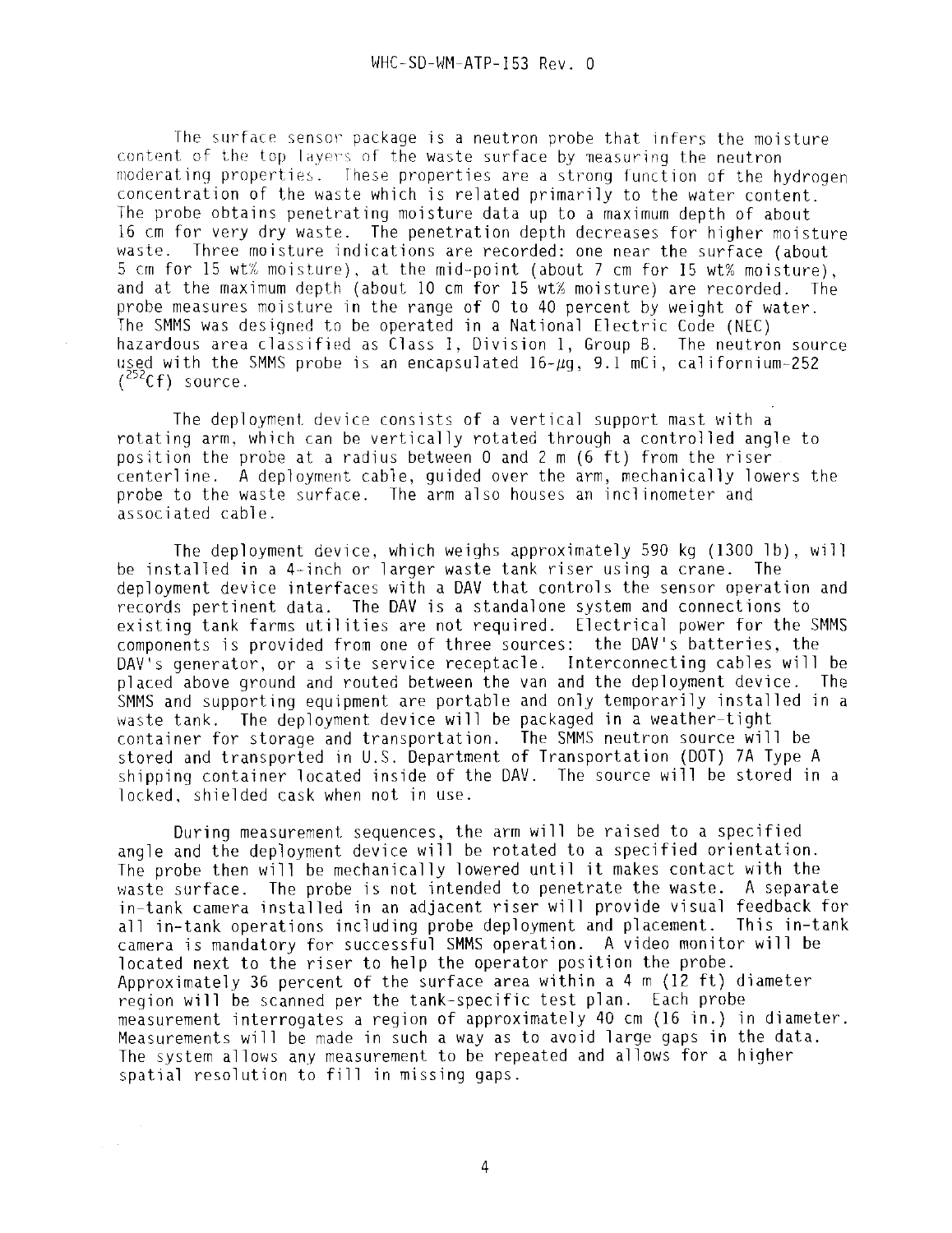#### 2.0 REFERENCES

- DOE-RL-92-36, Hanford Site Hoisting and Rigging Manual, Department of Energy, Richland, Washington.
- Gimera, M., 1996, Software Acceptance Test Procedure for the Surface Moisture Monitor, WHC-SD-WM-ATP-158, Rev. 0, Westinghouse Hanford Company, Richland, Washington.
- Gimera, M., 1996a, Software Acceptance Test Procedure for the LOW Moisture Monitor, WHC-SD-WM-ATP-159, Rev.O, Westinghouse Hanford Company, Richland, Washington.
- HSRCM-1. Hanford Site Radiological Control Manual, latest revision, Westinghouse Hanford Company, Richland, Washington.
- Ritter, G. A., K. L. Pearce, T. 1. Stokes, 1995, Surface Moisture Measurement System Operation and Maintenance Manual, WHC-SD-WM-OMM-024, Rev. 0, Westinghouse Hanford Company, Richland, Washington.
- Ritter, G. A., 1996, Surface Moisture Measurement System Acceptance Testing Work Plan, WHC-SD-WM-WP-318, Rev. 0, Westinghouse Hanford Company, Richland, Washington.
- Stokes, T. I. W. T. Watson, M. Gimera, J. H. Bussell, A. Dabiri, D. T. Holslin, F. Johansen, 1995, Design Requirements Document (DRD) for the Surface Moisture Measurement System, WHC-SD-WM-DRD-002, Rev. 0, Westinghouse Hanford Company, Richland, Washington.
- TF-95-0089, Surface Moisture Monitoring of Hanford Tank Waste by Neutron Activation, Westinghouse Hanford Company, Richland, Washington.
- T0-020-141, In-Tank Video Procedure, Westinghouse Hanford Company, Richland, Washington.
- WHC-CM-6-1, Standard Engineering Practices, latest revision, Westinghouse Hanford Company, Richland, Washington.
- WHC-CM-2-14, Hazardous Material Packaging and Shipping, latest revision, Westinghouse Hanford Company, Richland, Washington.
- WHC-CM-1-6, WHC Radiological Control Manual, latest revision, Westinghouse Hanford Company, Richland, Washington.
- WHC-IP-0972, Rev. 1, Source Movement Procedure, Westinghouse Hanford Company, Richland. Washington.
- $WHC-1P-1019$ , latest revision, Material Control and Accountability Plan, Westinghouse Hanford Company, Richland, Washington.
- WHC-SD-QAPP-001, latest revision, Quality Assurance Program Plan for Source Control, Westinghouse Hanford Company, Richland, Washington.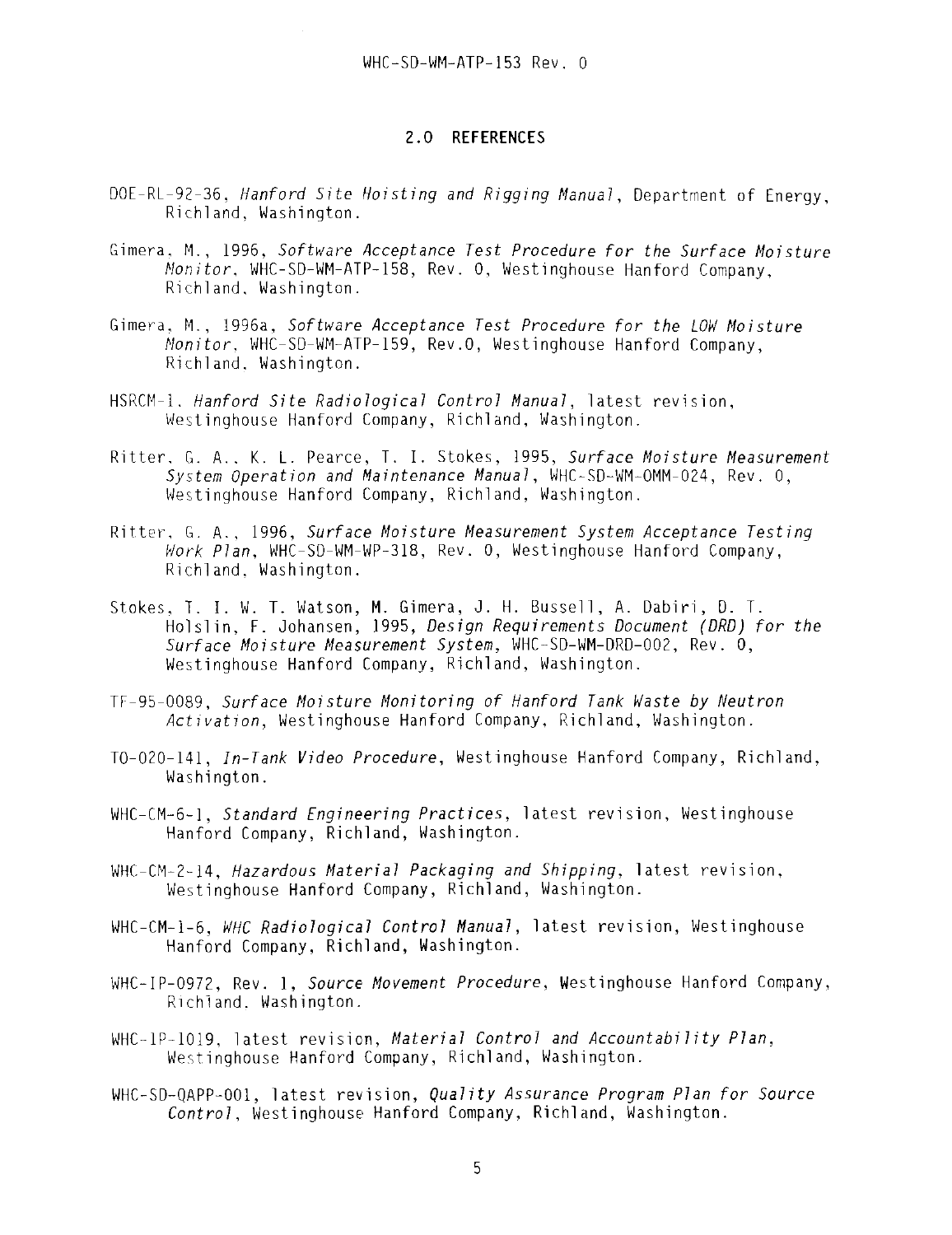- WHC. 1996a, Surface Moisture Monitoring System Installation Assembly, drawing H-14-100458, draft, Westinghouse Hanford Company, Richland, Washington.
- WHC, 1996b, Surface Moisture Monitoring System Deployment Enclosure, drawing H-14-100459, draft, Westinghouse Hanford Company, Richland, Washington.
- WHC, 1996c, Surface Moisture Monitoring System Deployment Arm, drawing H-14-100460, draft, Westinghouse Hanford Company, Richland, Washington.
- WHC, 1996d, Surface Moisture Monitoring System Neutron Detector Assembly, drawing H-14-100461, draft, Westinghouse Hanford Company, Richland, Washington.
- WHC, 1996e, Surface Moisture Monitoring System Decon System Assembly, drawing H-14-100462, draft, Westinghouse Hanford Company, Richland, Washington.
- WHC, 1996f, Surface Moisture Monitoring System Impact Limiter Assembly, drawing H-14-100463, draft, Westinghouse Hanford Company, Richland, Washington.
- WHC, 1996g, Surface Moisture Monitoring System Vehicle Modifications, drawing H-14-100464, draft, Westinghouse Hanford Company, Richland, Washington.
- WHC, 1996h, Surface Moisture Monitoring System Block Diagram, drawing H-14-100467, draft, Westinghouse Hanford Company, Richland, Washington.
- WHC, 1996i, Operator Control Enclosure Surface Moisture Measurement System Miring, drawing H-14-100469, draft, Westinghouse Hanford Company, Richland, Washington.
- WHC, 1996j, Driver Side Electronics Enclosure Surface Moisture Measurement System Wiring, drawing H-14-100471, draft, Westinghouse Hanford Company, Richland, Washington.
- WHC, 1996k, Passenger Side Electronics Surface Moisture Measurement System Wiring, drawing H-14-100473, draft, Westinghouse Hanford Company, Richland, Washington.
- WHC, 19961, Surface Moisture Measurement System Loop Diagram, drawing H-14-100475, draft, Westinghouse Hanford Company, Richland, Washington.
- WHC, 1996m, Surface Moisture Measurement System Schematic Diagram, drawing H-14-100475, draft, Westinghouse Hanford Company, Richland, Washington.
- WHC, 1996n, Surface Moisture Monitoring System Cable Assemblies, drawing H-14-100477, draft, Westinghouse Hanford Company, Richland, Washington.
- WHC, 1996o, Surface Moisture Measurement System Deployment Enclosure Wiring, drawing H-14-100485, draft, Westinghouse Hanford Company, Richland, Washington.
- WHC, 1996p. Liquid Observation Well Deployment Device Wiring Diagram, drawing H-14-100486, draft, Westinghouse Hanford Company, Richland, Washington.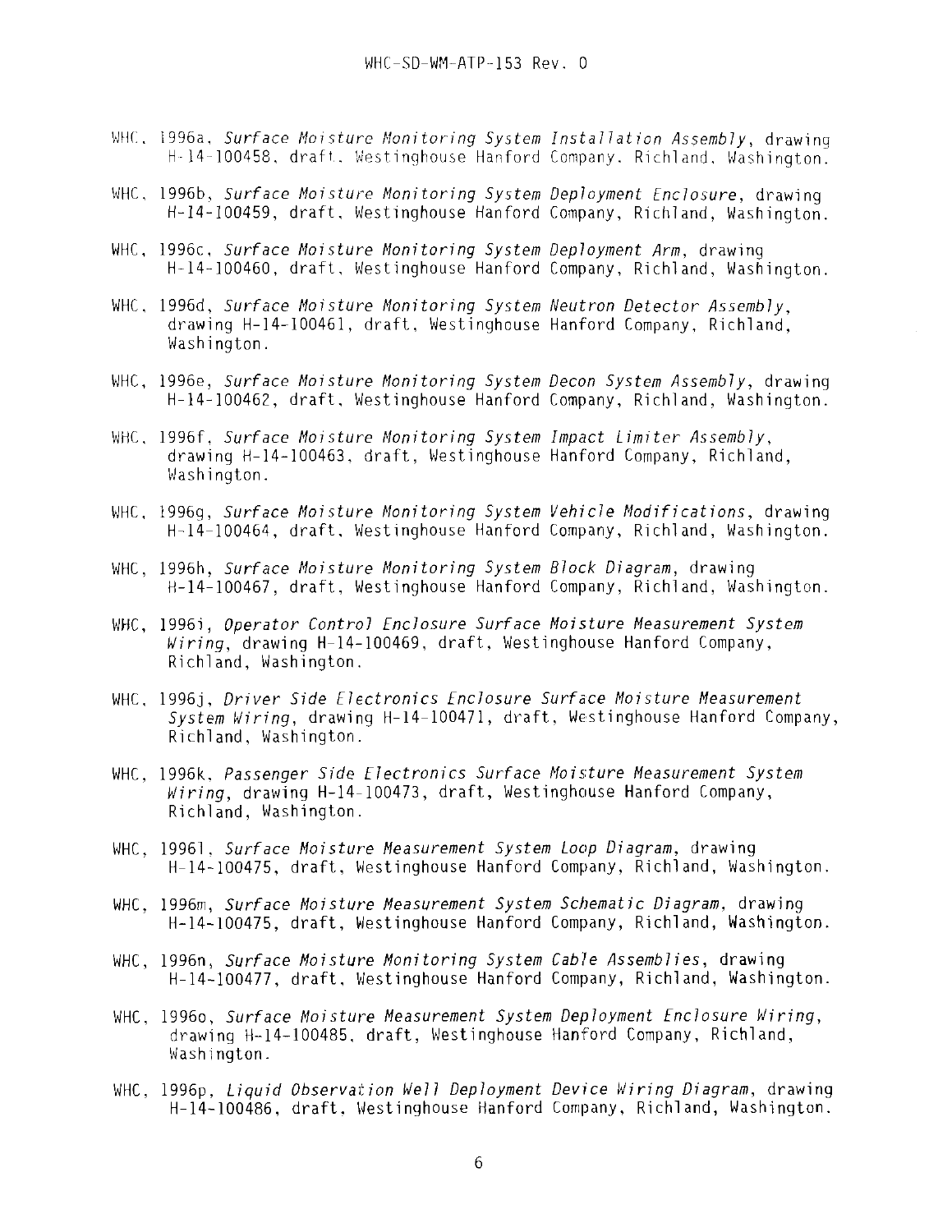# **3.0 TEST CONTROLS**

# **3.1 RESPONSIBILITIES ASSOCIATED WITH TESTING AT 306E**

# **3.1.1 306E Facility Management**

D. G. Panther, J. R. Thielges

- Approve the ATP.  $\bullet$
- Provide space in the 306E high bay for performing testing.  $\bullet$
- Provide personnel to perform testing.  $\bullet$

# 3.1.2 **WHC SMMS Project Engineer**

G. F. Vargo Jr.

- \* Identify and specify testing requirements for the SMMS.
- Approve the ATP and acceptance test report (ATR).  $\bullet$
- Provide technical expertise during testing of the SMMS.  $\bullet$
- Approve acceptability of test activities and results.  $\bullet$

# 3.1.3 **SMMS Design Authority**

Representative: P. R. Deichelbohrer

• Approve the ATP and acceptance test report (ATR).

# **3.1.4 Responsible Engineers**

Overall System Engineer: T. I. Stokes Mechanical (ME): D. B. Graves and/or G. A. Ritter Probe Electrical (EE): J. H. Bussell DAV Electrical (EE): M. Gimera

NOTE: The responsible engineer **may** perform test performer activities

- Act as the person in charge for test preparation and performance.  $\bullet$
- Identify equipment and facilities for testing.  $\bullet$
- Ensure informal testing and inspection is complete.  $\bullet$
- Act as a liaison with the Quality Assurance Engineer (QE) and other  $\bullet$ participants for testing activities, as required.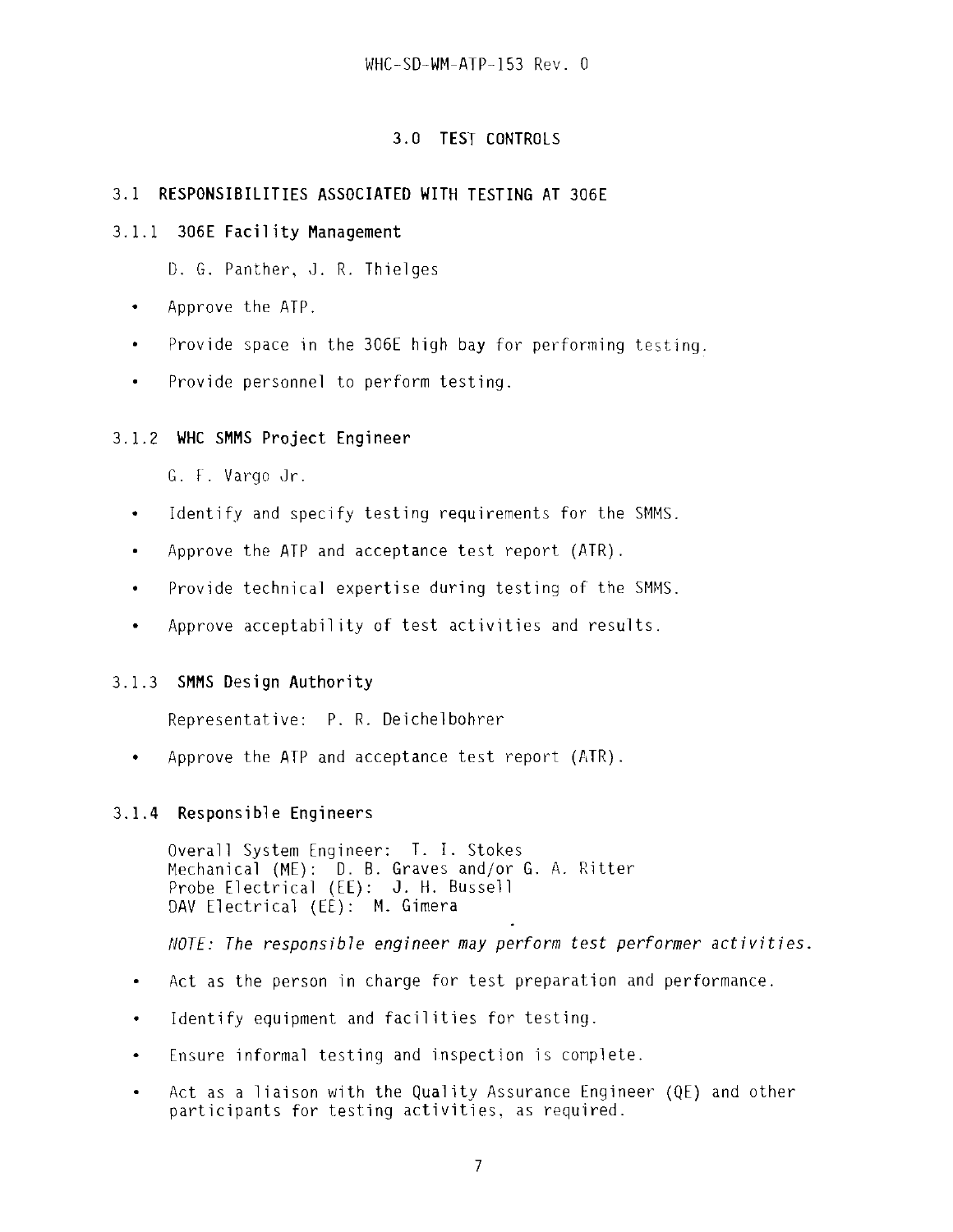- Fnsure Hanford Job Hazards Analysis checklist is complete.  $\bullet$
- Conduct prejob briefing/readiness review prior to initiating test.  $\bullet$
- Provide overall responsibility for maintaining and controlling testing to ensure compliance with the ATP.
- Approve field changes to the ATP.  $\bullet$
- $\bullet$ Take necessary action to resolve exceptions to the ATP.
- Approve acceptability of test activities and results.

# **3.1.5 Test Performer [As Approved by the Responsible Engineer(s)]**

- $\bullet$ Perform testing in accordance with the ATP.
- Record test data and observations as specified in the ATP.  $\bullet$
- Record authorized field changes to the ATP.  $\bullet$
- Record exceptions to the ATP on "Exception to SMMS Acceptance Test"  $\blacksquare$ sheets {provided with the ATP).
- Prepare/issue the ATR.

# 3.1.6 **Quality Assurance Engineer (QE)**

M. L. McElroy

- Review and approve the ATP and ATR.
- Ensure that quality requirements are defined and satisfied for the test.  $\bullet$
- Witness conductance of acceptance testing as required. Testing may  $\bullet$ proceed per the ATP without a QE present.

# 3.1.7 **Quality Control Inspectors (QC)**

 $\bar{\mathcal{A}}$ 

• Monitor test activities and provide signature verification, as required by the ATP. The QE or the responsible engineer may request QC witness of testing not specifically requested in the ATP.

The names of the test performers and responsible engineers for this ATP shall be documented in the ATR.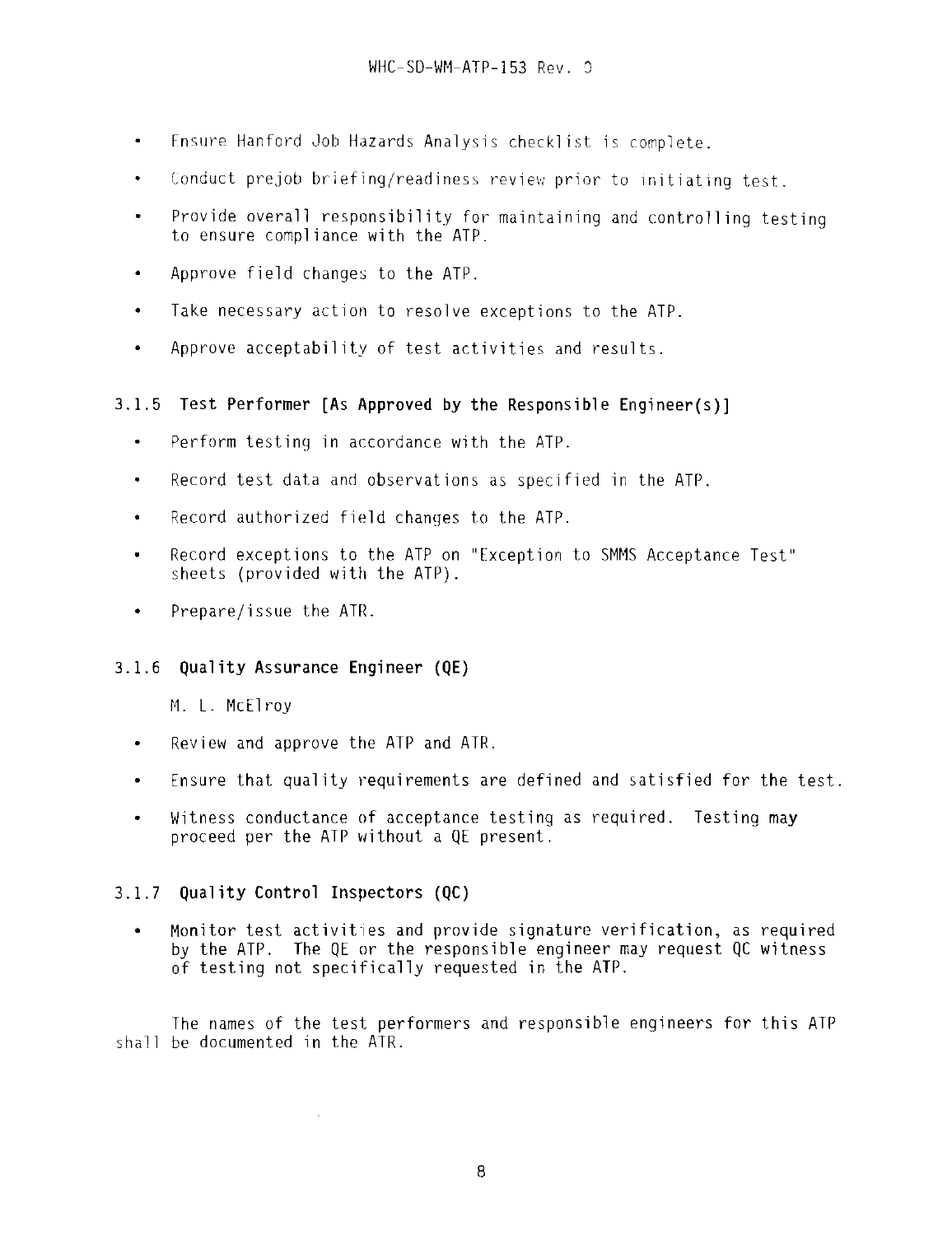# 3.2 **RESPONSIBILITIES ASSOCIATED WITH TESTING AT FMEF**

The responsibilities and additional test controls associated with testing at FMFF are defined in WHC-SD-WM-WP-318, Surface Moisture Measurement System Acceptance Testing Work Plan (Ritter 1996). This work plan also provides information on the organizations responsible for supplying test equipment including the camera system.

# 3.3 **TEST DATA**

- All test data, pertinent observations, and off-normal events shall be  $\bullet$ recorded in Section 6.0 (306E) and Section 7.0 (FMEF) of this ATP. If additional space is required, the data shall be recorded on an observation/results data sheet (provided in Appendix A) or equivalent.
- An ATR shall be prepared by SMMS personnel to publish all data gathered  $\bullet$ during testing activities.

# 3.4 **TEST CONFIGURATION**

- The drawings and engineering documents that establish the equipment test  $\bullet$ configuration are listed in Section 2.0.
- Additional documents required to perform, document, or validate a test  $\bullet$ (sketches, calibration sheets, etc.) will be referenced in or attached to the ATR.

# 3.5 **PROCEDURE CONTROL**

A controlled test procedure package shall be used for testing and shall include as a minimum single copies of the following:

- $\bullet$ This ATP.
- Software ATP, WHC-SD-WM-ATP-158.
- Operation and maintenance manual, WHC-SD-WM-OMM-024.
- Critical lift procedure (for uprighting SMMS deployment device at FMEF, to be provided under JCS work package #4M-96-009/W).
- H-14-100458, Surface Moisture Monitoring System Installation Assembly  $\bullet$ (WHC 1996a\*).
- H-14-100459, Surface Moisture Monitoring System Deployment Enclosure (WHC 1996b\*).

To be issued.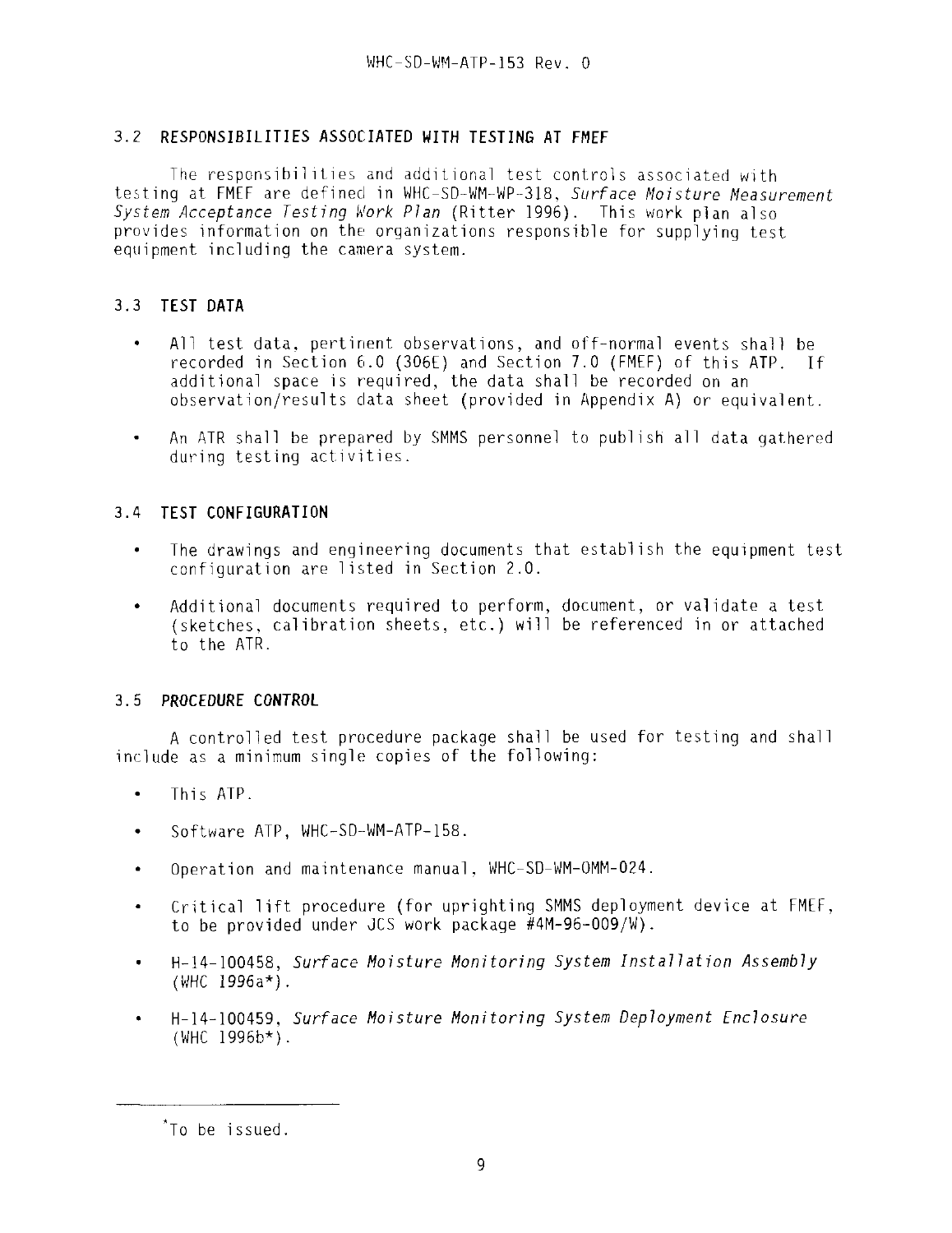- H-14-100460. Surface Moisture Monitoring System Deployment Arm (WHC 1996c\*).
- **H-14-100461**, Surface Moisture Monitoring System Neutron Detector  $Assemblv$  (WHC 1996d\*).
- H-14-100462, Surface Moisture Monitoring System Decon System Assembly (WHC 1996e\*).
- H-14-100463, Surface Moisture Monitoring System Impact Limiter Assembly  $(WHC 1996f*)$ .
- **H-14-100464**, Surface Moisture Monitoring System Vehicle Modifications (WHC 1996g\*).
- H-14-100467, Surface Moisture Monitoring System Block Diagram (WHC 1996h\*).
- H-14-100469, Operator Control Enclosure Surface Moisture Measurement System Wiring (WHC 1996i\*).
- $\bullet$ **H-14-10047**1, Driver Side Electronics Enclosure Surface Moisture Measurement System Wiring (WHC 1996 $\rightarrow$ ).
- **H-14-**100473, Passenger Side Electronics Surface Moisture Measurement System Wiring (WHC 1996k\*).
- H-14-100475, Surface Moisture Measurement System Loop Diagram  $(WHC 19961*)$ .
- H-14-100476, Surface Moisture Measurement System Schematic Diagram (WHC 1996m\*).
- **H-14-100477**, Surface Moisture Monitoring System Cable Assemblies (WHC 1996n\*).
- **H-14-100485**, Surface Moisture Measurement System Deployment Enclosure Wiring (WHC 1996o\*).
- H-14-100486, Liquid Observation Well Deployment Device Wiring Diagram (WHC 1996p\*).

The package may also include other information that is directly applicable to testing.

Changes to the test procedure are permitted. Minor procedure changes such as editorial changes to a step, clarification of a step or steps, elimination or addition of a step, or limited sequential changes of steps, shall be noted in the procedure by redline entries and noted in the test procedure package giving the reason for the change. Redlined changes shall be documented in the ATR. The test performer shall red-ink changes with the

To be issued.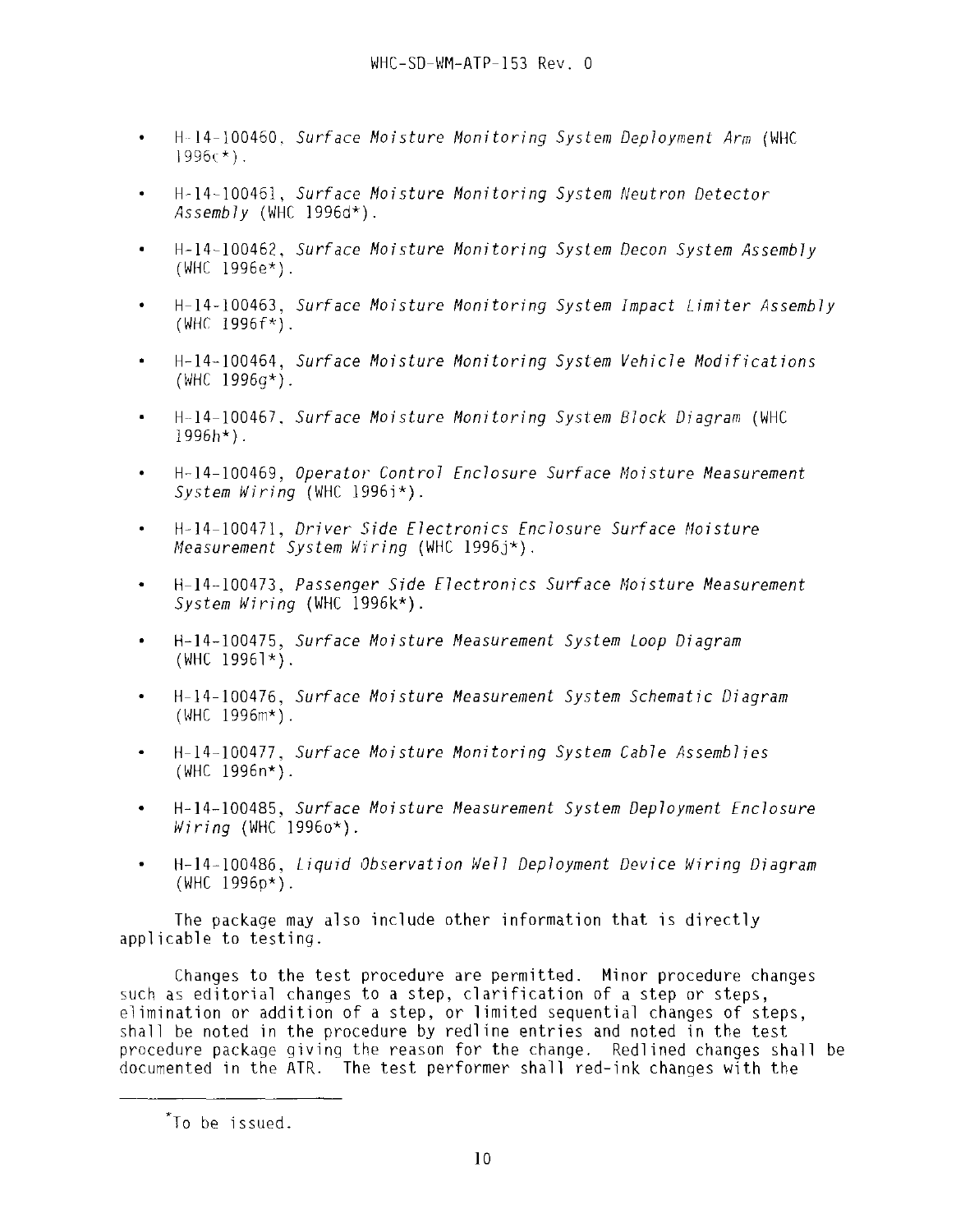concurrence of the responsible engineer. Approvals will be documented by the responsible engineer's initials on the redlined item. Lack of immediate redline approval does not constitute a test hold. Continued test progress is at the discretion of the responsible engineer.

# 3.6 **RETEST PROCEDURE CONTROL**

- If a retest is required, then data sheets, additional procedures, or  $\bullet$ additional copies of the applicable procedure sections of this ATP may be used.
- The addition of procedure sections to be used for retest shall be added to the test procedure package, concurred with by the WHC QE representative, and formally released in the ATR.

# 3.7 **EXCEPTIONS TO ACCEPTANCE TEST SECTION**

Exceptions to the test are dispositioned and agreed to by all witnesses. Actions taken regarding disposition are noted on the "Exception to SMMS Acceptance Test" (Appendix B) sheet. If "reject" is selected for a particular test item, then an exception sheet shall be completed and dispositioned. Typical dispositions are:

- Test approved with exception (i.e., rerun of the acceptance test  $\bullet$ unnecessary).
- ATP step(s) affected to be repeated after the discrepancy has been  $\bullet$ corrected.
- Entire acceptance test to be repeated after the discrepancy has been corrected.

Note that all changes to the ATP, including redline changes and test exceptions, will be documented in the ATR, which will be reviewed and approved by all who approved the ATP.

# **4.0 TEST CONDITIONS AND EQUIPMENT REQUIRED**

# **4.1 TEST FACILITY**

Acceptance testing of the SMMS will be conducted at two separate facilities: the 306E Facility in the 300 area and FMEF in the 400 area. The bulk of testing will be performed at the 306E Facility, in the building high bay or area adjacent to the facility. A full scale mock-up of the SMMS deployment device as it would be operated in the field will be performed at FMEF.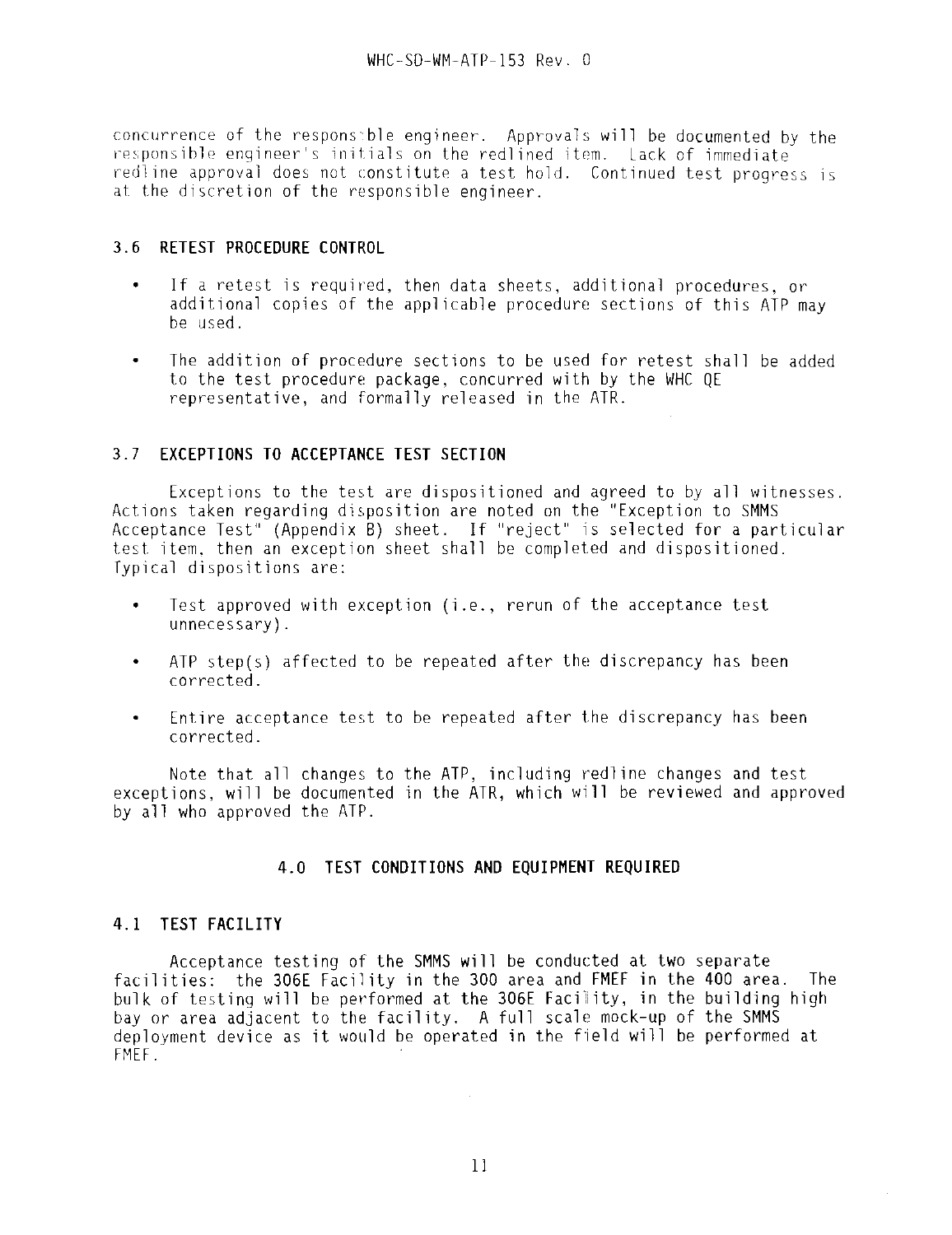# 4.2 **EQUIPMENT REQUIRED FOR TESTING AT 306E**

Ihe following equipment will be required for testing at 3O6E. Readily available tools, such as standard wrenches and screwdrivers, are not included.

- SMMS deployment device
- SMMS decontamination system (including spray ring, feed pump, high  $\bullet$ pressure pump, water tank, totalizers, and hoses)
- Data acquisition van
- SMMS interconnecting cables
- SMMS neutron probe (source not required)
- Test weight for SMMS neutron probe
- SMMS source handling tool
- LOWMMS spider assembly
- tOWMMS neutron probes (source not required)
- LOWMMS interconnecting cables
- Electrician's hand tools and multimeter for continuity testing and  $\bullet$ troubleshooting of electrical system
- electronic level with a minimum precision of  $\pm$  5°
- ohmmeter with a minimum range of 1 to 10 megaohms
- 1-ton (minimum), 3 ft (minimum) spreader bar (supplied with deployment  $\ddot{\phantom{a}}$ device) and rigging accessories for lifting deployment device
- Vacuum pump with a minimum capacity of 1250 Pa vacuum (5 in. H2O vacuum)
- Differential pressure gage with a minimum range of 0 to 1250  $P_a$  (0 to 5 in. H<sub>2</sub>O) and a minimum precision of  $\pm$  25 Pa (0.1 in. H<sub>2</sub>O)
- Flow meter with a mirimum range of 0 to 4.7 x  $10^{-4}$  m<sup>3</sup>/s (0 to 1 ft<sup>3</sup>/min) and a minimum precision of  $\pm$  4.7 x 10<sup>-5</sup> m<sup>3</sup>/s (0.1 ft<sup>3</sup>/min)
- Load cell/scale with a minimum range of 0 to 910 kg and a minimum accuracy of  $\pm$  5%
- Thermocouples and a readout unit with a minimum range of 0 to 200 °C and a minimum precision of  $\pm$  5  $^{\circ}$ C
- Calibrated torque wrench with a minimum range of 0 to 50 N-m and a minimum accuracy of  $\pm$  5%

# 4.3 **EQUIPMENT REQUIRED FOR TESTING AT FMEF**

The following equipment will be required for testing at FMEF.

- SMMS deployment device
- Data acquisition van
- SMMS interconnecting cables  $\bullet$
- SMMS neutron probe (optional—see Section 1.2.2)
- 1-ton (minimum), 3 ft (minimum) spreader bar (supplied with deployment device) and rigging accessories for lifting deployment device
- tape measurer with a minimum range of  $0$  to  $9.1$  m ( $0$  to  $30$  ft)
- electronic level with a minimum precision of  $\pm$  5°
- dial calipers with minimum range of 0 to 2.5 cm (0 to 1 in.), and a minimum precision of  $\pm$  0.025 cm ( $\pm$  0.01 in.)
- $\bullet$ Vitus II camera system including two video monitors, video cassette recorder, and interconnecting cables (see Section 3.2)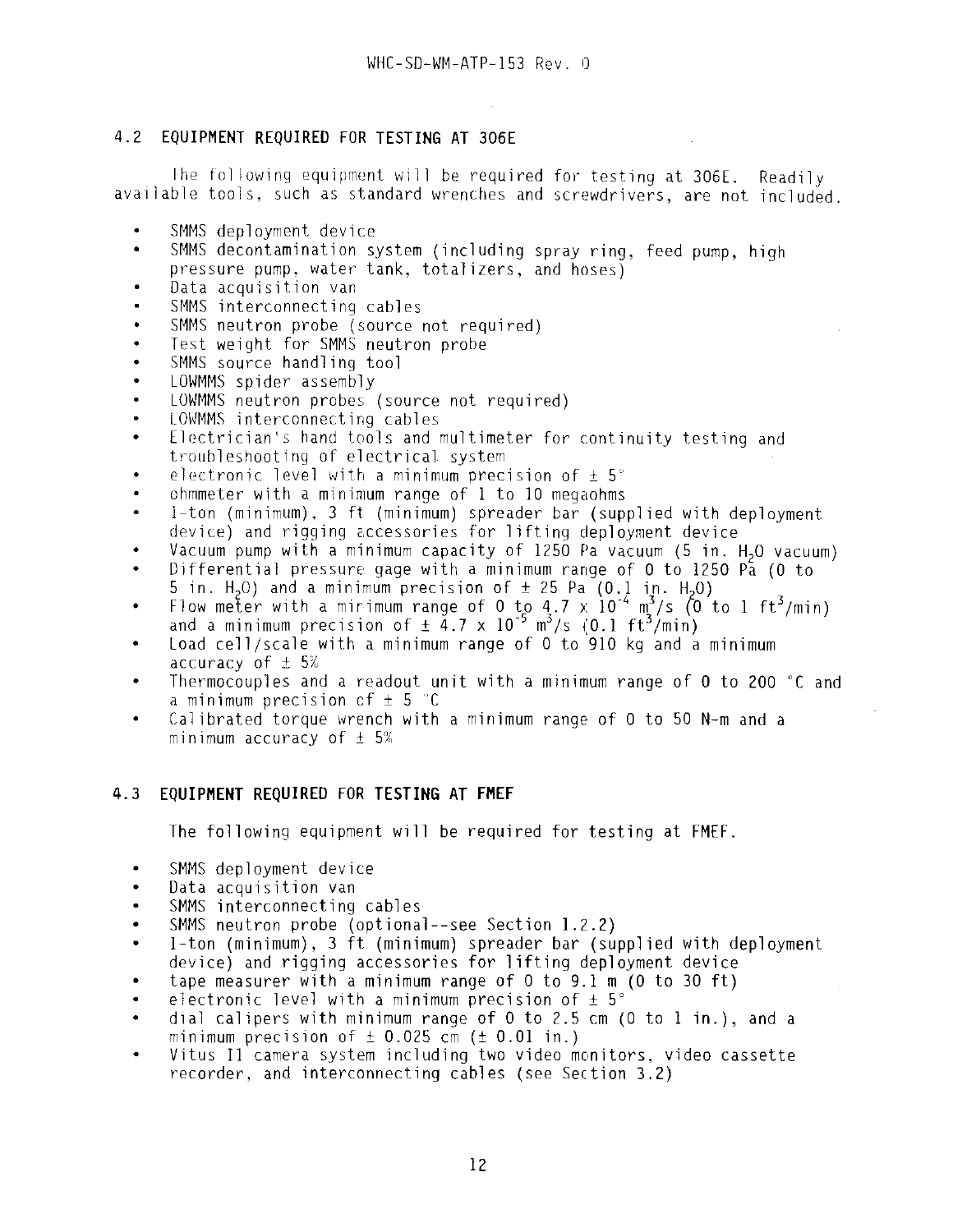### 5.0 **SAFETY PRECAUTIONS AND CONTROLS**

Only the responsible engineers and/or their approved personnel shall operate the SMMS during performance of this ATP. A Hanford Job Hazards Analysis (JHA) Checklist will be completed under the guidance of a representative from Industrial Health and Safety. This representative will be from the FFTF & Fuel Facility Safety group, which has responsibility for the 300 and 400 areas. A pre-job meeting will be held prior to the test performance to brief test personnel on the hazards unique to the SMMS equipment and to review all procedures, drawings, and other engineering documents required to complete the test. Safety precautions for operation of the SMMS are identified in WHC-SD-WM-OMM-024. Safety precautions applicable to this ATP have been repeated here and are listed in the sections below. THESE PRECAUTIONS SHALL BE FOLLOWED FOR THE PERFORMANCE OF THIS ATP.

#### 5.1 **PERSONNEL PRECAUTIONS**

- **5.1.1** In case of fire or other emergency in the van, all power shall be secured (if this operation can be done quickly and safely) by moving circuit breaker CB-1 to the OFF position (the main circuit breaker located on the power distribution panel, see Figure 6-1).
- 5.1.2 A carbon monoxide (CO) monitor is located in the DAV. If the CO monitor warning signal occurs, turn off the van engine, and exit the van leaving the doors open. Wait for a minimum of 5 minutes for the CO to dissipate. The CO monitor warning signal will automatically stop and reset when the unsafe CO level no longer exists.
- 5.1.3 Exhaust piping becomes hot during operation and remains hot for a while after stopping an engine (e.g., van, generator, decon pumps). Be careful not to touch a muffler while or exhaust piping it is hot.
- 5.1.4 The cables routed from the van to the SMMS deployment device equipment present a personnel trip/fall hazard. The cables shall be isolated by barricades to the extent possible to alleviate the trip hazards.
- 5.1.5 Electrical test equipment shall only be used by qualified personnel who are trained on the operation and limitation of the equipment.

#### 5.2 **EQUIPMENT PRECAUTIONS**

- 5.2.1 Supply power to a subsystem must be OFF when connecting or disconnecting any electrical equipment or cables to that subsystem.
- 5.2.2 Failure to hook up or remove the power and interconnecting cables in the sequence prescribed in this manual could result in generation of unacceptable equipment voltages and in electrical arcing or sparking.
- 5.2.3 The SMMS deployment device could be bent if not supported and/or lifted correctly when in the horizontal position.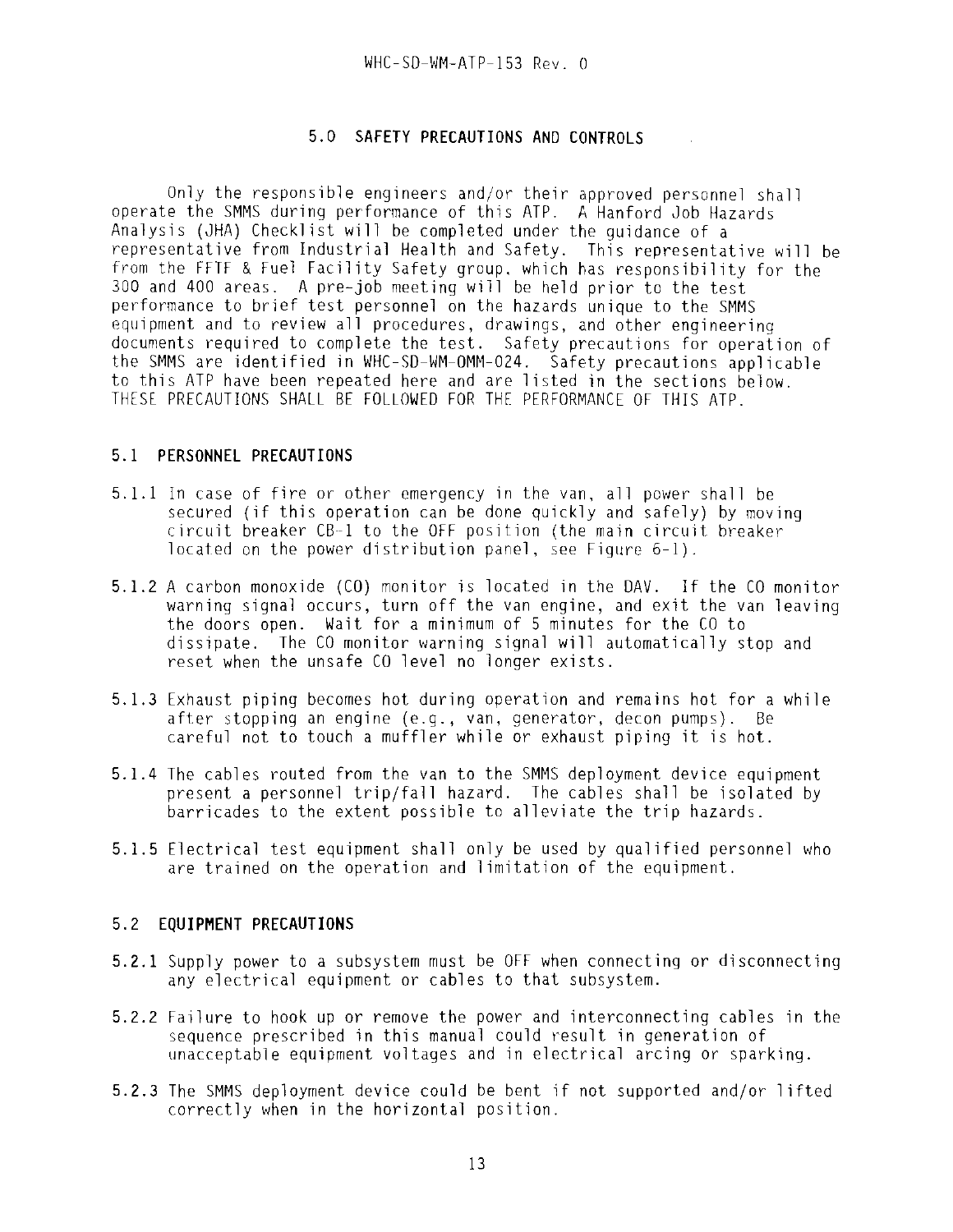- 5.2.4 The generator is a potential source of electrical shock if misused. Do not expose the generator to moisture, rain, or snow. Do not operate the generator if it is wet, or if the operator is wet.
- 5.2.5 The exhaust systems get hot enough to ignite some materials. Keep the generator at least 1 m away from buildings and other equipment during operation. The generator is mounted to a platform on the front of the DAV. Do not enclose the generator in any structure and keep flammable materials away from the exhausts. Refer to the specific operation manual (e.g., generator, feed pump, high pressure pump) for operating and refueling precautions.

#### 5.3 **ADMINISTRATIVE CONTROLS FOR THE SOURCE AND VEHICLE**

If the neutron source is to be used with testing at FMEF, then the applicable controls specified in section 3.3 of WHC-SD-WM-OMM-O24 shall be followed.

#### **6.0 306E TEST PROCEDURE**

#### **6.1 PREREQUISITES**

#### **6.1.1 Prejob Meeting**

Conduct a "prejob meeting" of operations including a review of all procedures, drawings, safety hazards, and other engineering documents required to complete the test. Personnel who have attended the prejob meeting shall sign the attendance form given in Appendix C.

# **6.1.2 Stage Equipment**

Verify that the equipment listed in Section 4.2 is staged in the test area. Verify that no interconnections have been made.

Test Engineer's signature Date

# 6.2 **ELECTRICAL CONTINUITY CHECKS**

Electrical continuity measurements of all SMMS and LOWMMS wiring shall be performed in this section. The following wiring diagrams shall be used to check electrical continuity.

- $\bullet$ H-14-100469, Operator Control Enclosure Surface Moisture Measurement System Wiring.
- H-14-100471, Driver Side Electronics Enclosure Surface Moisture Measurement System Wiring.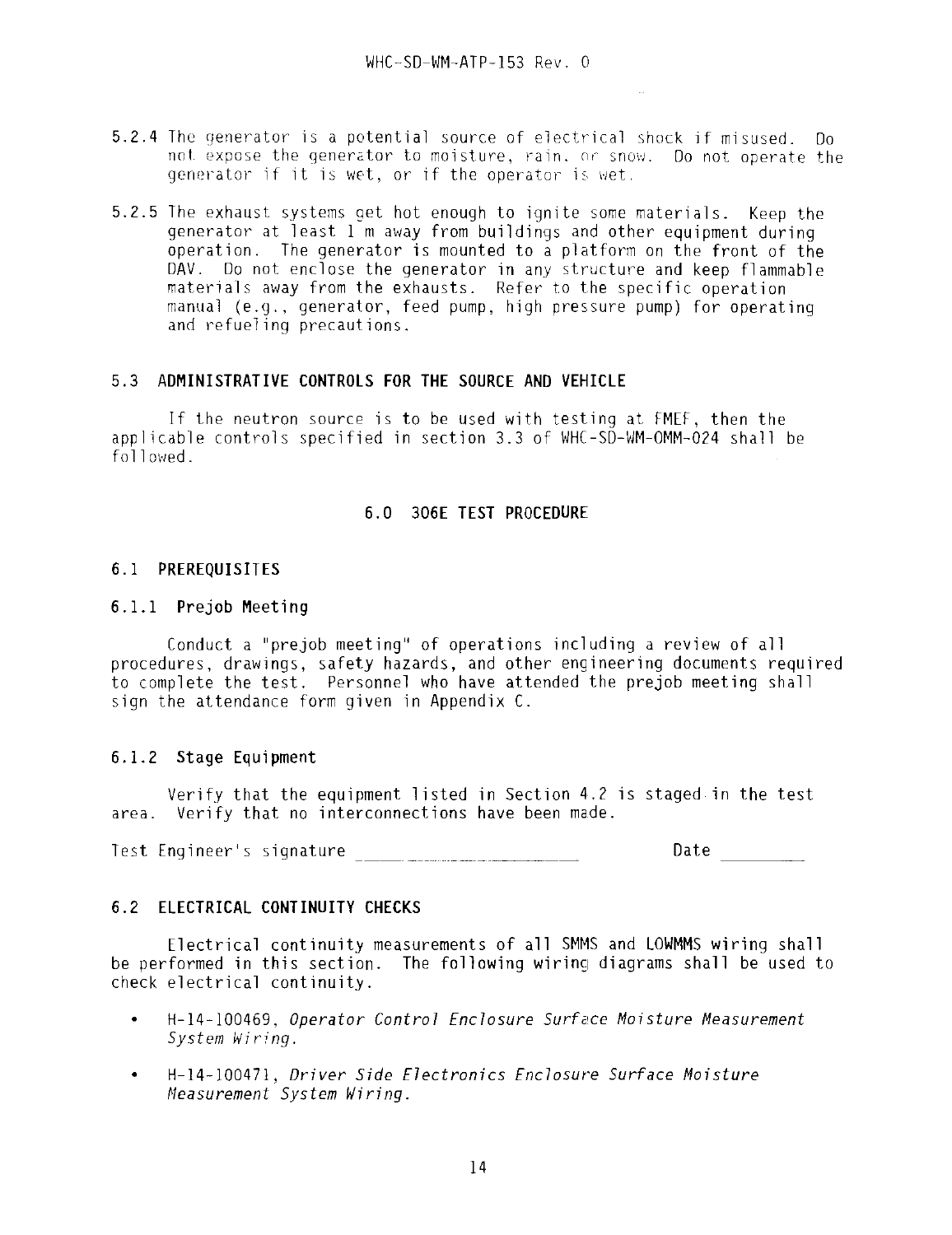- H- 14-100473, Passenger Side Electronics Surface Moisture Measurement System Miring.
- H-14-100475, Surface Moisture Measurement System Loop Diagram.  $\bullet$
- H-14-100485, Surface Moisture Measurement System Deployment Enclosure Wiring.
- $\bullet$ H-14-100486, Liquid Observation Well Deployment Device Miring Diagram.

For each drawing listed above, a test control copy shall be identified by clearly marking in red ink "TEST CONTROL COPY" above the title block on the drawing. Using a multimeter set up to measure resistance, the responsible EE and an independent electrical reviewer will verify continuity {maximum 1 ohm resistance) of each conductor from end to end on each drawing. The responsible EE or independent electrical reviewer will initial and date next to each termination point verified on the test control copy of the drawing. The test control copies of the drawings shall be saved in project files. Record instrument# for continuity tester below.

Instrument #:

Calibration expiration date:

**WARNING**

# Verify that circuits are de-energized before performing continuity checks

Electrical continuity checks on the drawings listed above have been completed. Discrepancies, if any, have been listed on exception sheets (Appendix B) .

Accept/Reject (circle one)

| Responsible EE's signature     |  |  |  | Date |  |
|--------------------------------|--|--|--|------|--|
| Independent Reviewer signature |  |  |  | Date |  |

#### 6.3 **ELECTRICAL SYSTEMS OPERATIONAL CHECKOUT**

The SMMS is a stand-alone system with no connections to existing tank farm utilities required. Power for the system operation is supplied as part of the data acquisition van, but can also be supplied by a site service receptacle. The van has a 120 VAC power generation system with a batterybacked UPS to stabilize and provide uninterrupted power. The SMMS must be able to operate for at least 6 hours on battery power. If site electrical power is to be used instead of the generator or batteries, the SMMS requires a 120 VAC, 20 amp site service receptacle. This ATP will verify adequate system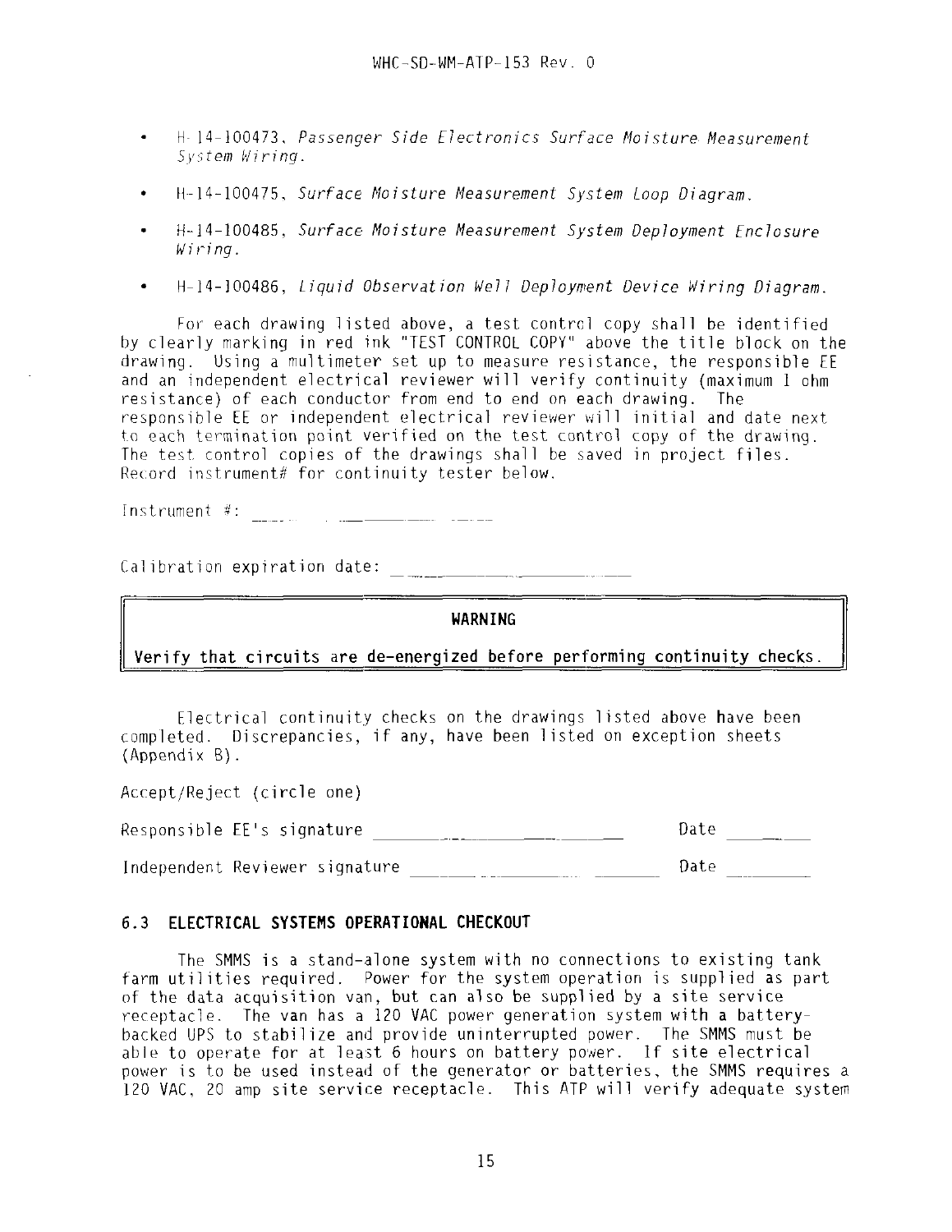operation from all three power supplies. The decontamination system feed pump and high-pressure pump are gasoline engine powered and will be tested in Section 6.7.

# **6.3.1 SMMS Electrical Cable Connections**

Set the mode selector switch on the power distribution panel to SMMS. This switch directs the appropriate position encoder signal (SMMS or LOWMMS probe) to the computer and the appropriate probe signal to the NIM bin.

Verify that the following circuit breakers and disconnect switches are in the OFF position:

- $\bullet$ Van power distribution panel: all circuit breakers, CB-1 through  $CB-15$  (see Figure  $6-1$ )
- Van generator: AC circuit breaker.  $\bullet$

Connect the electrical cables to the equipment as follows.

- Wl to DAV Jl and to SMMS electrical junction box J11 (probe  $\bullet$ signals)
- W7 to DAV J7 and to SMMS electrical junction box J17 (auxiliary instrument signals)
- W8 to DAV J8 and to SMMS electrical junction box J18 (auxiliary  $\bullet$ instrument signals)
- W9 to DAV J9 and to SMMS electrical junction box J19 (probe signals)
- NOTE: Electrical cabling interconnections are shown in Figure 6-2. Depending on whether a SMMS or LOMMMS scan is being performed some cables will not be connected, as identified above.

Test Engineer's signature \_\_\_\_\_\_\_\_\_\_\_\_\_\_\_\_\_\_\_\_\_\_\_\_\_\_\_\_\_\_\_\_\_Date \_\_\_\_\_\_\_\_\_\_\_\_\_\_\_\_

# 6.3.2 Test **Battery Power Supply for SMMS**

- 6.3.2.1 Move the van power distribution panel circuit breaker switches CB-1, CB-2, CB-4, CB-5, CB-7, CB-8, CB-1O, CB-11, and CB-13 (Figure 6-1) to the ON position.
	- NOTE: The uninterruptible power supply (UPS) will beep when the batteries are low.
- 6.3.2.2 Verify that power is available for the following components:
	- computer and flat panel computer display
	- NIM bin  $\bullet$
	- probe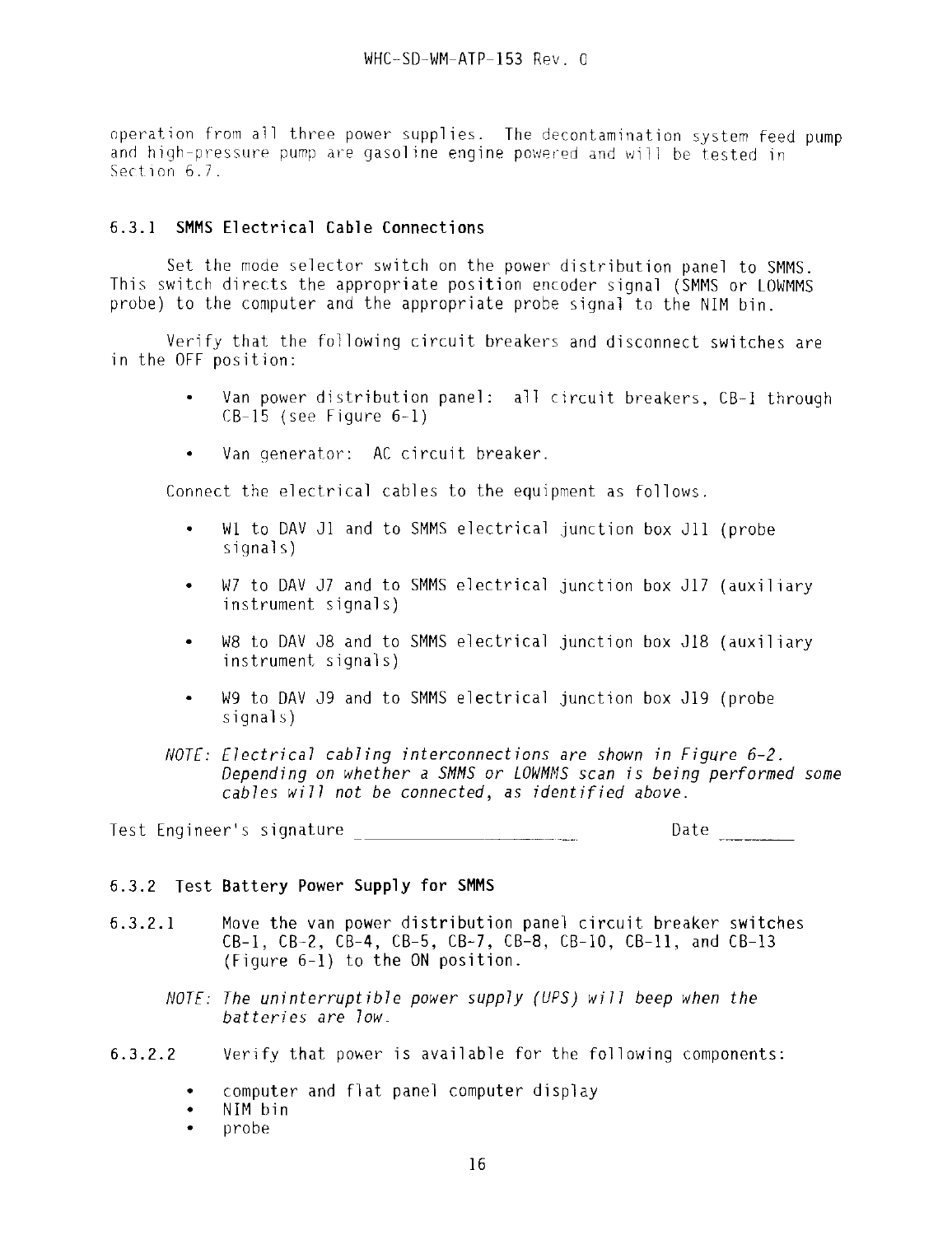- deployment device instrumentation (compass, encoders, inclinometer)
- video monitor and video cassette recorder,
- van service receptacle

Accept/Reject (circle one)

Responsible EE's signature  $\frac{1}{2}$  Date  $\frac{1}{2}$ 

6.3.2.3 Leave the power turned on to the above electrical components for a minimum of 6 hours to verify the battery power is available and the equipment functions satisfactorily for this length of time.

**ACCEPTANCE CRITERIA:** 6 hours of available battery power (minimum)

Accept/Reject (circle one)

Responsible EE's signature Date

6.3.2.4 With the power turned on to the above electrical components, disconnect and reconnect (see Figure 6-2 for cabling interconnections) each of the SMMS cables and verify that this causes no damage to the components.

#### **ACCEPTANCE CRITERIA:** no damage to electrical components

Accept/Reject (circle one)

Responsible EE's signature Date

6.3.2.5 Move the van power distribution panel circuit breaker switches CB-1, CB-2, CB-4, CB-5, CB-7, CB-8, CB-1O, CB-11, and CB-13 (Figure 6-1) to the OFF position.

# 6.3.3 Test Site Service **Receptacle Supply for SHHS**

- 6.3.3.1 The SMMS requires a 120 VAC three-prong receptacle with 20 amp service. To prevent damage to SMMS hardware, verify the selected site service receptacle is the correct type specified per the responsible EE s direction. Using a multimeter, verify that the voltage across hot and neutral on the site service receptacle is 120 VAC. Verify that the voltage across neutral and ground is approximately zero.
- 6.3.3.2 Plug the extension cord into the van receptacle (connect W2 to DAV P3 per Figure 6-2).
	- NOTE: The van line voltage receptacle is located at the front of the van near the generator.
- 6.3.3.3 Plug the extension cord into the site service receptacle.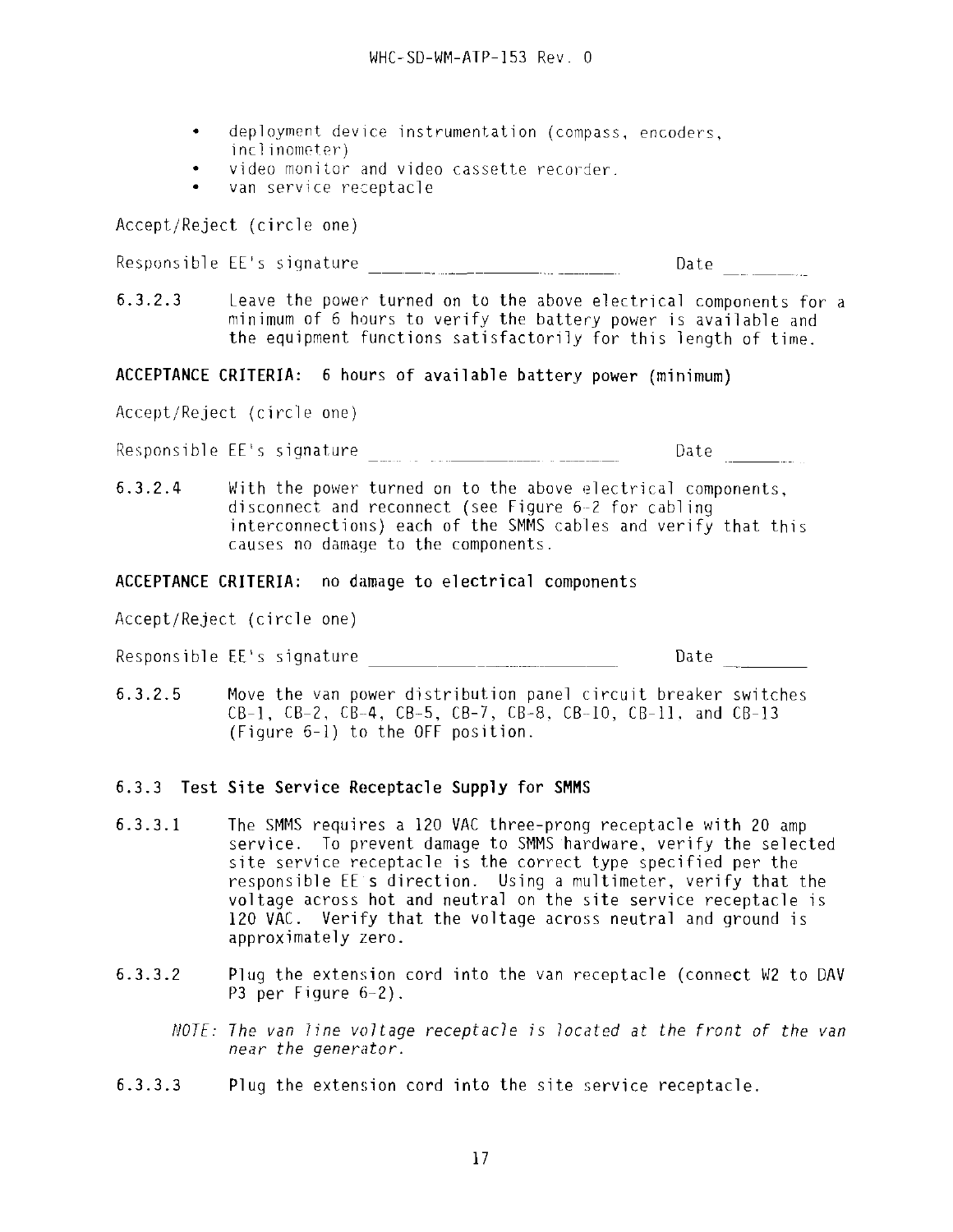6.3.3.4 Move the van power distribution panel circuit breaker switches  $CB-1$ ,  $CB-2$ .  $CB-4$ .  $CB-5$ .  $CB-7$ .  $CB-8$ .  $CB-10$ .  $CB-11$ . and  $CB-13$ .  $(Figure 6-1)$  to the ON position.

6.3.3.5 Verify that power is available for the following components:

- computer and flat panel computer display
- NIM bin
- probe
- deployment device instrumentation (compass, encoders, inclinometer)
- video monitor and video cassette recorder
- van service receptacle.

Accept/Reject (circle one)

Responsible EE's signature Date

6.3.3.6 Move the van power distribution panel circuit breaker switches CB-1, CB-2, CB-4, CB-5, CB-7, CB-8, CB-10, CB-11, and CB-13 (Figure 6-1) to the OFF position.

# 6.3.4 **Test Generator Power Supply for SHMS**

Testing of the generator must be performed outside of the 306E Facility or the generator must be temporarily plumbed such that the exhaust is outside of the building. The number of hours of generator power available from one tank of gas will also be measured as part of this test.

# **WARNING**

**Generator exhaust piping becomes hot during operation and remains hot for a while after it is turned off. Do not touch the muffler while it is hot.**

# **WARNING**

**The generator is a potential source of electrical shock if misused. Do not expose the generator to moisture, rain, or snow. Do not operate the generator if it is wet, or if the operator is wet.**

# **WARNING**

**If** the **CO monitor warning signal occurs, turn off the van engine and/or generator, exit the van, and ventilate the van. Wait for a minimum of 5 minutes for the CO to dissipate. The CO monitor warning signal will automatically stop and reset when the unsafe CO level no longer exists.**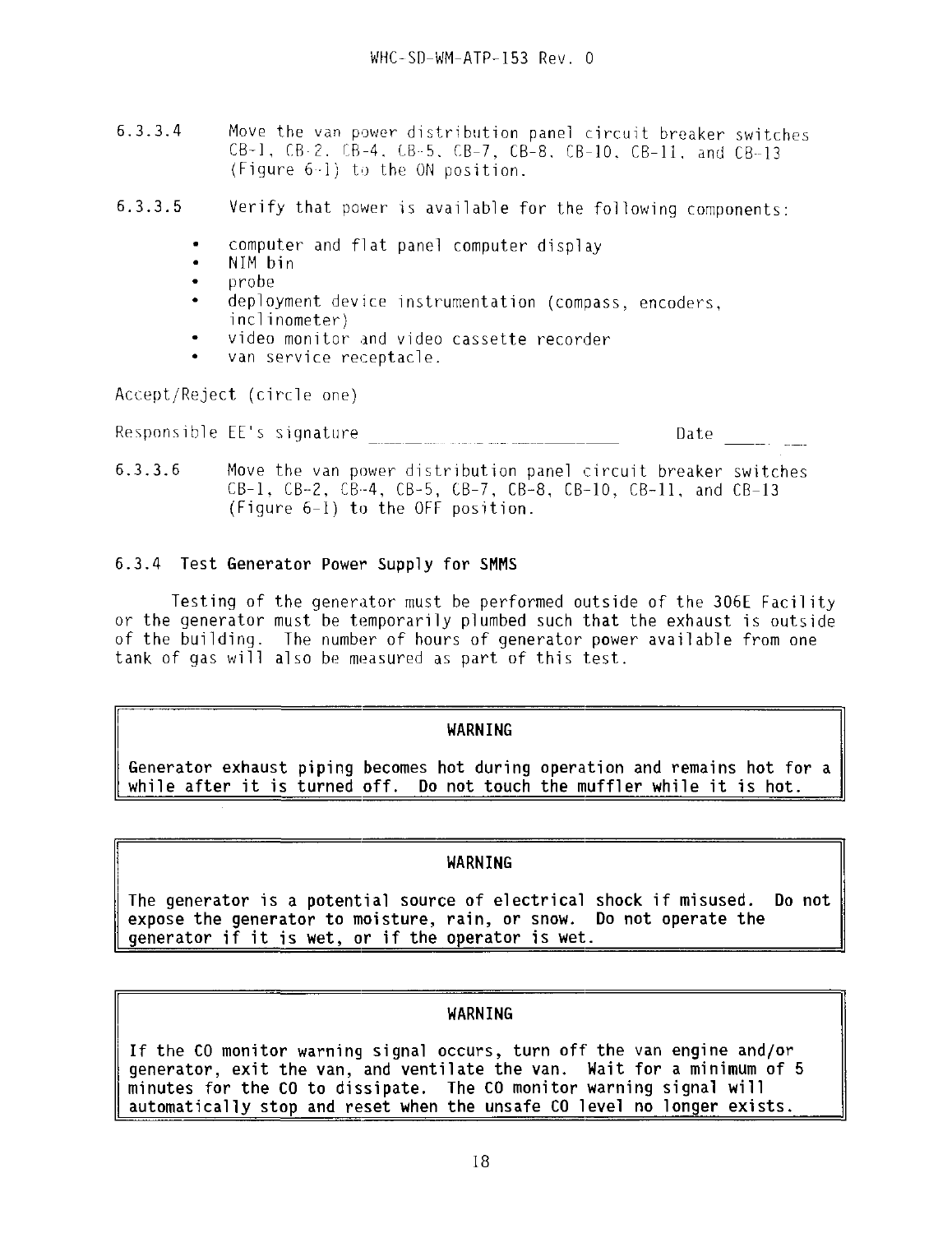- 6.3.4.1 Perform preoperation check.
	- NOTE: Engine oil is a major factor affecting engine performance and service life. Nondetergent and 2~stroke engine oils will damage the engine and are NOT to be used.
		- 1. Check the oil level BEFORE EACH USE with the generator on a level surface with the engine stopped. If the level is low, add SAE 30W SF/SG or equivalent oil to the upper mark on the dipstick.
		- 2. Check the fuel level gauge. Refill the tank so that the fuel tank is full. Do not fill above the shoulder or the fuel strainer, and never refuel if the generator is running or is hot.
- 6.3.4.2 Plug one end  $o<sup>2</sup>$  the extension cord into the AC receptacle on the generator and the other end into the van receptacle (connect W3 to generator J3 according to Figure 6-2).
	- NOTE: The van line voltage receptacle is located at the front of the van near the generator.
- 6.3.4.3 Make sure that the generator AC circuit breaker is in the OFF position. The generator may be hard to start if a load is connected.
- 6.3.4.4 Turn the fuel valve to the ON position, turn the choke lever to the CLOSE position, and turn the engine switch to the ON position.
- 6.3.4.5 Pull the starter grip until compression is felt, then pull briskly.

NOTE: Do not allow the starter grip to snap back. Return it slowly by hand to prevent damage to the starter.

- 6.3.4.6 Turn the choke lever to the OPEN position as the engine warms up.
- 6.3.4.7 Switch ON the generator AC circuit breaker and continue to run the generator per the responsible EE's direction.
- **6.3.4.8** Move the van power distribution panel circuit breaker switches CB-1, CB-2, CB-4, CB-5, CB-7, CB-8, CB-1O, CB-11, and CB-13 (Figure 6-1) to the ON position.
- 6.3.4.9 Verify that power is available for the following components:
	- computer and flat panel computer display
	- $\bullet$ NIM bin
	- probe
	- deployment device instrumentation (compass, encoders, inclinometer)
	- video monitor and video cassette recorder
	- van service receptacle.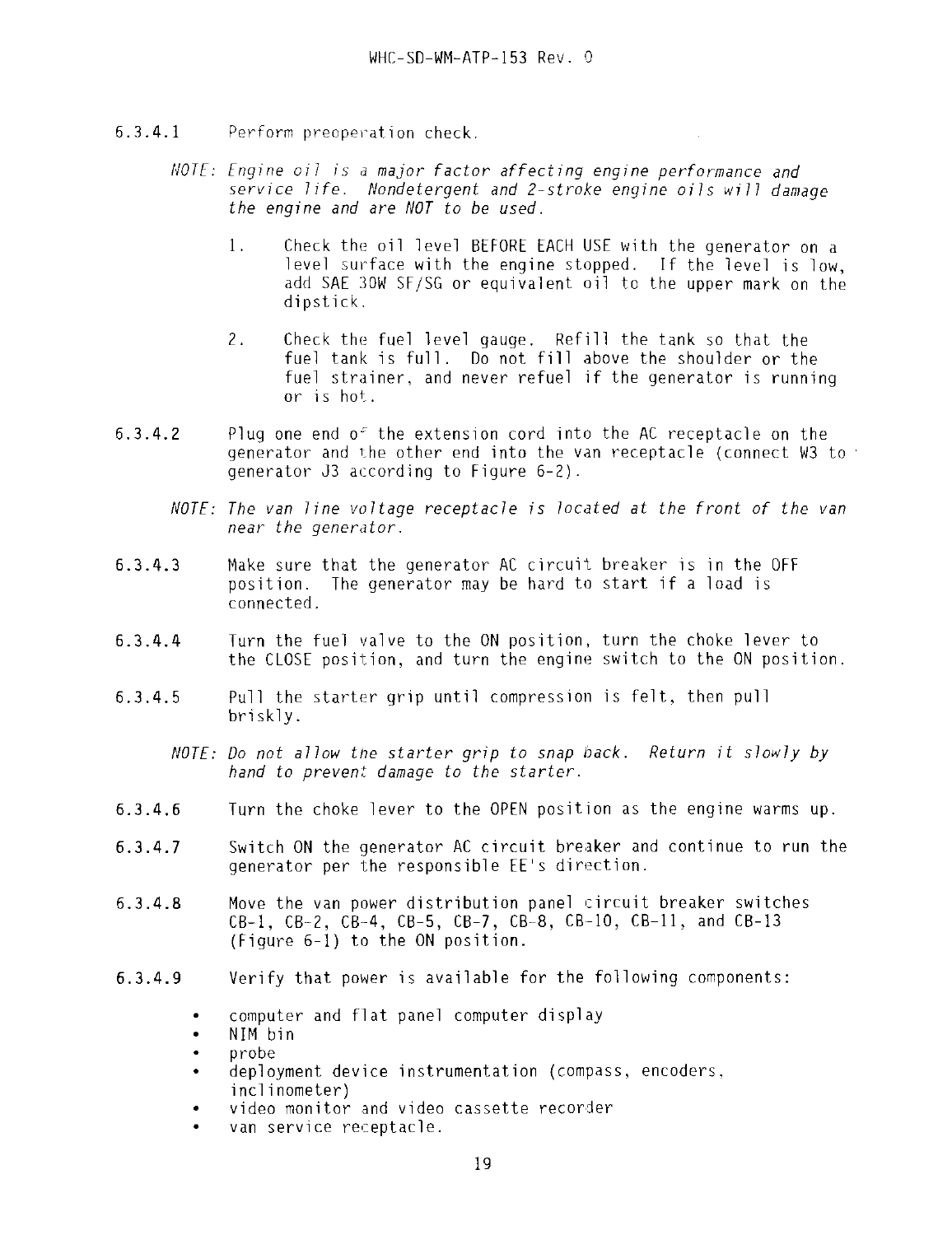Accept/Reject (circle one)

Responsible EE's signature \_\_\_\_\_ , \_\_\_\_\_\_\_\_\_\_\_\_\_\_\_\_\_\_\_\_ Date

6.3.4.10 Move the van power distribution panel circuit breaker switches  $CB-1$ ,  $CB-2$ ,  $CB-4$ ,  $CB-5$ ,  $CB-7$ ,  $CB-8$ ,  $CB-10$ ,  $CB-11$ , and  $CB-13$  $(Fiqure 6-1)$  to the OFF position.

# 6.3.5 **LOWMMS Electrical Cable Connections**

Set the mode selector switch on the power distribution panel to LOWMMS. Verify that the following circuit breakers and disconnect switches are in the OFF position:

- Van power distribution panel: all circuit breakers, CB-1 through  $CB-15$  (see Figure  $6-1$ )
- Van generator: AC circuit breaker.  $\bullet$

Connect the electrical cables as follows.

- W4 to spider box J4 (remote pendant controller)
- W5 to DAV J5 and to spider box J15 {probe cable)  $\bullet$
- W6 to DAV J6 and to spider box J16 (spider cable)
- NOTE: Electrical cabling interconnections are shown in Figure 6-2. Depending on whether a SMMS or LOWMMS scan is being performed some cables will not be connected, as identified above.

Test Engineer's signature Date

# 6.3.6 **Test Battery Power Supply for LOWMMS**

- 6.3.6.1 Move the van power distribution panel circuit breaker switches  $CB-1$ ,  $CB-4$ ,  $CB-6$ ,  $CB-7$ ,  $CB-9$ ,  $CB-10$ , and  $CB-13$  (Figure 6-1) to the ON position.
- 6.3.6.2 Verify that power is available for the following LOWMMS components:
	- probe
	- cable reel
	- spider assembly instrumentation
	- computer and flat panel computer display
	- NIM bin.
- 6.3.6.3 Verify that battery power is available (without recharging) to lower and raise the LOWMMS probe 30 ft (minimum) a minimum of 5 times.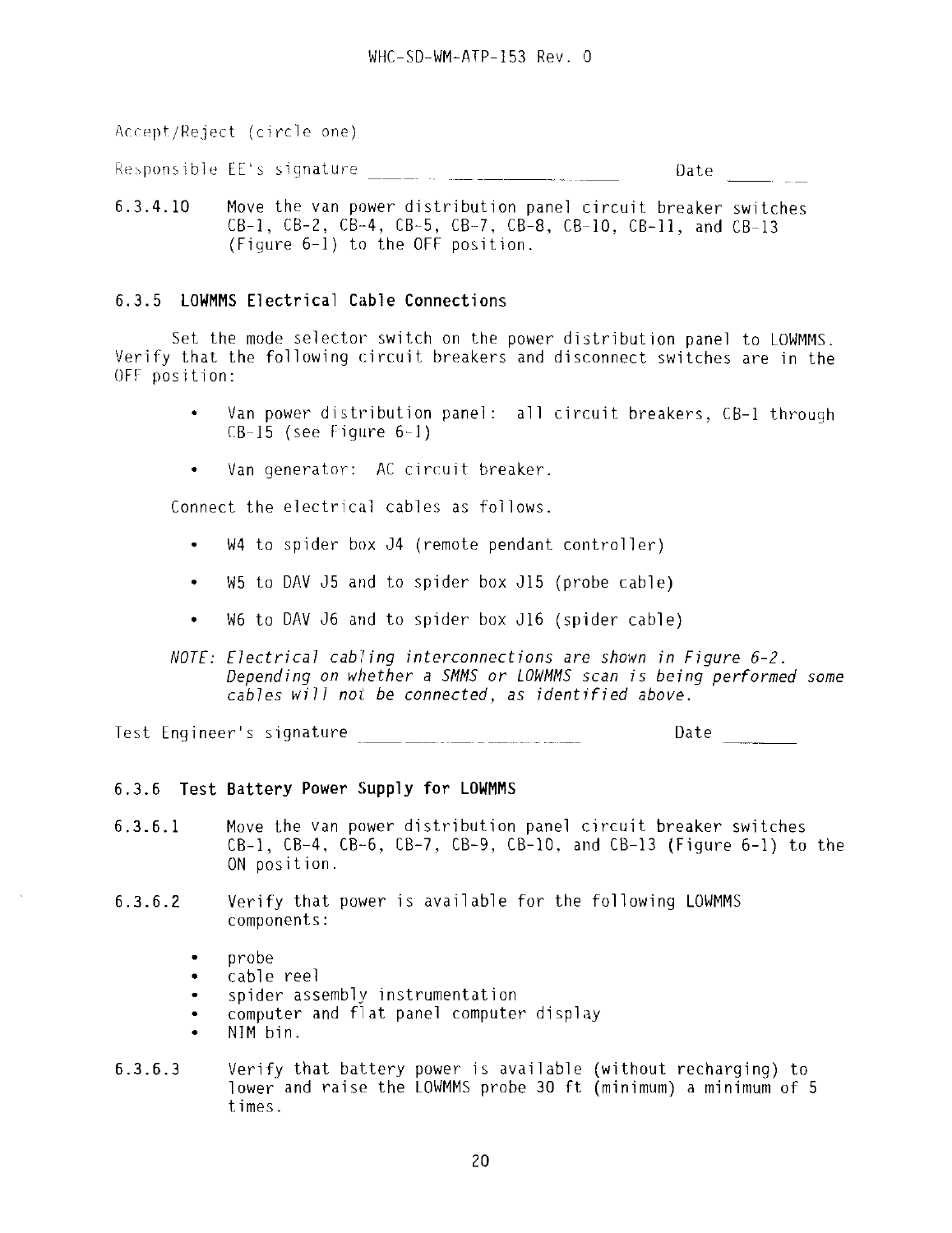Accept/Reject (circle one)  $\sim 10^{-10}$ Responsible EE's signature Date 6.3.6.4 With the power turned on to the above electrical components, disconnect and reconnect (see Figure 6--2 for cabling interconnections) each of the LOWMMS cables and verify that this causes no damage to the components.

#### **ACCEPTANCE CRITERIA: no damage to electrical components**

Accept/Reject (circle one)

Responsible EE's signature Date

6.3.6.5 Move the van power distribution panel circuit breaker switches  $CB-1$ ,  $CB-4$ ,  $CB-6$ ,  $CB-7$ ,  $CB-9$ ,  $CB-10$ , and  $CB-13$  (Figure 6-1) to the OFF position.

# 6.3.7 Test **Site Service Receptacle Supply for LOWMMS**

- 6.3.7.1 Plug the extension cord into the van receptacle (connect W2 to DAV P3 per Figure 6-2).
- 6.3.7.2 Plug the extension cord into the site service receptacle.
- 6.3.7.3 Move the van power distribution panel circuit breaker switches  $CB-1$ ,  $CB-4$ ,  $CB-6$ ,  $CB-7$ ,  $CB-9$ ,  $CB-10$ , and  $CB-13$  (Figure 6-1) to the ON position.
- 6.3.7.4 Verify that power is available for the following LOWMMS components:
	- probe
	- cable reel
	- spider assembly instrumentation
	- computer and flat panel computer display
	- NIM bin.

Accept/Reject (circle one)

Responsible EE's signature \_\_\_\_\_^\_\_\_\_\_\_\_\_\_\_ Date \_^\_\_\_\_\_

**6.3.7.5** Move the van power distribution panel circuit breaker switches CB-1, CB-4, CB-6, CB-7, CB-9, **CB-1O,** and CB-13 (Figure 6-1) to the OFF position.

#### 6.3.8 Test **Generator Power Supply for LOWMMS**

6.3.8.1 Start up generator by performing steps 6.3.4.1 through 6.3.4.7.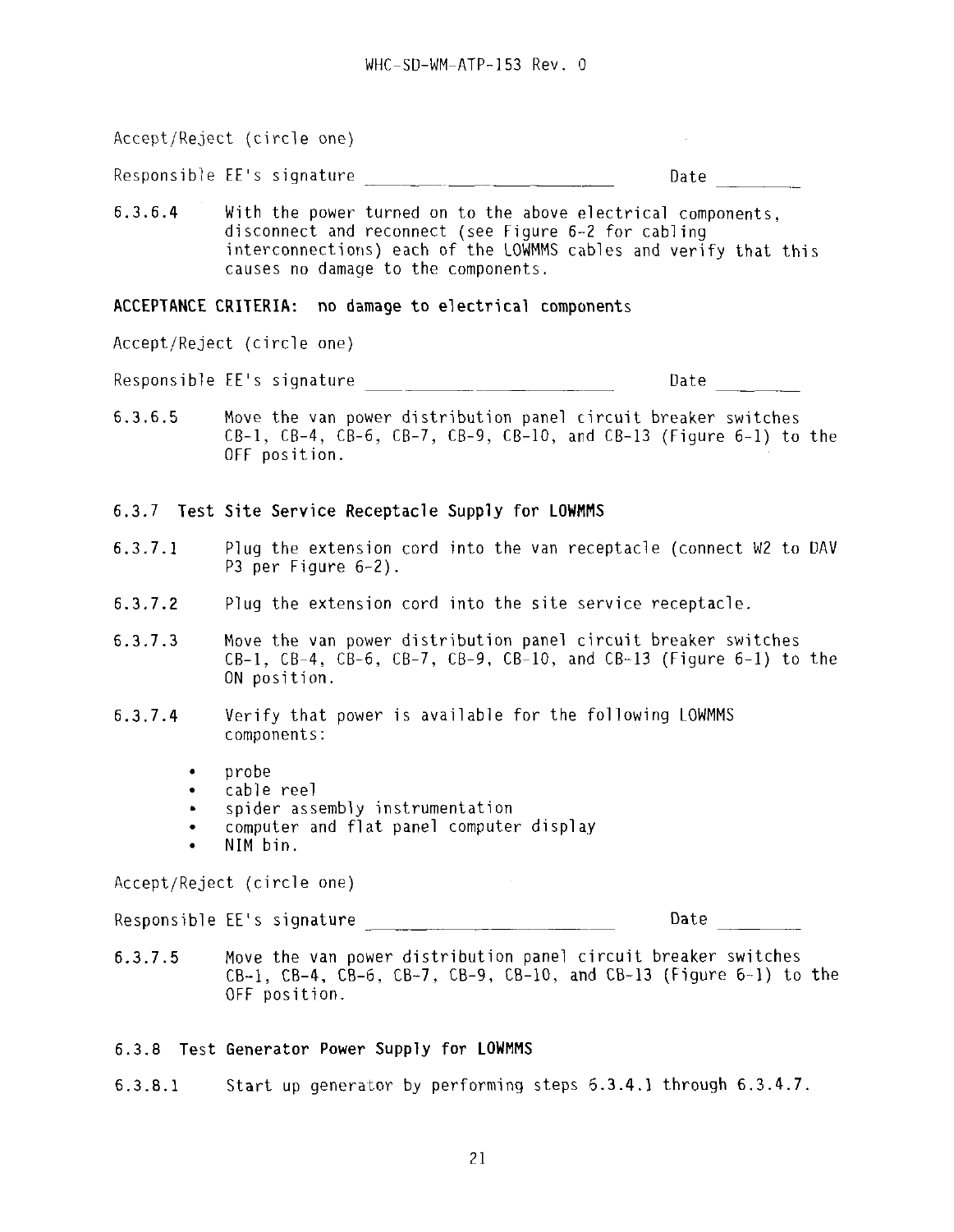- $6.3.8.2$  Move the van power distribution panel circuit breaker switches  $CB-1$ ,  $CB-4$ ,  $CB-6$ ,  $CB-7$ ,  $CB-9$ ,  $CB-10$ , and  $CB-13$  (Figure 6-1) to the ON position.
- 6.3.8.3 Verify that power is available for the following LOWMMS components:
	- probe
	- cable reel
	- spider assembly instrumentation
	- computer and flat panel computer display
	- NIM bin.

Accept/Reject (circle one)

Responsible EE's signature development of the Date

6.3.8.4 Move the van power distribution panel circuit breaker switches CB-1, CB-4, CB-6, CB-7, CB-9, CB-10, and CB-13 (Figure  $6-1$ ) to the OFF position.

# 6.3.9 Intrinsic Safety **Barrier**

**6.3.9.1** Measure the resistance between the intrinsic safety barriers mounting bus bar (DIN rail) and the SMMS deployment device winch enclosure box. Record equipment calibration information. QC verify reading.

Instrument #:  $QC$  Initial/Date  $\frac{1}{2}$ 

Calibration expiration date:

Reading  $QC$  Initial/Date

# **ACCEPTANCE CRITERIA: 1 ohm (maximum)**

6.3.9.2 For the two Stahl model 9002/77-150-300-00 barriers, measure the resistance from pin 1 to pin 3 and from pin 2 to pin 4. Record the readings below and verify that they are within the range of the acceptance criteria (manufacturer's specifications).

Barrier#l: pin 1 to pin 3 reading \_\_\_\_\_^\_\_\_\_ \_ \_\_ \_

Barrier#l: pin 2 to pin 4 reading \_\_\_^\_\_\_\_\_\_\_\_\_ ^\_\_\_\_\_

Barrier#2: pin 1 to pin 3 reading ^\_\_ \_\_ "

Barrier#2: pin 2 to pin 4 reading \_\_

# **ACCEPTANCE CRITERIA: 118 + 12 ohms**

Accept/Reject (circle one)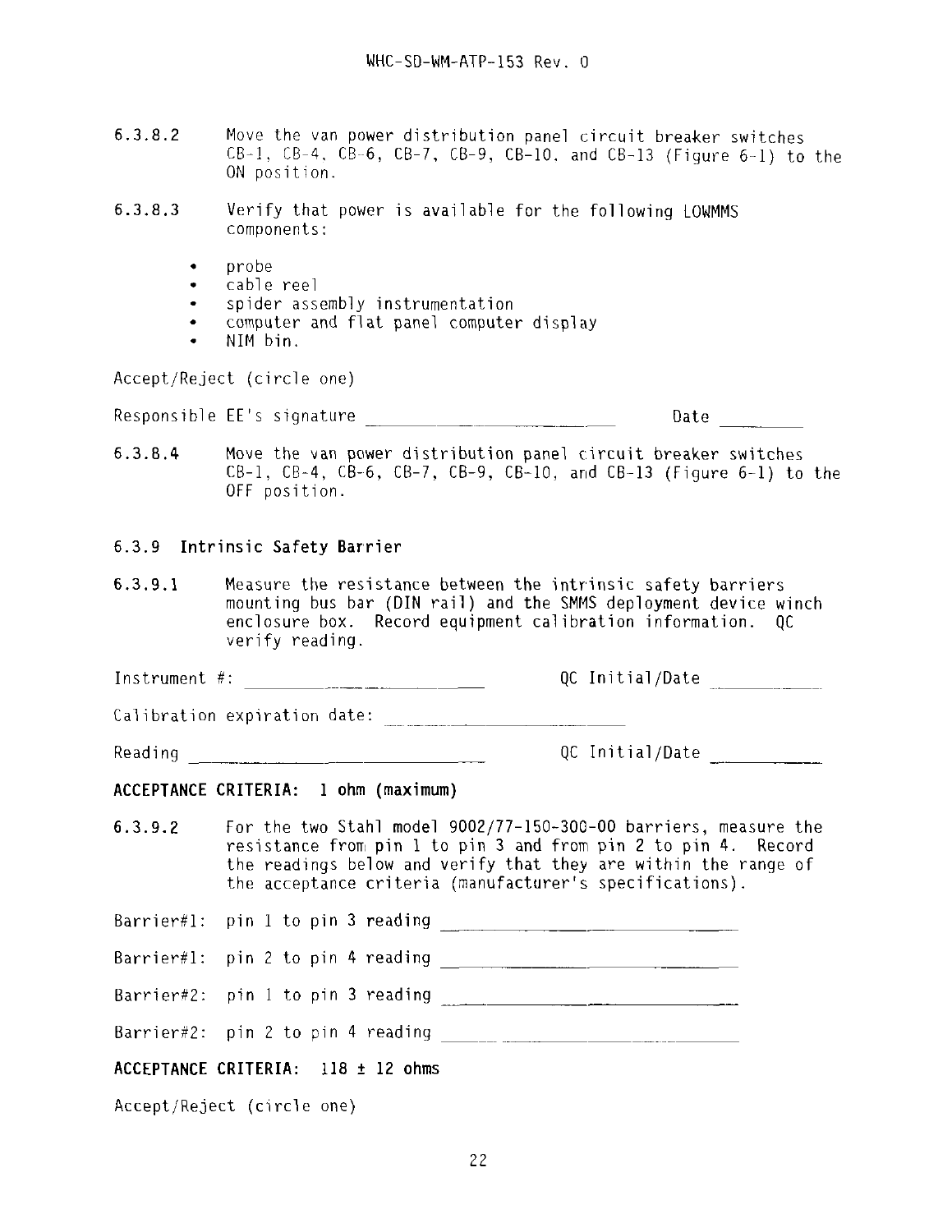$\sim$   $\sim$ 

|                                                                                                                                                                                                                                                                                                                                                                                                        |  |                                                                          | Date $\qquad \qquad -$                                                                                                                                                                                                                                                                                                                      |  |  |  |  |
|--------------------------------------------------------------------------------------------------------------------------------------------------------------------------------------------------------------------------------------------------------------------------------------------------------------------------------------------------------------------------------------------------------|--|--------------------------------------------------------------------------|---------------------------------------------------------------------------------------------------------------------------------------------------------------------------------------------------------------------------------------------------------------------------------------------------------------------------------------------|--|--|--|--|
| 6.3.9.3<br>For the two Stahl model 9351/10-14-10 barriers, connect a 100 ohm<br>resistor across the output (pin 7 to pin 8). Apply 24 VDC across<br>pin L+ and pin 3. Using an ammeter, measure the current that<br>flows through the resistor for each barrier. Record the readings<br>below and verify that they are within the range of the acceptance<br>criteria (manufacturer's specifications). |  |                                                                          |                                                                                                                                                                                                                                                                                                                                             |  |  |  |  |
|                                                                                                                                                                                                                                                                                                                                                                                                        |  |                                                                          |                                                                                                                                                                                                                                                                                                                                             |  |  |  |  |
|                                                                                                                                                                                                                                                                                                                                                                                                        |  |                                                                          |                                                                                                                                                                                                                                                                                                                                             |  |  |  |  |
|                                                                                                                                                                                                                                                                                                                                                                                                        |  | ACCEPTANCE CRITERIA: 80 - 110 mA                                         |                                                                                                                                                                                                                                                                                                                                             |  |  |  |  |
| Accept/Reject (circle one)                                                                                                                                                                                                                                                                                                                                                                             |  |                                                                          |                                                                                                                                                                                                                                                                                                                                             |  |  |  |  |
|                                                                                                                                                                                                                                                                                                                                                                                                        |  |                                                                          | Date $\frac{1}{\sqrt{1-\frac{1}{2}}\cdot\frac{1}{\sqrt{1-\frac{1}{2}}}}$                                                                                                                                                                                                                                                                    |  |  |  |  |
| 6.3.9.4                                                                                                                                                                                                                                                                                                                                                                                                |  | the range of the acceptance criteria (manufacturer's<br>specifications). | For the one Elcon model 1072 barrier, apply 24 VDC across the 24 V<br>supply bus and the 0 V supply bus. Measure the open circuit<br>voltage and the short circuit from pin A to pin B, pin A to pin C,<br>pin B to pin C, pin D to pin E, pin D to pin F, and pin E to<br>pin F. Record the readings below and verify that they are within |  |  |  |  |
| Pin A to pin B:                                                                                                                                                                                                                                                                                                                                                                                        |  |                                                                          |                                                                                                                                                                                                                                                                                                                                             |  |  |  |  |
| Pin A to pin C:                                                                                                                                                                                                                                                                                                                                                                                        |  |                                                                          | open circuit voltage<br>short circuit current                                                                                                                                                                                                                                                                                               |  |  |  |  |
| Pin B to pin C:                                                                                                                                                                                                                                                                                                                                                                                        |  |                                                                          | open circuit voltage<br>short circuit current                                                                                                                                                                                                                                                                                               |  |  |  |  |
|                                                                                                                                                                                                                                                                                                                                                                                                        |  | Pin D to pin E: open circuit voltage                                     | short circuit current                                                                                                                                                                                                                                                                                                                       |  |  |  |  |
|                                                                                                                                                                                                                                                                                                                                                                                                        |  | Pin D to pin F: open circuit voltage                                     | open circuit voltage<br>short circuit current                                                                                                                                                                                                                                                                                               |  |  |  |  |
|                                                                                                                                                                                                                                                                                                                                                                                                        |  | Pin E to pin F: open circuit voltage                                     |                                                                                                                                                                                                                                                                                                                                             |  |  |  |  |
| open circuit voltage $<$ 13.1 V<br>ACCEPTANCE CRITERIA:<br>short circuit current $\langle$ 96 mA                                                                                                                                                                                                                                                                                                       |  |                                                                          |                                                                                                                                                                                                                                                                                                                                             |  |  |  |  |
| Accept/Reject (circle one)                                                                                                                                                                                                                                                                                                                                                                             |  |                                                                          |                                                                                                                                                                                                                                                                                                                                             |  |  |  |  |
| Responsible EE's signature<br>Date                                                                                                                                                                                                                                                                                                                                                                     |  |                                                                          |                                                                                                                                                                                                                                                                                                                                             |  |  |  |  |

 $\sim 10^{-1}$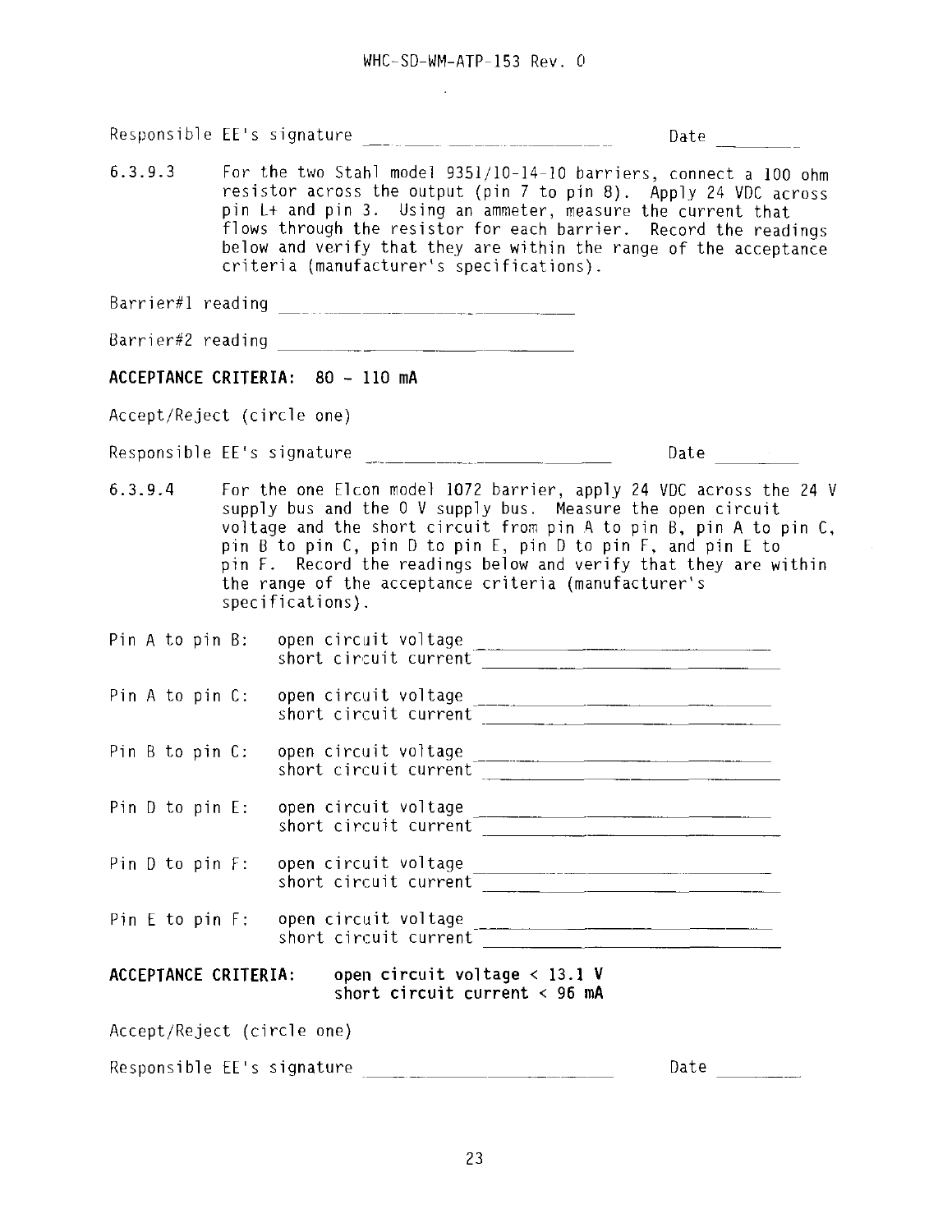6.3.9.5 Visually inspect the intrinsic barriers and verify that they are adequately installed per H-14-100476\* and the manufacturer's installation instructions.

| Responsible EE's signature           | Date |
|--------------------------------------|------|
| Fire Protection Engineer's signature | Date |

# **6.3.10 Grounded and Bonded Equipment**

All in-tank hardware (deployment device and neutron probe) must be grounded and bonded when the equipment is installed in a waste tank. Grounding is the assurance that a given component has very little to no potential voltage difference with respect to earth ground. Bonding is the assurance that individual components have little to no potential with respect to each other. The following section will perform loop checks to verify that all in-tank hardware is bonded to the deployment device winch box. When the equipment is installed in a waste tank, the deployment device winch box will be grounded to the tank riser.

6.3.10.1 Using an ohmmeter (with a minimum range of 0 - 10 megaohms), measure the resistance between the end of the arm and the deployment device winch enclosure box. Verify the resistance is less than 25 ohms. Record equipment calibration information.

Instrument #:

Calibration expiration date:

Reading and <u>Communications</u>

# **ACCEPTANCE CRITERIA: 25 ohms (maximum)**

Accept/Reject (circle one)

Responsible EE's signature example and the part of Date

6.3.10.2 Measure the resistance between the neutron probe housing and the deployment device winch enclosure box. Verify the resistance is less than 25 ohms.

 $\sim$  10

Reading \_ \_ \_\_\_\_\_\_

# **ACCEPTANCE CRITERIA: 25 ohms (maximum)**

Accept/Reject (circle one)

Responsible EE's signature ^^ Date

To be issued.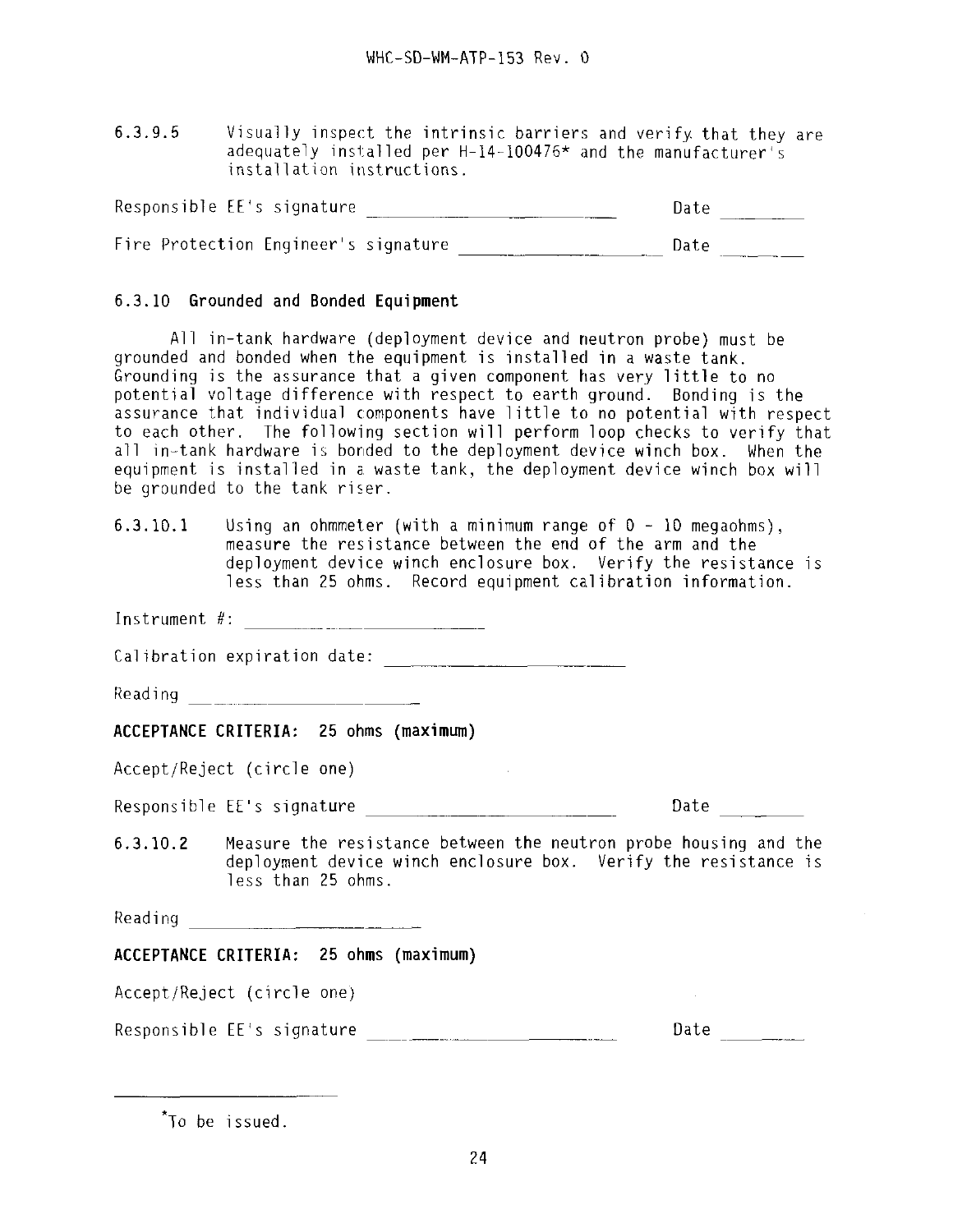6.3.10.3 Measure the resistance between the neutron probe cable (outside) and the deployment device winch enclosure box. Verify the resistance is less than 1 megaohm.

Reading

#### **ACCEPTANCE CRITERIA: 1 megaohm (maximum)**

Accept/Reject (circle one)

Responsible EE's signature Date

6.3.10.4 Measure the resistance between the arm cable and the deployment device winch enclosure box. Verify the resistance is less than 1 megaohm.

Reading

**ACCEPTANCE CRITERIA: 1 megaohm (maximum)**

Accept/Reject (circle one)

Responsible EE's signature entitled and contact the Date

#### **6.4 DATA ACQUISITION VAN HVAC SYSTEM TEST**

This section will verify that the DAV's HVAC system will allow vehicle idling for several hours without overheating.

#### **6.4.1 Equipment Setup**

- **6.4.1.1** Park the DAV outside the 306E Facility in a location where there is adequate ventilation.
- 6.4.1.2 Set up to measure the radiator temperature, by attaching a thermocouple to the outside of the radiator, and insulating the back side of the thermocouple. Connect the thermocouple to the readout unit. Record instrument calibration information below.

Instrument #:

Calibration expiration date:

**6.4.1.3** Set up a heater(s) to heat the ambient air in front of the radiator.

#### **6.4.2 Functional Test**

**6.4.2.1** Turn on the van engine, and allow it to warm up for several minutes. Turn on the heater(s) and allow the air in front of the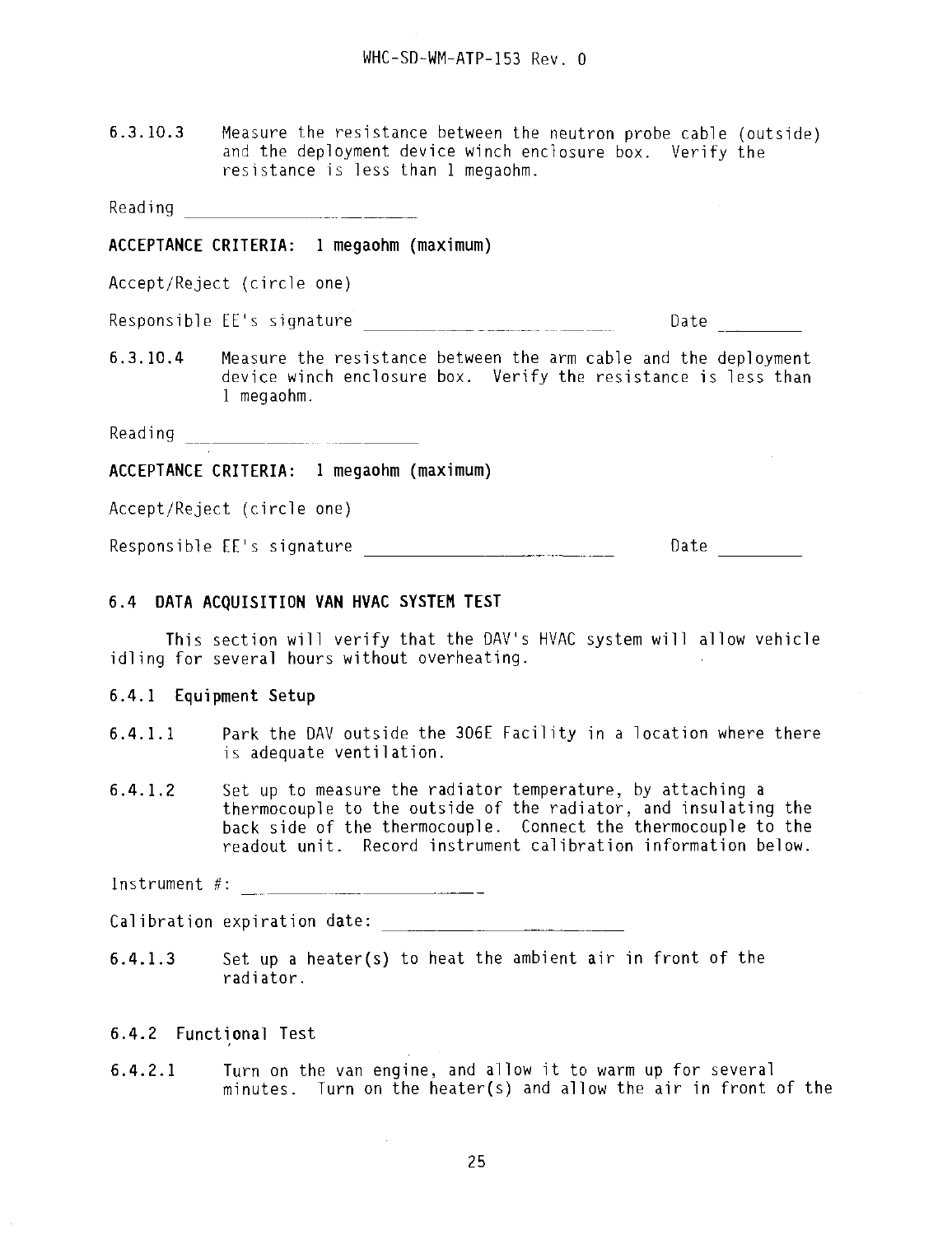radiator (within 15 cm) to warm up to at least 46°C (120°F). Record air temperature in front of the radiator and the ambient temperature below.

Air in front of radiator temperature reading \_\_\_\_\_\_\_\_\_\_\_\_\_\_\_\_\_\_\_\_\_\_\_\_\_\_\_\_\_\_\_\_\_\_\_

Ambient temperature reading

- 6.4.2.2 Turn the air conditioning on to the MAX position, turn the fan to the MAX position, turn on all instrumentation, and close the vehicle doors.
- 6.4.2.3 Allow the DAV to idle until a steady radiator temperature is reached. Record this temperature below. If a steady temperature is reached without the engine overheating, then the HVAC system is functioning adequately.

Steady state temperature reading **Exercise 2018** 

**ACCEPTANCE CRITERIA:** engine **idles without overheating**

Accept/Reject {circle one)

Responsible ME's signature entitled and the control date date data base of  $\Omega$ 

# **6.5 DEPLOYMENT DEVICE PREOPERATIONAL TEST**

The following sections are intended to perform an initial checkout of the mechanical operability of the deployment device before it is shipped to FMEF for extensive testing. Specific measurements will also be obtained to provide information for field procedures.

#### 6.5.1 Weight Measurements

Weigh the SMMS deployment device assembly (winch housing, rotation bearing, mast, arm, neutron probe), neutron probe (by itself), decontamination spray washer (including wiper and impact plate), and impact limiters. Heavy equipment may be weighed using a load cell and suspending the item from a crane. The minimum accuracy of weight measurements shall be  $\pm$  5%. Record results and instrument calibration information below.

Instrument #:

Calibration expiration date:

 $\mathcal{L}$ 

**(Acceptance Criteria are shown in bold)**

SMMS Deployment Device Assembly: \_\_ \_\_\_ \_ kg (lbs.)

**[614 kg (1350 lbs.) maximum]**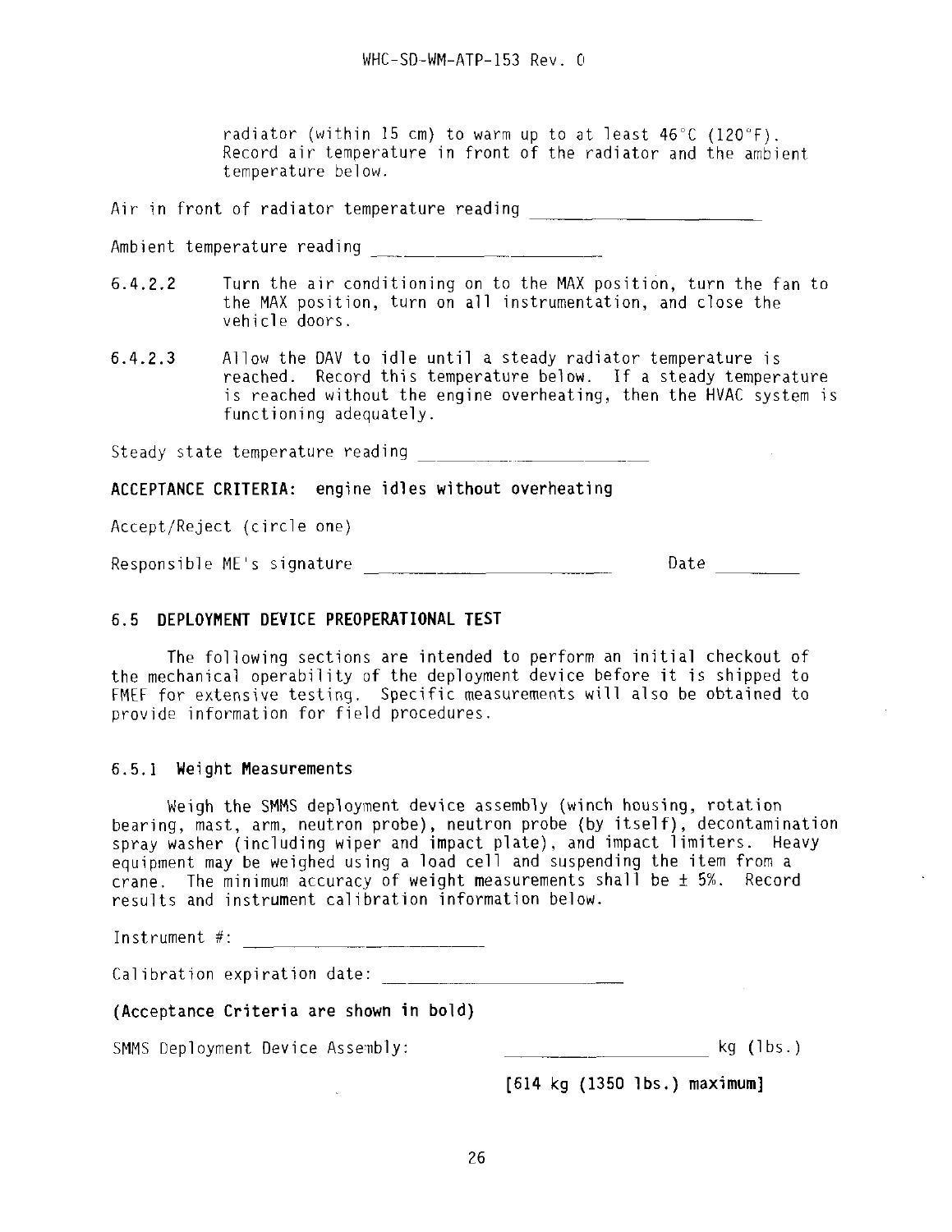| Neutron Probe:                |                                                        |  |  |  |  |
|-------------------------------|--------------------------------------------------------|--|--|--|--|
|                               | $[11.4 \text{ kg} (25 \text{ lbs.}) \text{ maximum}]$  |  |  |  |  |
| Decontamination Spray Washer: | kg (1bs.)                                              |  |  |  |  |
|                               | $[45.5 \text{ kg} (100 \text{ lbs.}) \text{ maximum}]$ |  |  |  |  |
| Short Impact Limiter:         | $kq$ ( $lbs.$ )                                        |  |  |  |  |
|                               | $[22.7 \text{ kg} (50 \text{ lbs.}) \text{ maximum}]$  |  |  |  |  |
| Tall Impact Limiter:          | $kg$ (1bs.)                                            |  |  |  |  |
|                               | $[22.7 \text{ kg } (50 \text{ lbs.}) \text{ maximum}]$ |  |  |  |  |
| Accept/Reject (circle one)    |                                                        |  |  |  |  |
| Responsible ME's signature    | Date                                                   |  |  |  |  |

6.5.2 Torque Limiter Test

The deployment device winch handles have torque limiters to prevent overloading the arm and probe cables. This section is intended to verify that the torque limiters are functioning satisfactorily. The torque limiters consist of a friction plate (similar to a brake or clutch) and a pressure plate. If the torque limit is exceeded, the pressure plate will slip on the friction plate and the winch will not rotate. The torque limit can be adjusted by tightening/loosening a nut to increase/decrease the force between the pressure plate and the friction plate.

- 6.5.2.1 Secure the probe winch handle in a vise such that the handle is fixed but the extension (that connects the handle to the winch) is free to rotate.
- 6.5.2.2 Attach a calibrated torque wrench to the probe winch handle extension using an adapter per the responsible ME's direction. Record calibration information below.

Instrument #:

Calibration expiration date:

6.5.2.3 Using the torque wrench, apply an increasing amount of torque to the probe winch handle extension and observe the torque at which the extension slips/rotates—the breakaway torque. Record the breakaway torque below.

Breakaway torque: N-m (ft-lbf)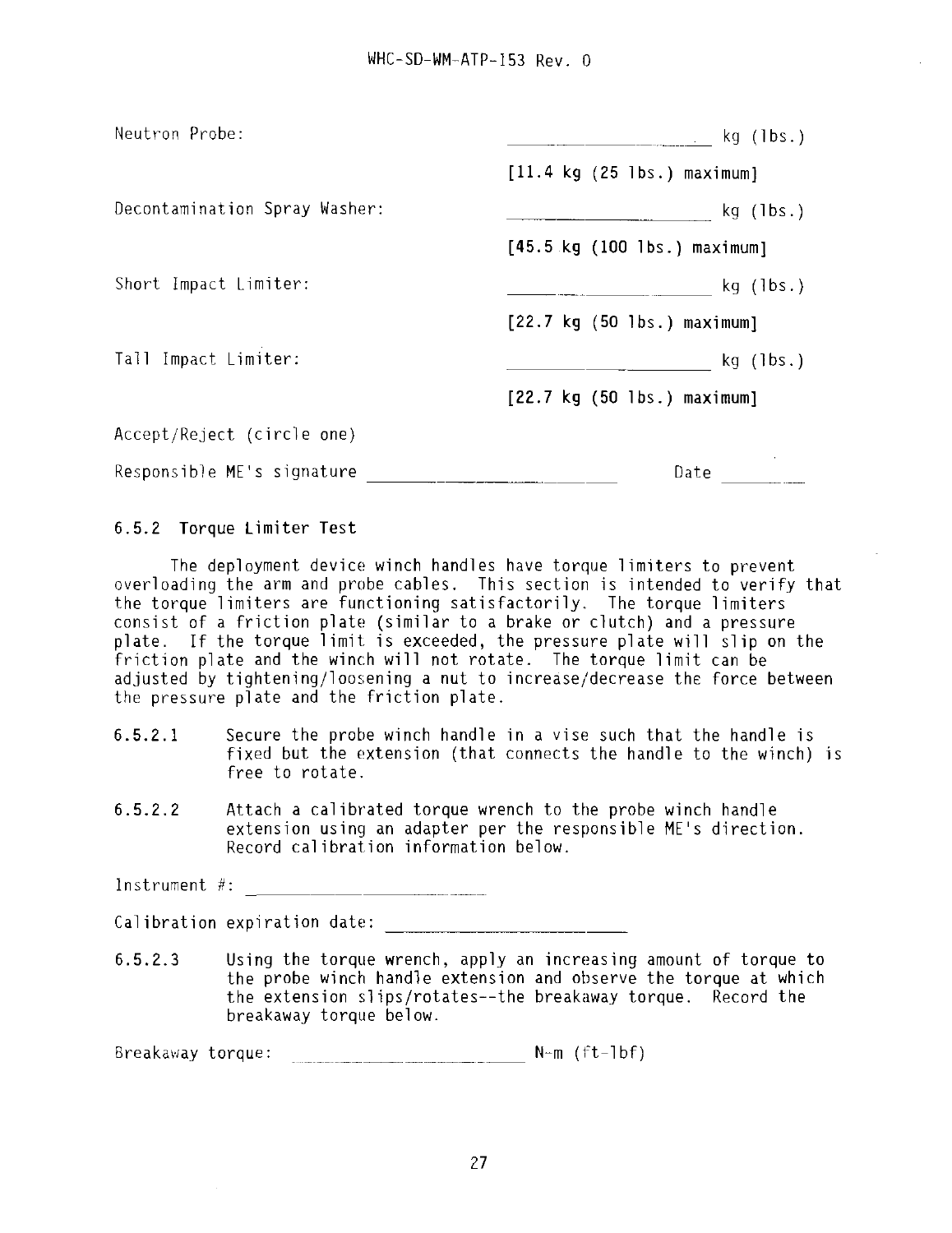6.5.2.4 If the breakaway torque is not within the range of the acceptance criteria, adjust the nut per the responsible ME's direction and repeat steps 6.5.2.2 and 6.5.2.3 until the breakaway torque meets the acceptance criteria. NA below if no adjustment is required.

Breakaway torque (after adjustment): \_\_\_\_\_^\_\_\_ N-m (ft-lbf)

**ACCEPTANCE CRITERIA: 8.1 - 13.6 N-m (6 - 10 ft-lbf)**

Accept/Reject (circle one)

Responsible ME's signature  $\Box$ 

- 6.5.2.5 Secure the arm winch handle in a vise such that the handle is fixed but the extension (that connects the handle to the winch) is free to rotate.
- 6.5.2.6 Attach the calibrated torque wrench to the arm winch handle extension using an adapter.
- 6.5.2.7 Using the torque wrench, apply an increasing amount of torque to the probe winch handle extension and observe the torque at which the extension siips/rotates—the breakaway torque. Record the breakaway torque below.

Breakaway torque:  $N-m$  (ft-lbf)

6.5.2.8 If the breakaway torque is not within the range of the acceptance criteria, adjust the nut per the responsible ME's direction and repeat steps 6.5.2.6 and 6.5.2.7 until the breakaway torque meets the acceptance criteria. NA below if no adjustment is required.

Breakaway torque (after adjustment): N-m (ft-lbf)

**ACCEPTANCE CRITERIA: 12.2 - 19.0 N-m (9 - 14 ft-lbf)**

Accept/Reject (circle one)

Responsible ME's signature expansion of the Date of Date Date

- 6.5.2.9 Attach the winch handles to the winches and lift the deployment device from horizontal to vertical with the appropriate rigging and suspend the device from the crane in the 306E penthouse per a 306E Building Certified Crane Operator's direction. Uprighting the deployment device requires two cranes/hoists with a minimum 910 kg (1 ton) capacity. See Figure 6-3 for lift points and required rigging.
- 6.5.2.10 Secure the deployment device in place by strapping the mast to the stand next to the test pit to prevent movement when the arm is lifted per the Responsible ME's direction. Position the deployment device winches such that winch handles can be reached by test personnel on the lower catwalk in the penthouse.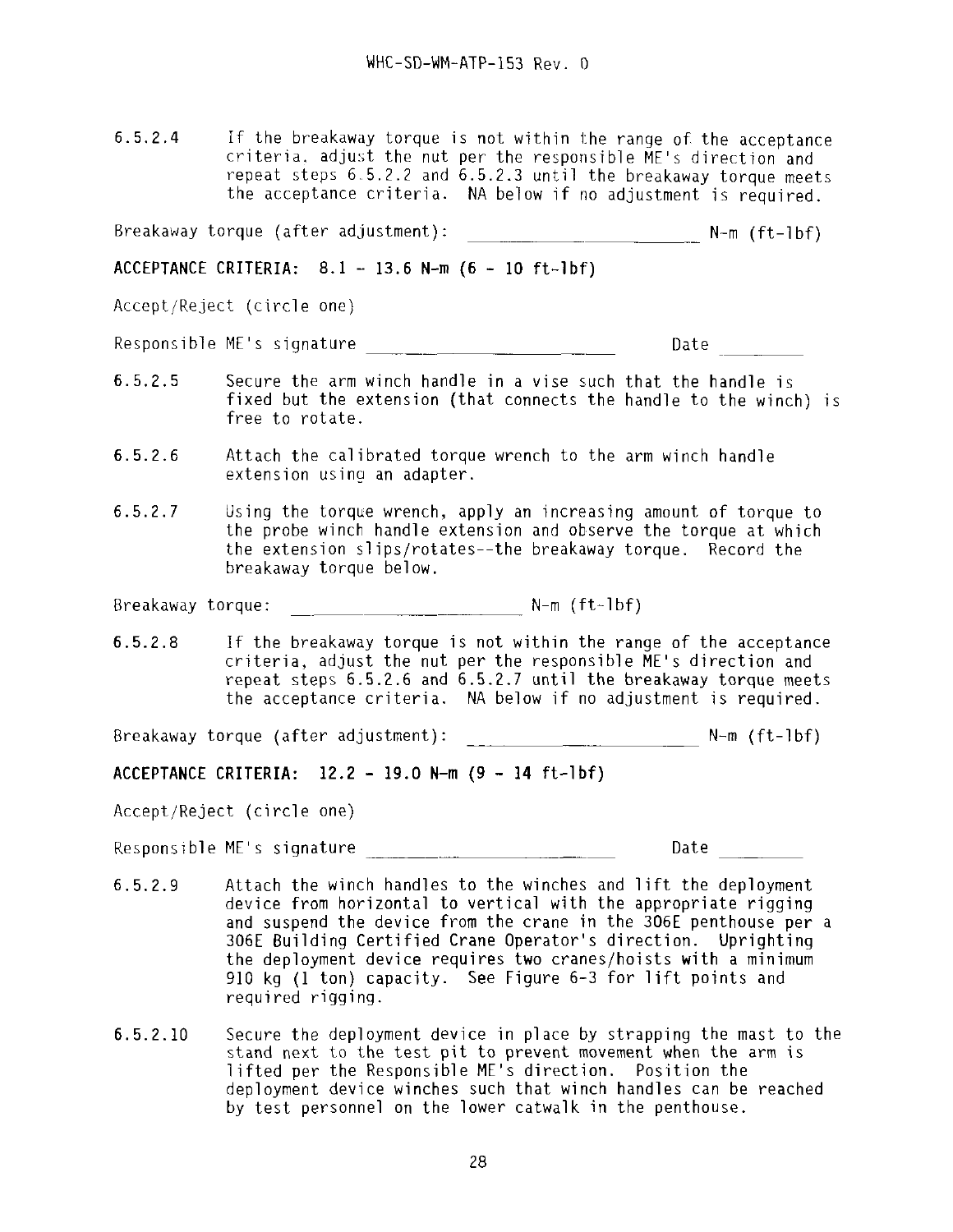6.5.2.11 306E Certified Crane Operator and Responsible ME sign below to indicate that the deployment device has been safely secured.

Certified Crane Operator signature Date

Responsible ME's signature development of the Date Date

- 6.5.2.12 With test personnel positioned on the lower catwalk of the penthouse, perform the following to verify the probe winch torque limiter is functioning satisfactorily. With the probe fully secured in the arm socket, turn the probe winch handle clockwise to try to raise the probe and verify that the probe winch handle turns but the probe winch does not rotate.
- 6.5.2.13 Verify that no damage to the deployment device occurred. In particular, visually inspect, the probe cable and cable head to verify no damage occurred.

**ACCEPTANCE CRITERIA: no damage to deployment device**

Accept/Reject (circle one)

Responsible ME's signature Date

- 6.5.2.14 The following will test the effect of raising the arm before the probe has been released from the arm socket (operating procedure violation). With the probe fully secured in the arm socket, perform the following to verify the arm winch torque limiter is functioning satisfactorily. Turn the arm winch handle clockwise to raise the arm. After the arm has been raised to the horizontal position, verify that the arm winch handle turns but the arm winch does not rotate.
- 6.5.2.15 Verify that no damage to the deployment device occurred. In particular, visually inspect the arm cable, bell crank, probe cable, and probe cable head to verify no damage occurred.

# **ACCEPTANCE CRITERIA: no damage to deployment device**

Accept/Reject (circle one)

Responsible ME's signature Date

6.5.2.16 Determine the following for the arm winch and probe winch. Note that too many turns of the winches indicates that the torque limiters are set too low and significant slippage is occurring.

# **(Acceptance Criteria are shown in bold)**

arm winch--number of turns from vertical to horizontal:

**(30 turns maximum)**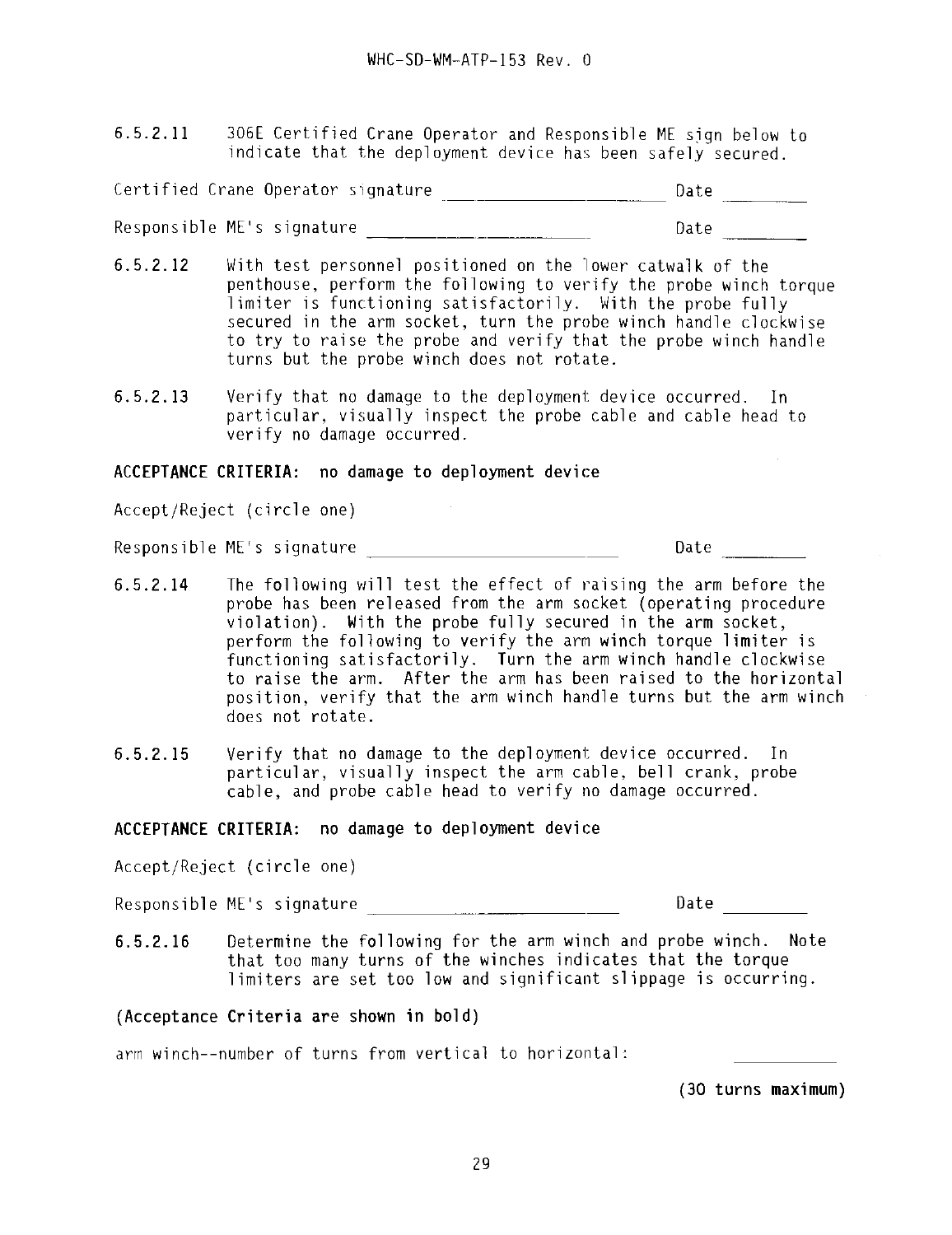probe winch--number of turns per foot of deployment (average):.

(15 turns maximum)

Accept/Reject (circle one)

Responsible ME's signature \_\_ \_\_\_\_\_^\_^\_\_ Date

6.5.3 Load Tests

The winches were designed to be self-locking to prevent unintentional spooling. This section will verify that the winches will hold a load of at least 2 times the weight of the probe. An electronic level may be used to determine the angle of the arm if the inclinometer is not available.

- 6.5.3.1 With the deployment device suspended from the crane in the 306E penthouse, lower the probe (or mock-up probe) to the floor level and attach a test weight such that the combined weight of the probe and test weight is at least 22.7 kg (50 lb). Record the applied load below.
- 6.5.3.2 Using the arm winch, raise and lower the arm and verify that it remains stationary after releasing the arm winch handle for the following angles of the arm: 10, 20, 30, 45, 60, and 90 degrees with respect to vertical (the arm winch handle should not rotate more than 1/20 of a revolution after releasing).
- 6.5.3.3 Using the probe winch, raise and lower the probe several feet and verify the probe remains stationary after releasing the probe winch handle (the probe winch handle should not rotate more than 1/20 of a revolution after releasing).

Applied Load:  $kg$  (lbs.)

**ACCEPTANCE CRITERIA: no unintentional spooling of cable**

Accept/Reject (circle one)

Responsible ME's signature development of the Date

## **6.5.4 Bell Crank Retraction Test**

This test will verify that the bell crank on the arm retracts reliably without damaging the probe cable. The configuration for this test is intended to be the worst case scenario for which the probe cable has the highest probability of interfering with the bell crank.

6.5.4.1 With the deployment device suspended from the crane in the 306E penthouse, lower the deployment device such that it is approximately 30 cm (1 ft) from the floor level.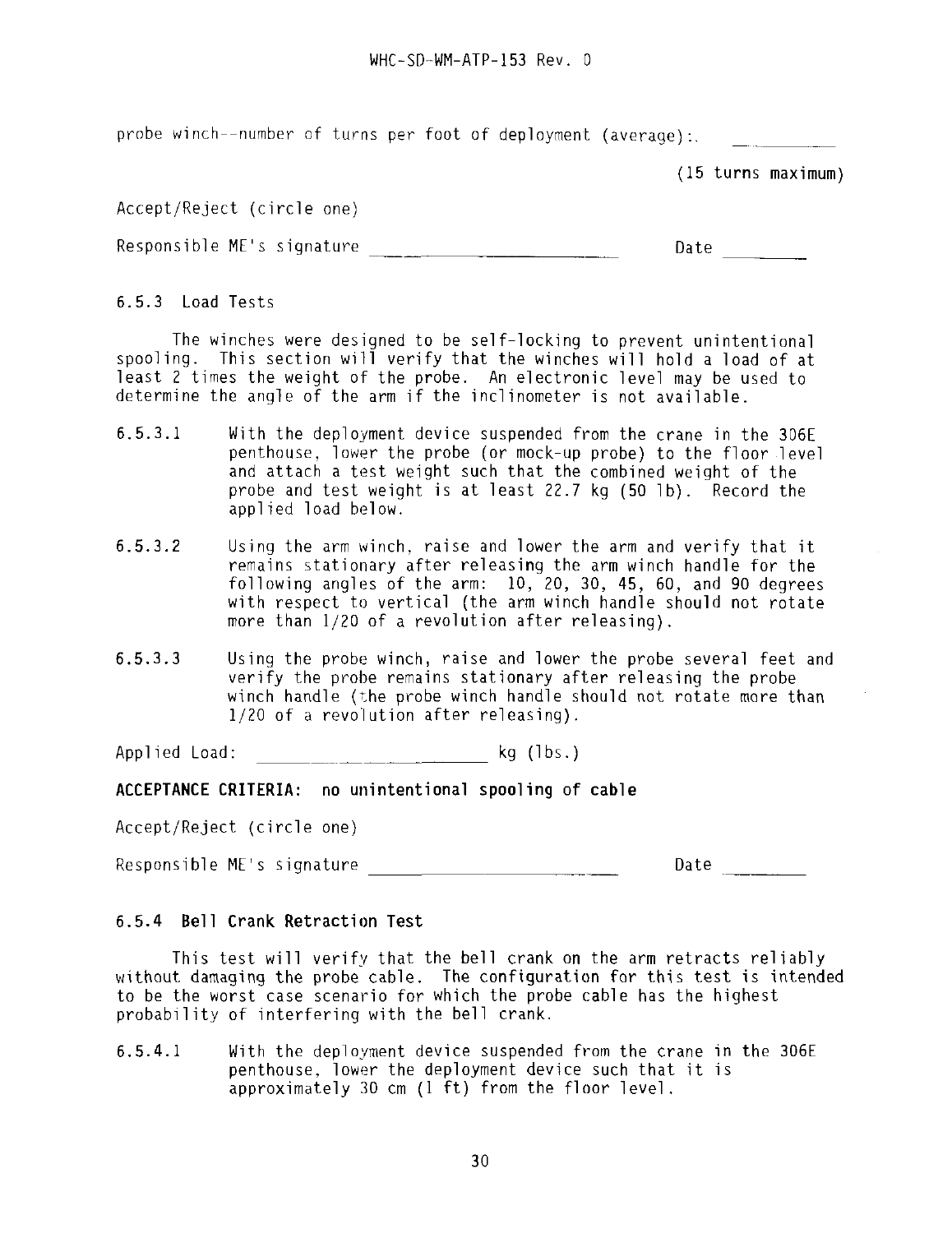- 6.5.4.2 Verify that the arm is in the vertical position (aligned with the mast). Raise the bell crank out of the arm by turning the arm winch handle clockwise.
- 6.5.4.3 Lower the probe (or mock-up probe) to the floor by turning the probe winch handle counterclockwise. Continue to turn the probe winch handle counterclockwise to pay out several inches of slack cable. Note any interference between the probe cable and bell crank on Observation/Results sheets (Appendix A) .
- **6.5.4.4** Retract the bell crank by turning the arm winch handle counterclockwise. Closely observe whether the bell crank retracts reliably without becoming tangled with or damaging the probe cable.
- 6.5.4.5 Raise the probe by turning the probe winch handle clockwise and verify that it seats reliably in the arm socket.
- **6.5.4.6** Repeat steps 6.5.4.2 through 6.5.4.5 a minimum of 20 times as directed by the responsible ME to verify that the bell crank retracts reliably each time. Indicate acceptance below.

**ACCEPTANCE CRITERIA: no damage to probe cable no interference between bell crank and probe cable**

Accept/Reject (circle one)

Responsible ME's signature description of the Date Date

### **6.5.5 Operational Test with Reduced Arm Length**

The arm on the deployment device has extensions that can be removed to shorten the arm length. A reduced arm length will allow the deployment device to be installed in tanks with limited headspace, because the overall length of the device is reduced. This test will verify that the deployment device functions satisfactorily with the extensions removed from the arm.

- **6.5.5.1** Remove the extensions from the arm by removing the screws at the extension joints and reattaching the end piece per the responsible ME's- direction.
- **6.5.5.2** With **the** deployment device suspended from the crane in **the** 306E penthouse and **personnel** positioned on **the** lower **catwalk of the** penthouse, lower **the probe** approximately **6** inches to **allow raising** the arm.
- **6.5.5.3** Raise and lower the arm several times as directed by the responsible ME. Verify that the motion is smooth and that the shortened arm functions satisfactorily. Indicate acceptance below.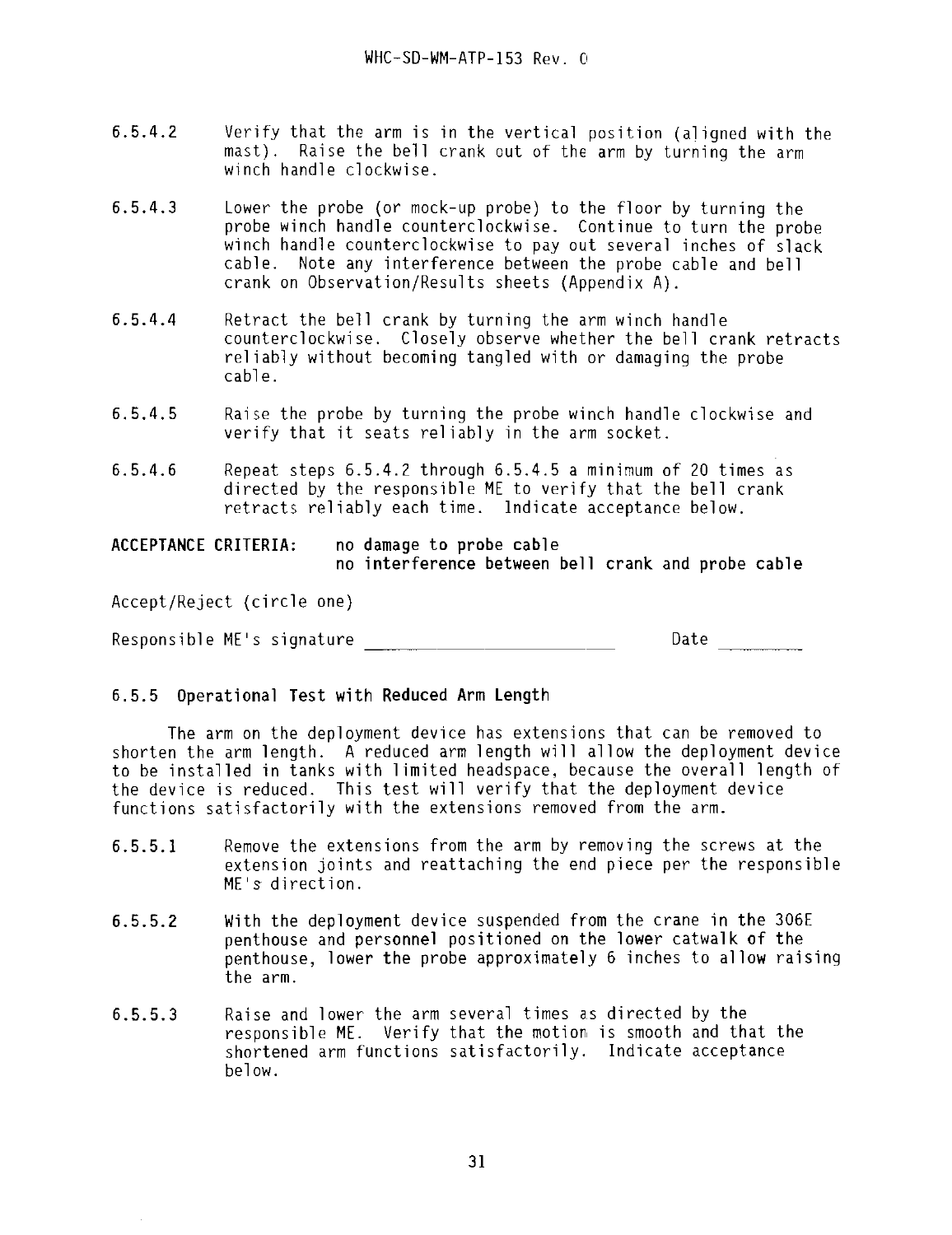| ACCEPTANCE CRITERIA: | rotational motion is smooth      |
|----------------------|----------------------------------|
|                      | no binding, pinching, or jamming |
|                      | no damage or excessive wear      |

Accept/Reject (circle one)

| Responsible ME's signature | Date |
|----------------------------|------|
|----------------------------|------|

#### 6.5.6 Deployment Device Insertion into Shipping Container

The deployment device will be contaminated after the first in-tank deployment. It will therefore be shipped from tank farm to tank farm in an approved shipping container. This test will verify that the deployment device can be inserted into the shipping container when bagged with plastic sleeving as it would be after being removed from a waste tank.

- 6.5.6.1 Wrap the deployment device with the plastic sleeving material in accordance with the responsible ME's and Operations representative's direction.
- 6.5.6.2 Using two cranes, lift the deployment device in the horizontal position and carefully insert it into the shipping container in accordance with the responsibe ME's direction.
- 6.5.6.3 Observe the plastic sleeving as the device is inserted to verify that the sleeving does not tear. Record comments on the Observation/Results sheets (Appendix A) . Indicate acceptance below.

# ACCEPTANCE CRITERIA: device fits inside container

Accept/Reject (circle one)

Date and the set of the set of the set of the set of the set of the set of the set of the set of the set of th Responsible ME's signature \_^\_\_\_\_\_ Ops representative's signature \_\_\_\_\_\_\_\_\_\_\_\_\_\_\_\_\_\_\_\_\_\_\_\_\_\_\_\_\_\_Date

## 6.5.7 Winch Enclosure Box Leak Test

The SMMS deployment device winch enclosure box is open to the tank environment through the mast section. Therefore, this box must be leak tested to verify that it is sufficiently leak tight and will provide adequate containment. This leak test will also verify that the assembly is sufficiently weatherproof. Excessive leaks, as determined by the responsible ME, shall be repaired and the assembly shall be retested.

6.5.7.1 Isolate the winch box assembly by disconnecting the mast at the extension joint nearest the winch box. Place and seal a plug to the mast opening. The plug must have pass throughs for the cables.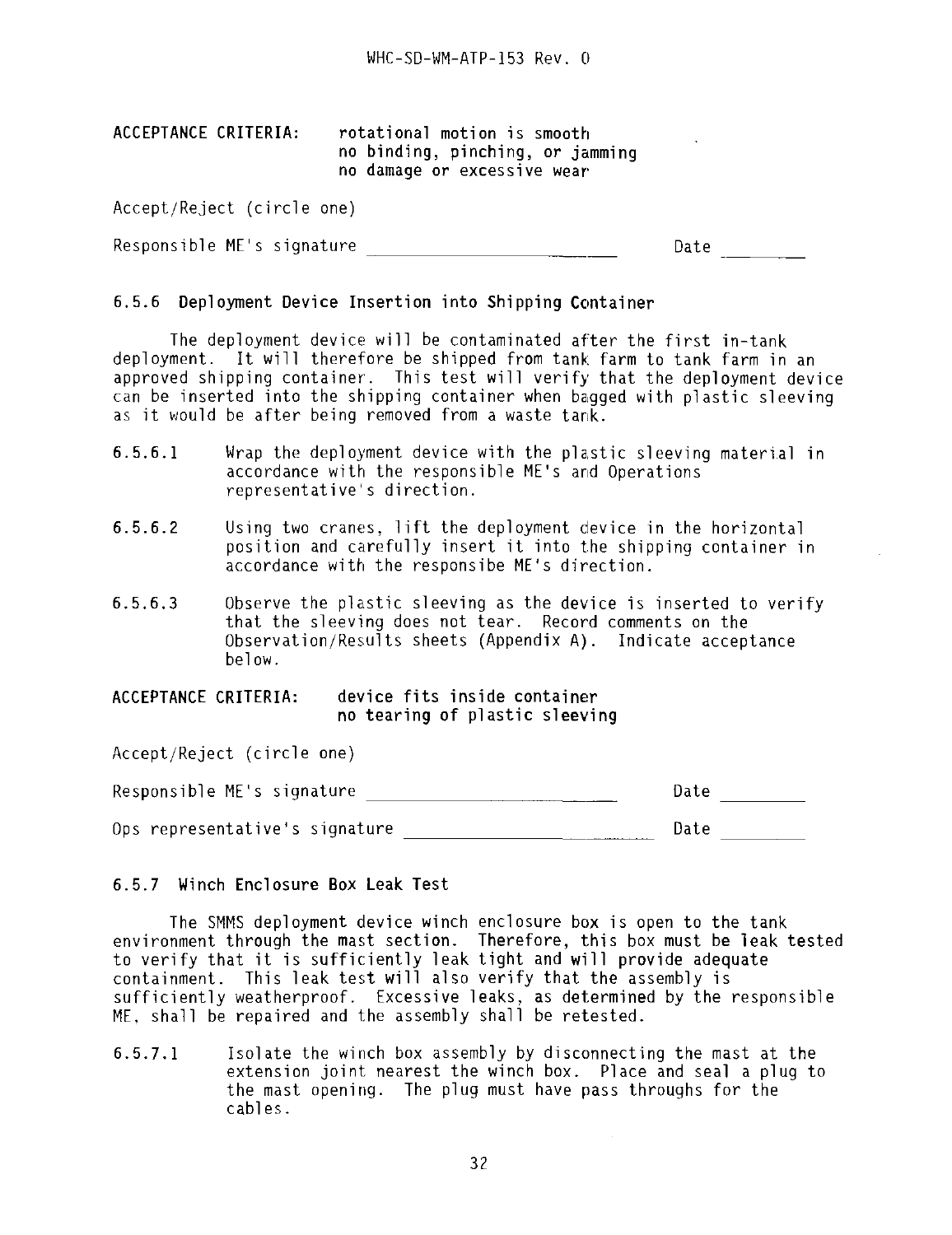6.5.7.2 Connect the differential pressure gage (range: 0 .to 1250 Pa [0 to  $5$  in.  $H<sub>2</sub>0$ ) to a tee fitting that is connected to the port on the winch box. Connect the flow meter (minimum range: 0 to 4.7 x  $10^{-4}$  m<sup>3</sup>/s  $\lceil 0$  to 1 ft<sup>3</sup>/min]), valve, and nitrogen source to the tee fitting as shown in Figure 6-4.

Instrument #: \_\_\_\_\_\_ (pressure gage)

Calibration expiration date: \_\_\_\_\_ "\_\_\_\_ \_\_

Instrument #: \\community \\community \\community \\community \\community \\community \\community \\community \\community \\community \\community \\community \\community \\community \\community \\community \\community \\co

Calibration expiration date:

Test Engineer's signature Date

- 6.5.7.3 Slowly open the valve from the building air supply and fill the winch box with air until the internal gage pressure reaches 250 Pa  $(1.0 \text{ in. } H_2 0)$ .
- 6.5.7.4 Allow the internal pressure to stabilize. Adjust the control valve until a steady-state condition is obtained, i.e., the flow rate into the system equals the leak rate out of the system such that the internal gage pressure is maintained at a minimum of 250 Pa  $(1.0 \text{ in. H}_2 \vec{0})$ . Record the steady state flow rate (leak rate) and pressure below.

Flow/leak rate:

Pressure reading: The Contract of the Contract of the Contract of the Contract of the Contract of the Contract o

6.5.7.5 Repair leaks and retest as required. Verify the winch box remains structurally intact. Indicate acceptance below.

**ACCEPTANCE CRITERIA:** leak rate < 4.7 x 10<sup>-4</sup> m<sup>3</sup>/s (< 1.0 ft<sup>3</sup>/min)

Accept/Reject

Responsible ME's signature \_\_"\_"\_ \_ Date

6.5.7.6 Connect a vacuum pump to the tee fitting (in place of the nitrogen supply) and slowly pull 1250 Pa  $(5.0 \text{ in. H}_{2}0)$  vacuum (minimum) on the winch box and verify that the enclosure remains structurally intact. Indicate acceptance below.

**ACCEPTANCE CRITERIA: no damage to winch box**

Accept/Reject \_\_"\_"\_"

Responsible ME's signature \_\_\_\_\_\_\_\_\_\_\_\_\_\_\_\_\_\_\_\_\_\_\_\_\_\_\_\_\_\_\_\_\_ Date \_\_\_\_\_\_\_\_\_\_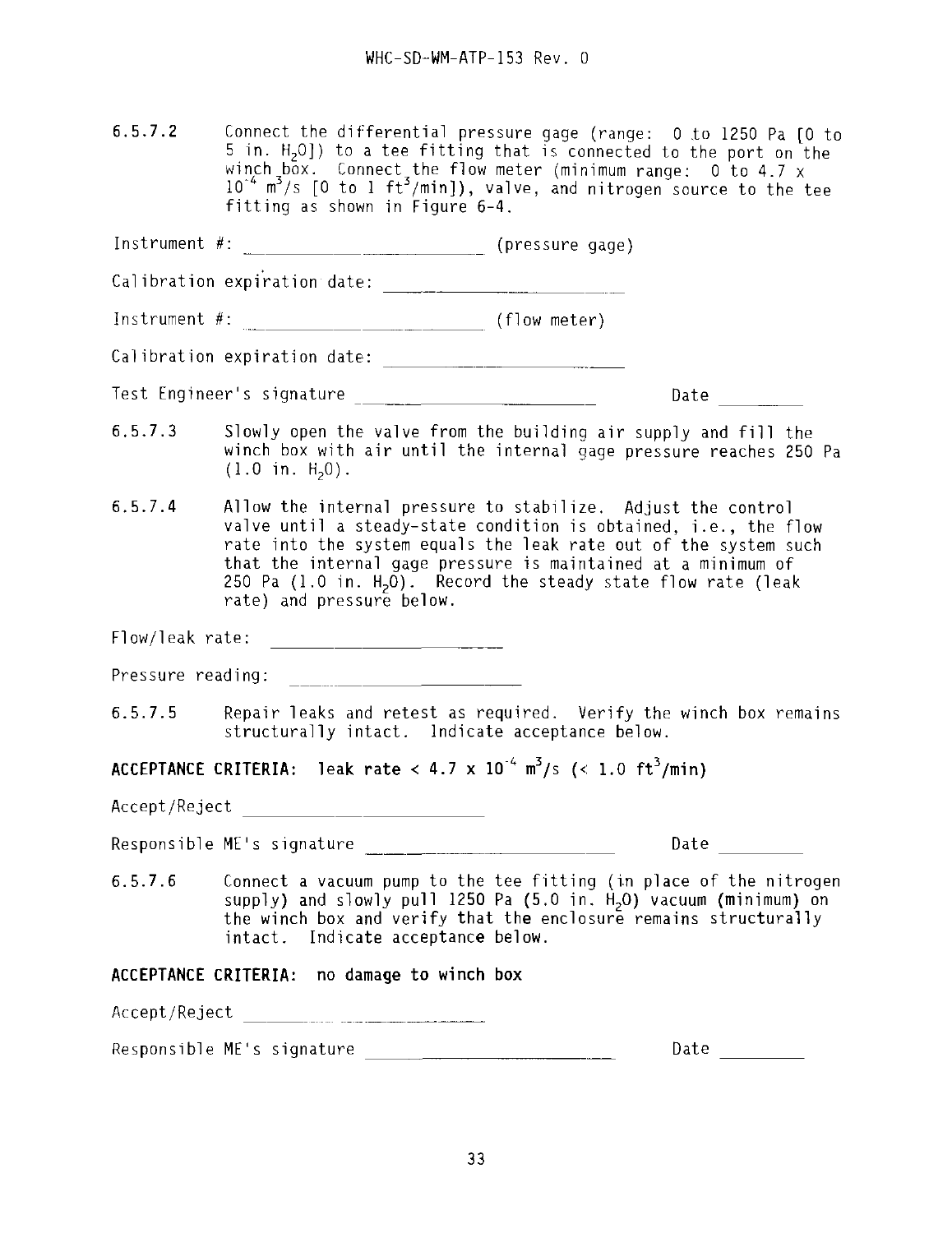## 6.6 **MISCELLANEOUS PROBE HARDWARE TESTS**

The following tests are intended to test features of the probe that are not tested as part of the software ATP or probe calibration.

## **6.6.1 Probe Housing Leak Test**

The probe housing must be water tight to survive decontamination and to ensure that no damage occurs if the probe is accidently lowered too far into 1iquid waste.

- **6.6.1.1** Verify that the probe housing has been properly sealed.
- 6.6.1.2 Lower the probe into a barrel full of water such that there is a minimum of 30 cm (12 in.) of water above the top of the probe. Keep the probe under water for a minimum of 5 minutes.
- 6.6.1.3 Remove the probe from the water and dry the outside thoroughly. Remove the cable head from the probe and visually verify that no water has leaked into the probe housing. Indicate acceptance below.

## ACCEPTANCE CRITERIA: no leakage

Accept/Reject (circle one)

Date and the set of the set of the set of the set of the set of the set of the set of the set of the set of the

Responsible ME's signature Date

## 6.6.2 **Probe Shock Test**

The probe housing and electronics inside the housing must be rugged enough to withstand small impact/shocks during an in-tank deployment. The following test will verify that an impact (typical of what would be expected during normal operation) on the probe housing will not damage the probe.

## **WARNING**

**Failure to handle the probe and source carefully or keep it at a maximum distance can result in severe neutron overexposure. Approximate dose rate at 1 m (3 ft) is 6 mrem/h. \_\_\_\_\_**

## **CAUTION**

**Thread damage may occur without proper care in handling of the probe.**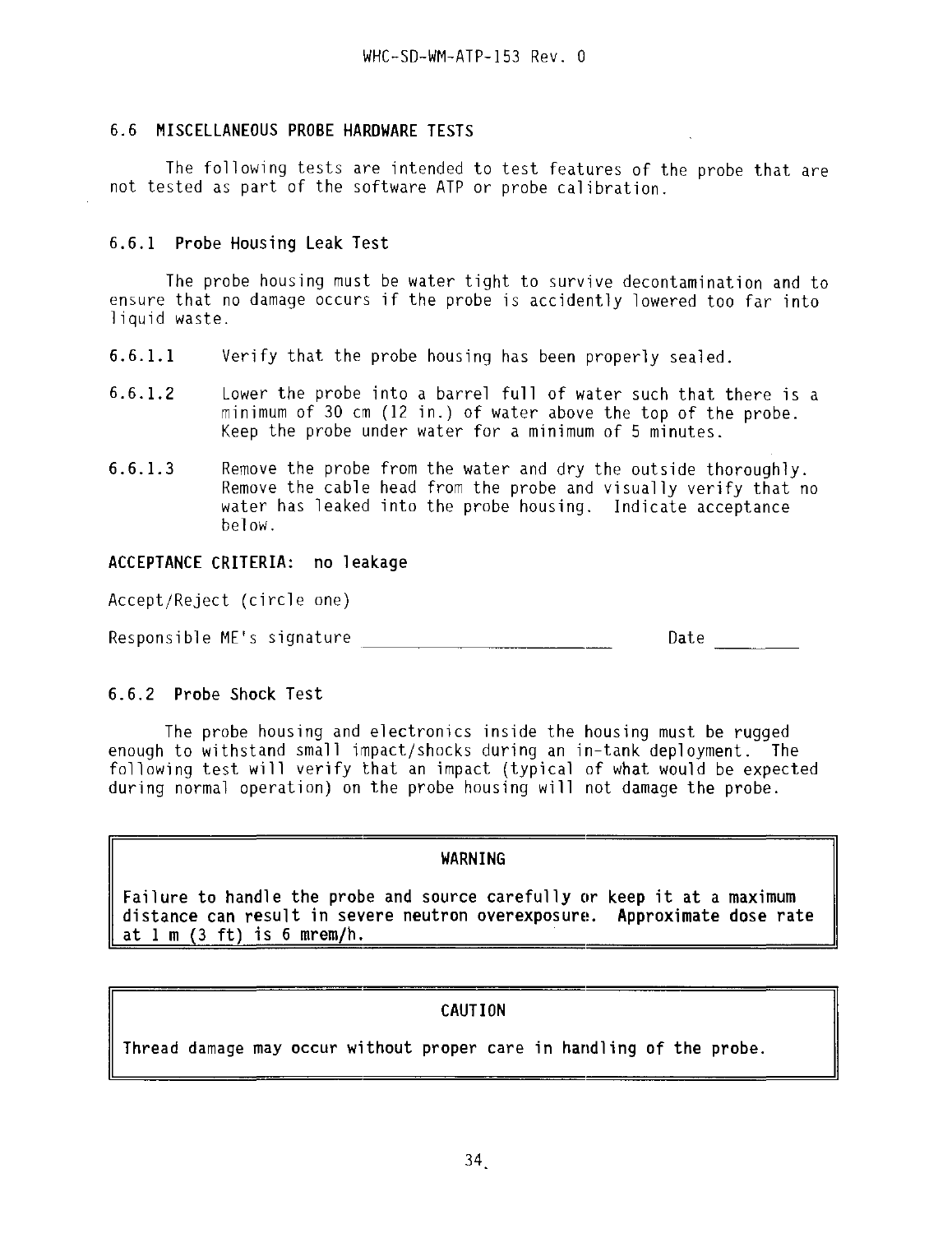- 6.6.2.1 Verify the probe is functioning satisfactorily by .placing the probe (with neutron source installed) into the two calibration fixtures and counting for 2 minutes. Record the count rates (CR) for the three detectors and the two temperature readings in Table 6-1.
- 6.6.2.2 Drop the probe housing (axis horizontal to drop surface) from a height of 30 cm (1 ft) onto a minimum 1.3 cm (1/2 in.) thick steel plate (uniformly supported on a concrete floor) in the 4 orientations described below. Perform the drops with the spare source holder inserted in the bottom of the probe. After each drop, thoroughly inspect the probe for damage and repeat the probe calibration check as outlined in steps 6.6.2.3 through 6.6.2.6. Also after each drop, remove and reinstall the spare source holder from the bottom of the probe to verify that the source holder can still be easily removed. Record comments on the Observation/Results sheets (Appendix A) .
	- 1. Along the axis of detector  $#1$  on the anode side.<br>2. Perpendicular to the axis of detector  $#1$ , on the
	- Perpendicular to the axis of detector  $#1$ , on the side closest to detector #2 (rotated 90 degrees from orientation 1)
	- 3. Along the axis of detector #1 on the side opposite the anode side (rotated 180 degrees from orientation 1)
	- 4. Perpendicular to the axis of detector #1, on the side opposite of detector #2 (rotated 270 degrees from orientation 1)
	- NOTE: The spare source holder must be removed after each drop so that the actual source can be installed for checking probe calibration. After the probe calibration check, remove the actual source and reinstall the spare source holder for the next drop. Verify that the source holder can still be easily removed/installed after each drop.
- 6.6.2.3 Drop the probe onto the surface in orientation 1. Inspect the probe for damage, install the actual source, place the probe into each of the calibration fixtures, and count for 2 minutes. Remove the source and reinstall the spare source holder. Record count rates and temperature readings in Table 6-1.
- 6.6.2.4 Drop the probe onto the surface in orientation 2. Inspect the probe for damage, install the actual source, place the probe into each of the calibration fixtures, and count for 2 minutes. Remove the source and reinstall the spare source holder. Record count rates and temperature readings in Table 6-1.
- 6.6.2.5 Drop the probe onto the surface in orientation 3. Inspect the probe for damage, install the actual source, place the probe into each of the calibration fixtures, and count for 2 minutes. Remove the source and reinstall the spare source holder. Record count rates and temperature readings in Table 6-1.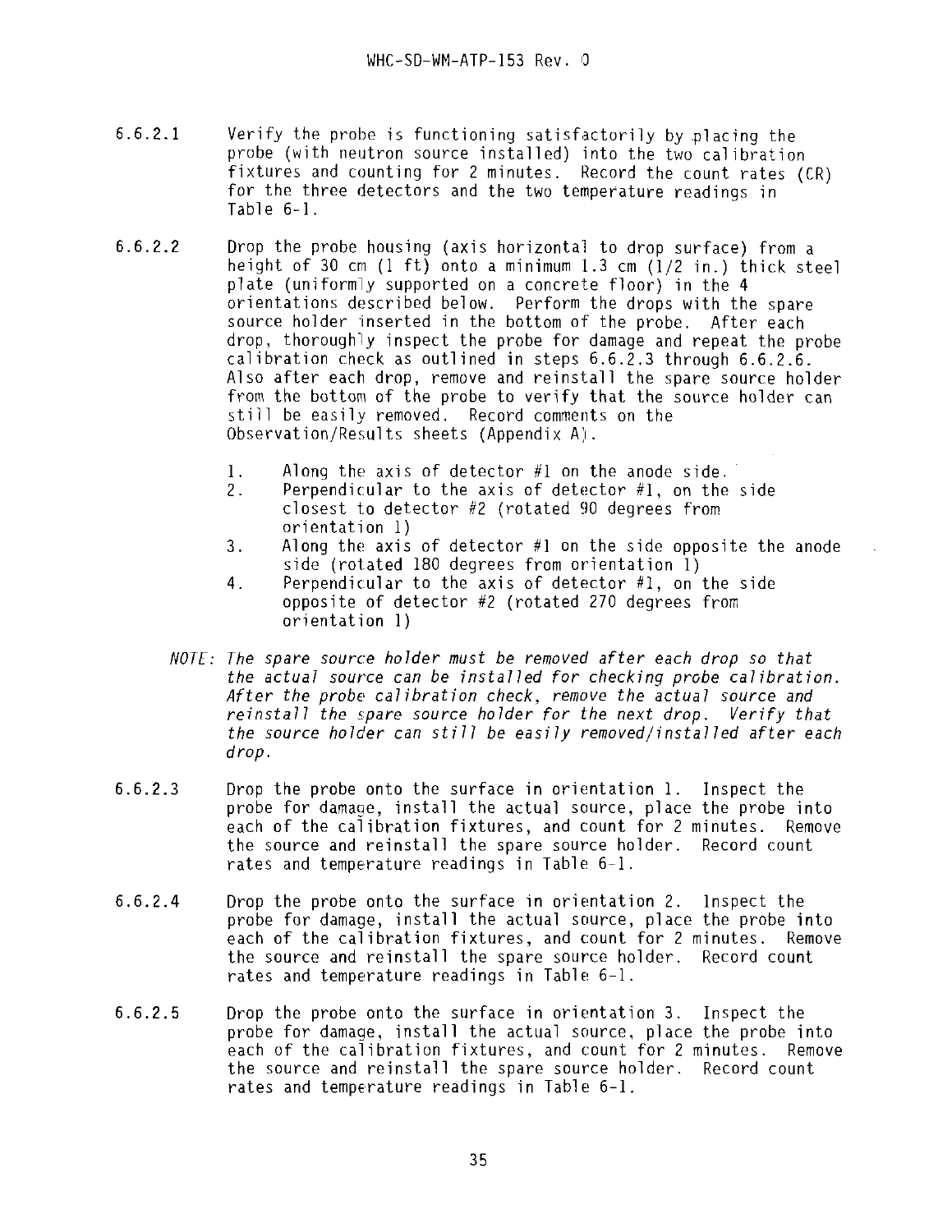- 6.6.2.6 Drop the probe onto the surface in orientation 4. Inspect the probe for damage, install the actual source, place the probe into each of the calibration fixtures, and count for 2 minutes. Remove the source and reinstall the spare source holder. Record count rates and temperature readings in Table 6-1.
- 6.6.2.7 Drop the probe oriented vertically such that the probe bottom impacts the surface (with the probe bottom parallel to the drop surface). Use the same drop height and impact surface described in 6.6.2.2. Inspect the probe for damage, install the actual source, place the probe into each of the calibration fixtures, and count for 2 minutes. Remove the source and reinstall the spare source holder. Record count rates and temperature readings in Table 6-1.
- 6.6.2.8 Calculate the statistical standard deviation (SD) of each count rate by dividing the square root of the total number of counts by the time interval. Record the standard deviations in Table 6-1.
- 6.6.2.9 Compare the count rates and temperature readings after the drops to the count rates and temperature readings before the drops to verify that the readings did not change significantly. A significant change in the count rate is defined as more than 3 standard deviations difference. Verify that no significant damage to the probe occurred and indicate acceptance below.

#### **ACCEPTANCE CRITERIA: count rate < 3 standard deviations difference** no damage to probe

responsible ME's signature  $\overline{\phantom{a}}$  signature  $\overline{\phantom{a}}$  dates the  $\overline{\phantom{a}}$ 

Accept/Reject (circle one)

Date

## **6.6.3 Source Handling Tool Test**

The following test will verify that the source handling tool cannot damage the source holder when the source is removed from the bottom of the probe.

- 6.6.3.1 With the deployment device in the horizontal position and the neutron probe attached inside the arm socket, screw the spare source holder (with no source inside) into the probe bottom.
- 6.6.3.2 Attach the source handling tool to the nut on the source holder by turning the center handle clockwise.
- 6.6.3.3 Carefully let go of the source handling tool and verify that the tool's weight causes the probe to rotate without damaging the source holder. Record comments on the Observation/Results sheets (Appendix A) . Remove the source holder from the probe bottom and visually inspect to verify that it was not damaged.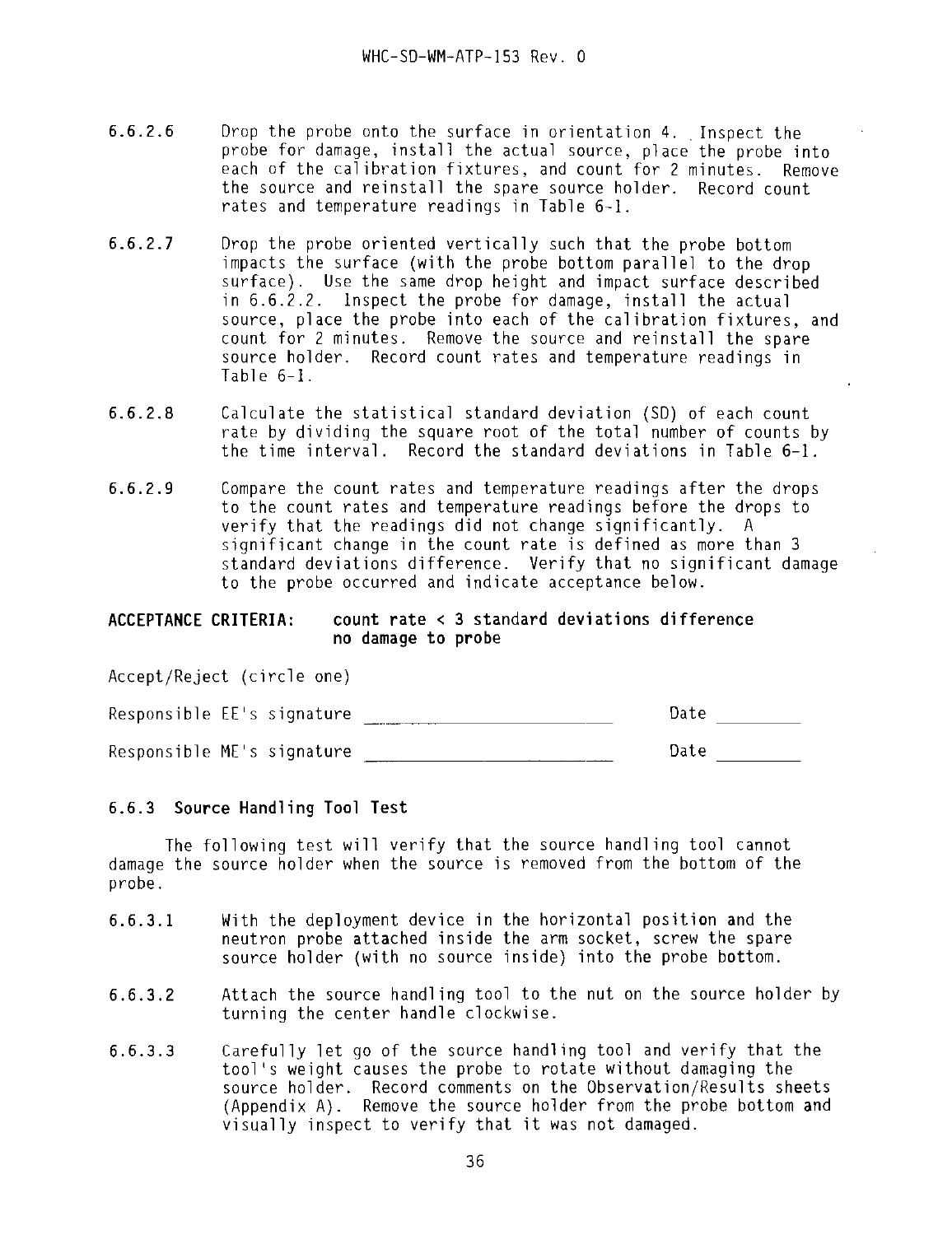**ACCEPTANCE CRITERIA:** no damage to source holder

Accept/Reject (circle one)

Responsible ME's signature \_\_\_ Date

## 6.7 **DECONTAMINATION SYSTEM TEST**

The decontamination system provides cold water for washing the SMMS deployment device assembly (mast, arm, and neutron probe). A rubber wiper is used during withdrawal of the in-tank hardware. The nozzles on the spray ring are angled downward. Therefore, because of the Venturi effect, high velocity water flow through the nozzles causes a suction at the top of the spray ring. The approximate suction created by the operation of the spray ring will also be measured as part of this test.

## 6.7.1 Equipment Setup

- 6.7.1.1 Prepare a testing area on the concrete pad outside the 306E building.
- 6.7.1.2 Connect the decontamination equipment hoses to the water supply tank, feed pump, high pressure washer, and decontamination spool piece as specified in H-14-100462\*. Figure 6-5 shows the basic layout of the decontamination system.
- 6.7.1.3 Verify the detergent valve on the high pressure pump is in the closed position.
- 6.7.1.4 Verify by visual inspection that the tank is filled with clean water.
- 6.7.1.5 Verify that the hoses are secure from novement.

Test Engineer's signature  $\Box$  Date  $\Box$ 

## 6.7.2 Functional Test

6.7.2.1 Open valves HV-1 and HV-2.

## **WARNING**

The feed **pump and high pressure pump exhaust piping becomes hot during operation and remains hot for a while after it is turned off. Do not touch** a muffler while it is **hot.**

To be issued.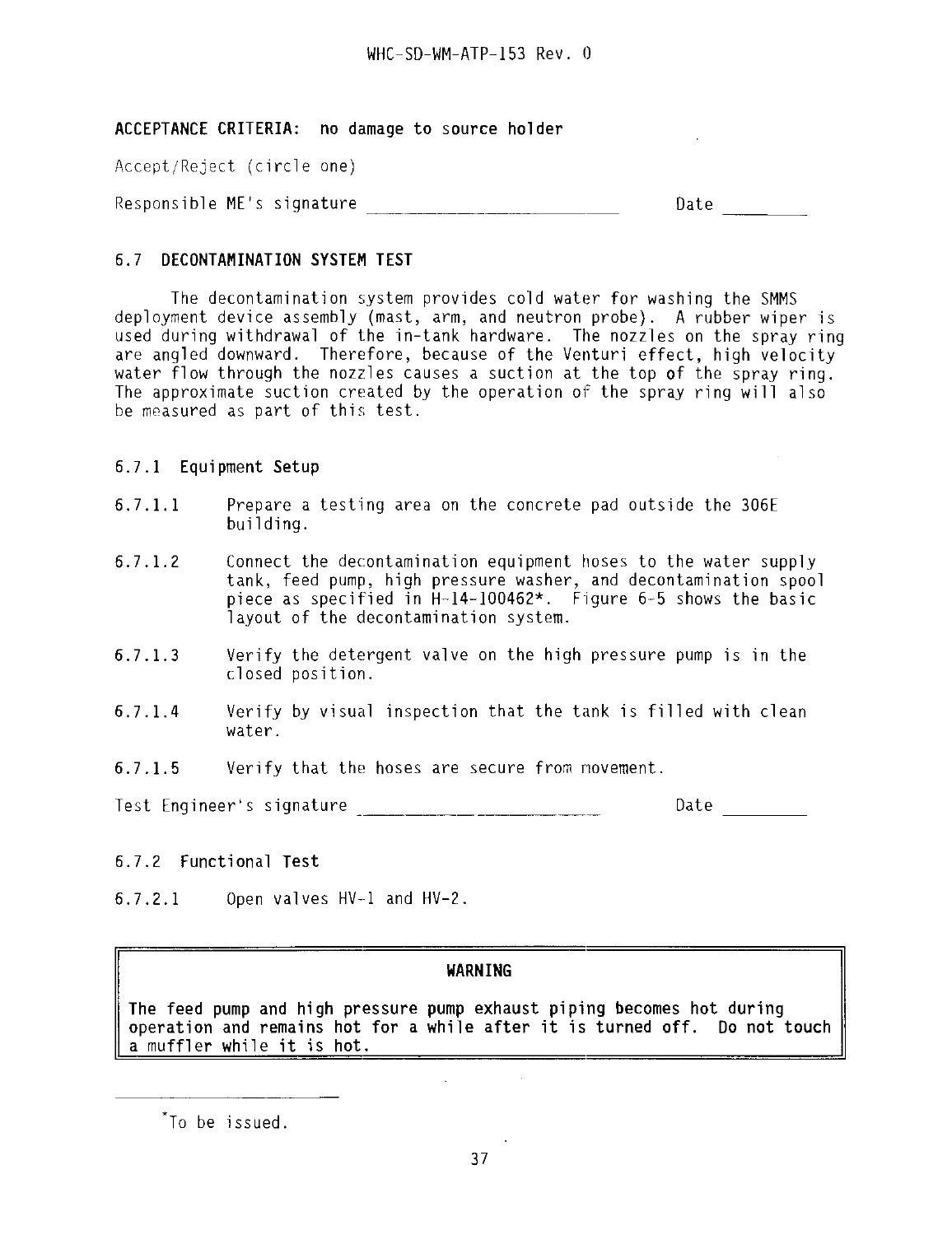#### **CAUTION**

**Do not run** the **feed pump for more than 5 minutes with water flowing through HV-1. Never run the high-pressure pump without adequate water supply. Pump and system overheating can occur.**

- 6.7.2.2 Start up the feed pump and the high pressure pump.
- 6.7.2.3 Visually observe the spray patterns of the nozzles to verify that water distribution is uniform. A non-uniform water spray may indicate a plugged nozzle. If a nozzle appears to be plugged. shut down the pumps, clean the nozzle, and repeat steps 6.6.2.1 through 6.6.2.3 as required.
- 6.7.2.4 Carefully inspect the decontamination spool piece, hoses, and fittings for leakage. Repair leaks as required.

**ACCEPTANCE CRITERIA: uniform spray pattern, no leakage**

Accept/Reject (circle one)

Responsible ME's signature **All and Separature** Date Date

6.7.2.5 Determine the approximate flow rate (gpm) by recording the change in the totalizer reading over a 5 minute period. The flow rate is calculated by dividing the change in the totalizer reading by the time interval. Indicate acceptance below.

Start time: Totalizer reading:

Stop time: \_\_\_\_\_\_\_\_\_\_\_\_\_\_\_\_\_\_\_\_\_\_\_ Totalizer reading:

Calculated flow rate:

**ACCEPTANCE CRITERIA:**  $2 - 5$  gdm flow rate

Accept/Reject (circle one)

Responsible ME's signature \_\_\_\_\_^\_^\_\_^\_\_\_\_\_\_ Date

- 6.7.2.6 Shut down the pumps, and close valve HV-2.
- 6.7.2.7 Seal up the top opening of the decontamination spool piece (with a blind flange or equivalent). Verify that a small hole has been threaded through the center of the blind flange for installing a pressure gage.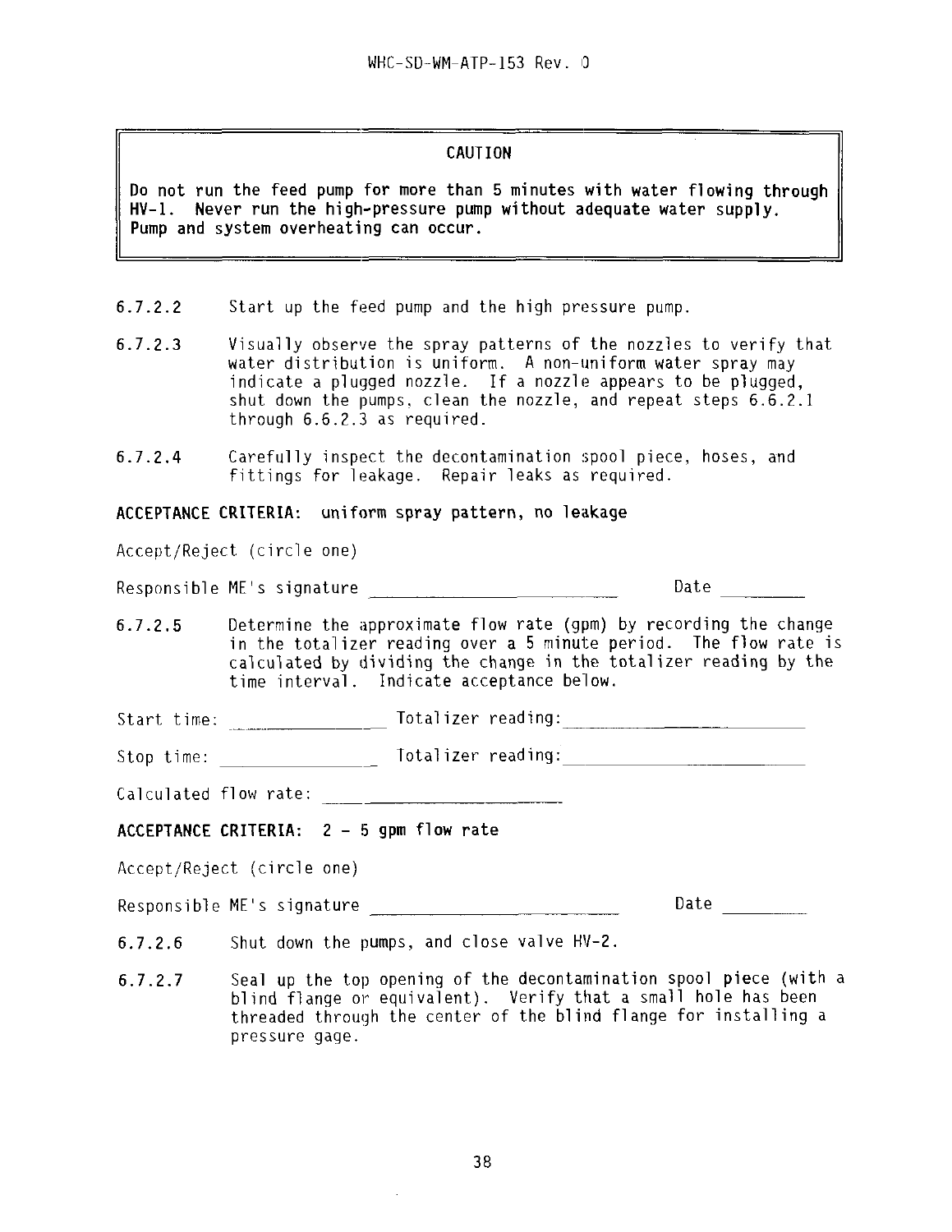6.7.2.8 Connect one port of a differentia] pressure gage (minimum range: 0 to 1250 Pa  $\lceil 0 \rceil$  to 5 in. H<sub>2</sub>01) to the small opening on the top of the spool piece and leave the other port open to atmosphere. Record instrument calibration information below.

Instrument #:

Calibration expiration date:

- 6.7.2.9 Open valve HV-2, and start up the feed pump and the high pressure pump.
- 6.7.2.10 Record the reading on the differential pressure gage. Indicate acceptance below.

Reading

**ACCEPTANCE CRITERIA: < 0 Pa (vacuum required)**

Accept/Reject (circle one)

Responsible ME's signature and the contract of the Date of the Date of the Contract of the Contract of the Date of the Date of the Contract of the Date of the Date of the Date of the Date of the Date of the Date of the Dat

6.7.2.11 Shut down the pumps, close valves HV-1 and HV-2, and disassemble equipment.

#### 6.7.3 **Full-Scale Test**

This test will verify that the deployment device can be easily removed and decontaminated through the decontamination spool piece. It will also verify that all of the surfaces of the deployment device are self-draining and that the cables will not be damaged from the high pressure spray.

- 6.7.3.1 Install an adapter plate across the top of the 306E test pit to mock-up a 4-inch riser flange. Install the decontamination spool piece, rubber wiper, and impact plate on top of the adapter plate.
- 6.7.3.2 Position a 55-gallon drum at the bottom of the test pit directly below the adapter plate. Attach a plastic sleeve to the adapter plate and place the other end inside the drum to catch water draining from the spool piece.
- 6.7.3.3 Lift the deployment device from horizontal to vertical with the appropriate rigging and lower the device through the spool piece per a 306E Building Certified Crane Operator's direction. Uprighting the deployment device requires two cranes/hoists with a minimum 910 kg (1 ton) capacity. See Figure 6-3 for lift points and required rigging. Note that setting the deployment device down onto the impact plate/spool piece assembly is optional.
- 6.7.3.4 Set up the decontamination system in accordance with Section 5.2.8 of WHC-SD-WM-OMM-024.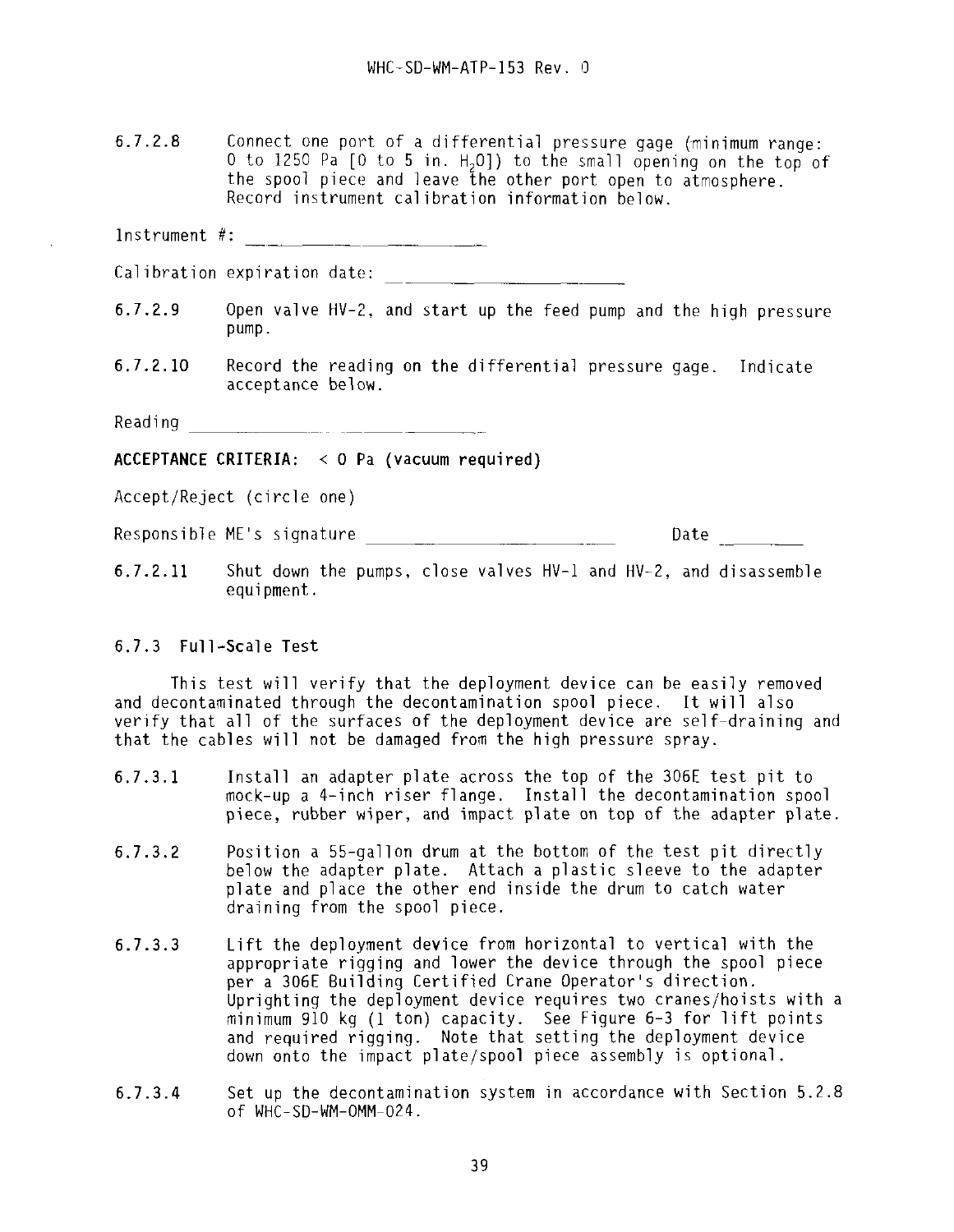- 6.7.3.5 Slowly lift/remove the deployment device while operating the decontamination system in accordance with WHC-SD-WM-OMM-024.
- 6.7.3.6 Verify that the deployment device can be removed easily through the spool piece and that the rubber wiper is functioning satisfactorily. Verify that all surfaces of the deployment device are self-draining and that there are no "traps" or "pockets" of water.
- 6.7.3.7 After the deployment device has been removed from the spool piece, lower the deployment device back to the horizontal position per a 306E Building Certified Crane Operator's direction. Perform a thorough visual inspection of the cables to verify that no damage occurred. Indicate acceptance below.

 $\sim 10^7$ 

**ACCEPTANCE CRITERIA: deployment device self-draining**

Accept/Reject (circle one)

responsible ME's signature  $\overline{\phantom{a}}$  signature  $\overline{\phantom{a}}$  signature  $\overline{\phantom{a}}$  signature  $\overline{\phantom{a}}$ 

As the last step for the 306E Test Procedure, review the test and verify that all steps in Section 6.0 have been completed.

| Test Engineer's signature |                          | Date |
|---------------------------|--------------------------|------|
|                           | $\overline{\phantom{a}}$ |      |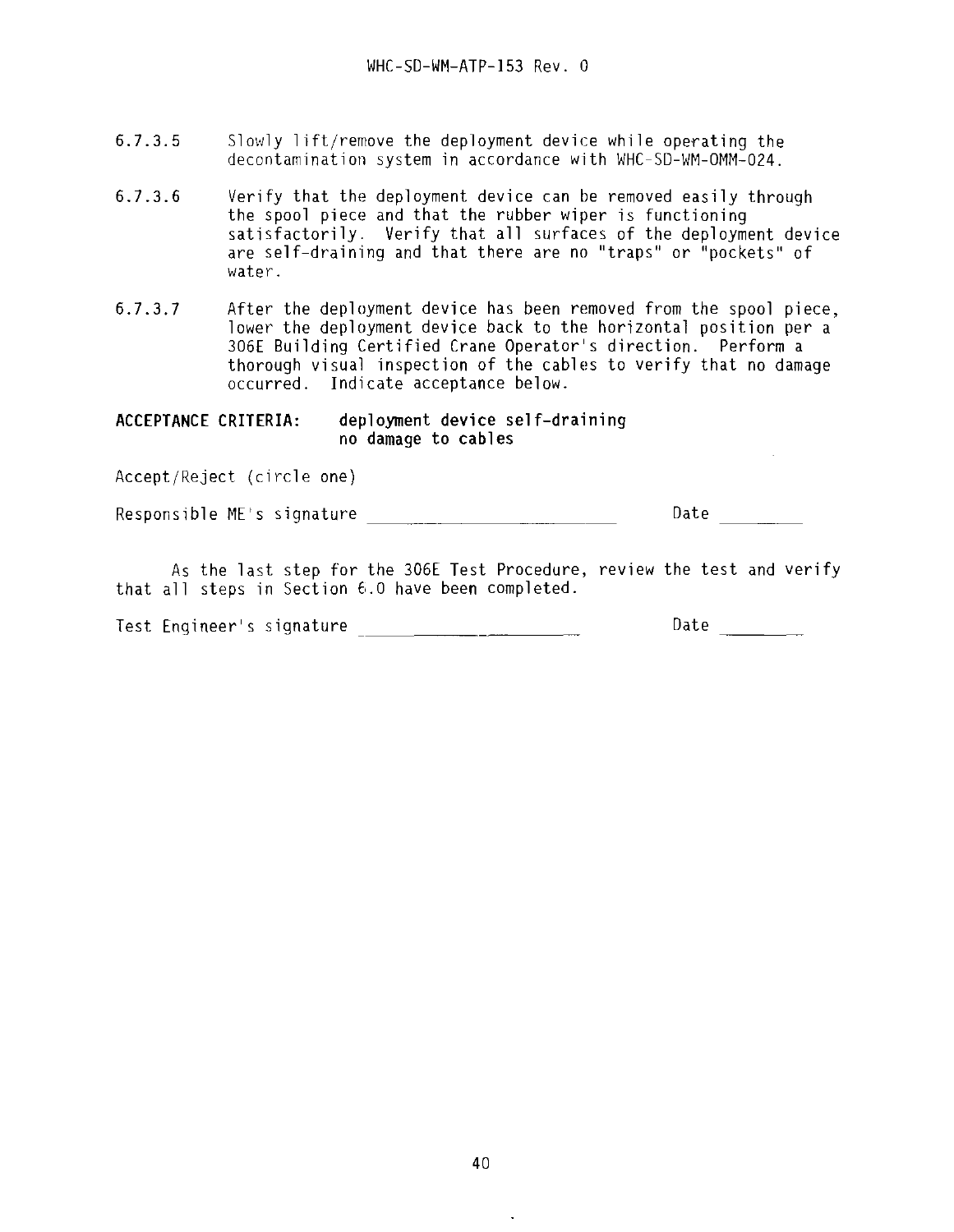#### **7.0 FMEF TEST PROCEDURE**

#### **7.1 PREREQUISITES**

#### **7.1.1 Prejob Meeting**

Conduct a "prejob meeting" of operations including a review of all procedures, drawings, safety hazards, and other engineering documents required to complete the test. Personnel who have attended the prejob meeting shall sign the attendance form given in Appendix C.

Test Engineer's signature Date

#### **7.1.2 Equipment Staging and Test Setup**

Verify that the equipment listed in Section 4.3 is staged in the test area per the responsible ME's and FMEF representative's direction. Verify that no interconnections have been made. Note that only the deployment device and rigging accessories are required for starting testing. If not all of the equipment in Section 4.3 is available at the start of testing, record below when the rest of the equipment is delivered. The DAV will be delivered and setup at FMEF after testing has begun. The DAV will only be used for training Operations personnel.

The test area in room 351 must be prepared for the probe placement test (Section 7.3). The following steps can be performed before or after the deployment device is installed. Prepare and locate targets for the probe placement test as follows.

- 7.1.2.1 Prepare 29 targets by cutting out circular pieces of colored paper 15 cm (6 in.) in diameter.
- 7.1.2.2 Lower a plumb bob (or mock-up probe if deployment device is installed) through the center of the mock-up riser to the ground level in room 351 and mark the center of the riser (location for Target 1).
- 7.1.2.3 Place and secure (using tape) the targets on the floor of room 351 below the mock-up riser (in which the deployment device is installed) as shown in Figure 7-1. This figure represents the recommended sampling point grid for in-tank moisture measurements. Table 7-1 lists the locations for the targets.
	- NOTE: The specified positions for the targets are approximate. The required accuracy for placing the targets is  $\pm$  7.6 cm (3 in.). The furthest targets are exceptions, they cannot be located more than 1.8 m (6 ft) away or the arm will not reach it.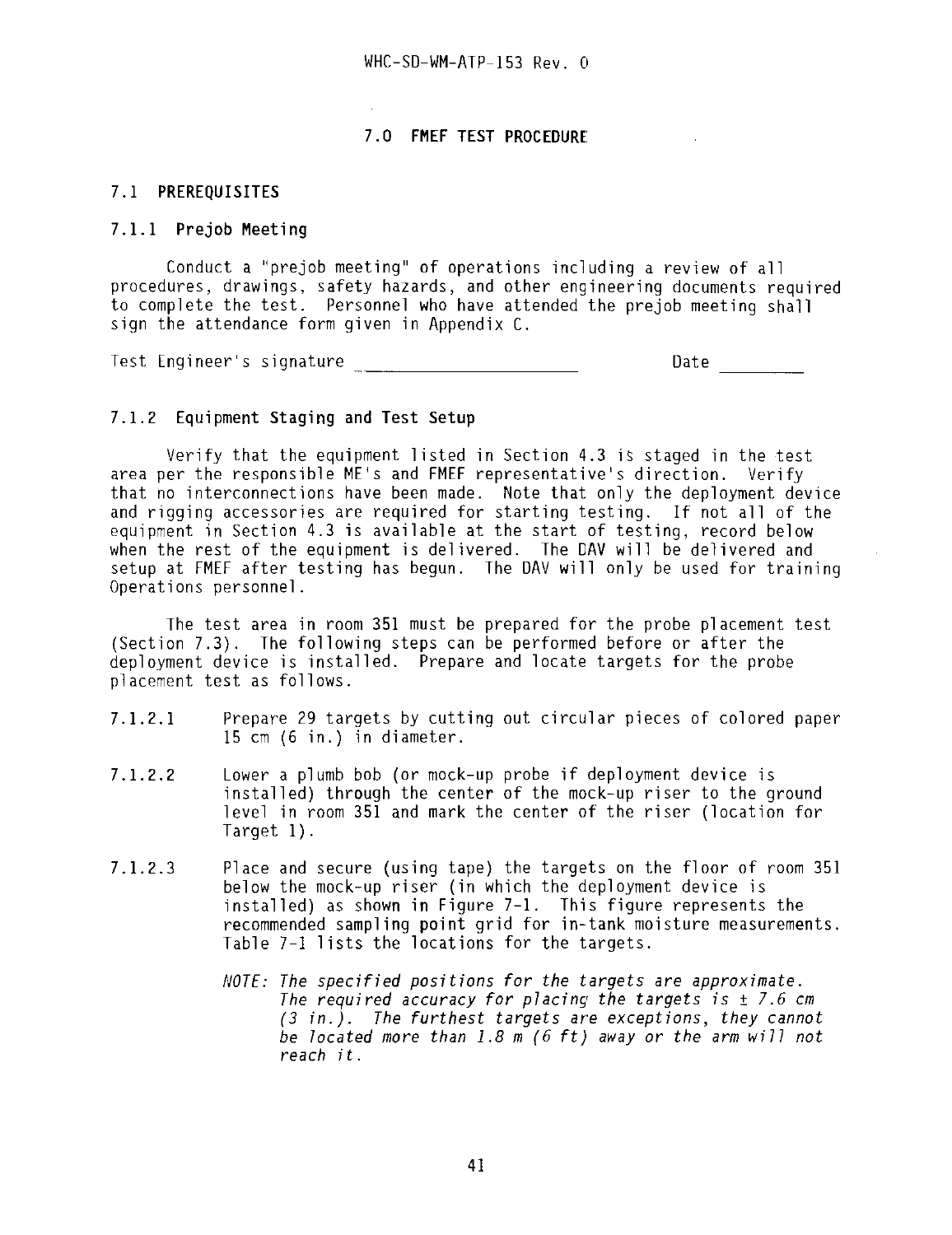7.1.2.4 Sign below to indicate that the equipment has been- staged and is ready to be installed.

Test Engineer's signature Date

## 7.2 **DEPLOYMENT DEVICE TEST**

## **7.2.1 Install Deployment Device and Camera**

**7.2.1.1** Lift the deployment device from horizontal to vertical and install in the selected mock-up riser in room 500 per the critical lift procedure provided in the work package. Bolt the deployment device bearing plate to the mock-up riser using the bolts provided with the deployment device.

 $\sim 10$ 

- 7.2.1.2 Install the camera system in the selected adjacent mock-up riser in room 500 per TO-020-141, In-Tank Video Procedure (disregard steps related to contamination control and HPT surveys). Set up two video monitors: one next to the camera controls, and one next to the deployment device winch enclosure.
- 7.2.1.3 Connect the cables between the camera, camera controls, and video monitors and supply power to the camera system.
	- NOTE: Power to all components will be disabled at the end of testing each day. The cables should be reinspected at the beginning of each day to verify that they are connected correctly before resuppiying power to the components.

Test Engineer's signature entitled and the Date of Date of Date and Date and Date of Date of Date of Date and D

## **7.2.2 Deployment Device Arm Operability and Reliability Test**

This section will demonstrate that sustained, repeated execution of the deployment sequence (raising and lowering the arm) does not have adverse effects on the mechanical operability and reliability of the deployment device.

- **7.2.2.1** Repeat steps 7.2.2.2 through 7.2.2.6 a minimum of 50 times as directed by the responsible ME. Using the camera, zoom in on the deployment device as directed by the responsible ME **and** observe whether the following conditions are met.
	- 1. The rotational motion is smooth.
	- 2. The arm winch mechanism does not jam.
	- 3. No binding or pinching of the cables occurs.<br>4. The mechanical parts are not damaged or galle
	- The mechanical parts are not damaged or galled and the cables do not show excessive wear.
	- 5. The probe seats reliably in the arm's probe socket.
	- 6. The arm and probe cables seat reliably in the mast's channel shaped cut-out when the arm is returned to the vertical position.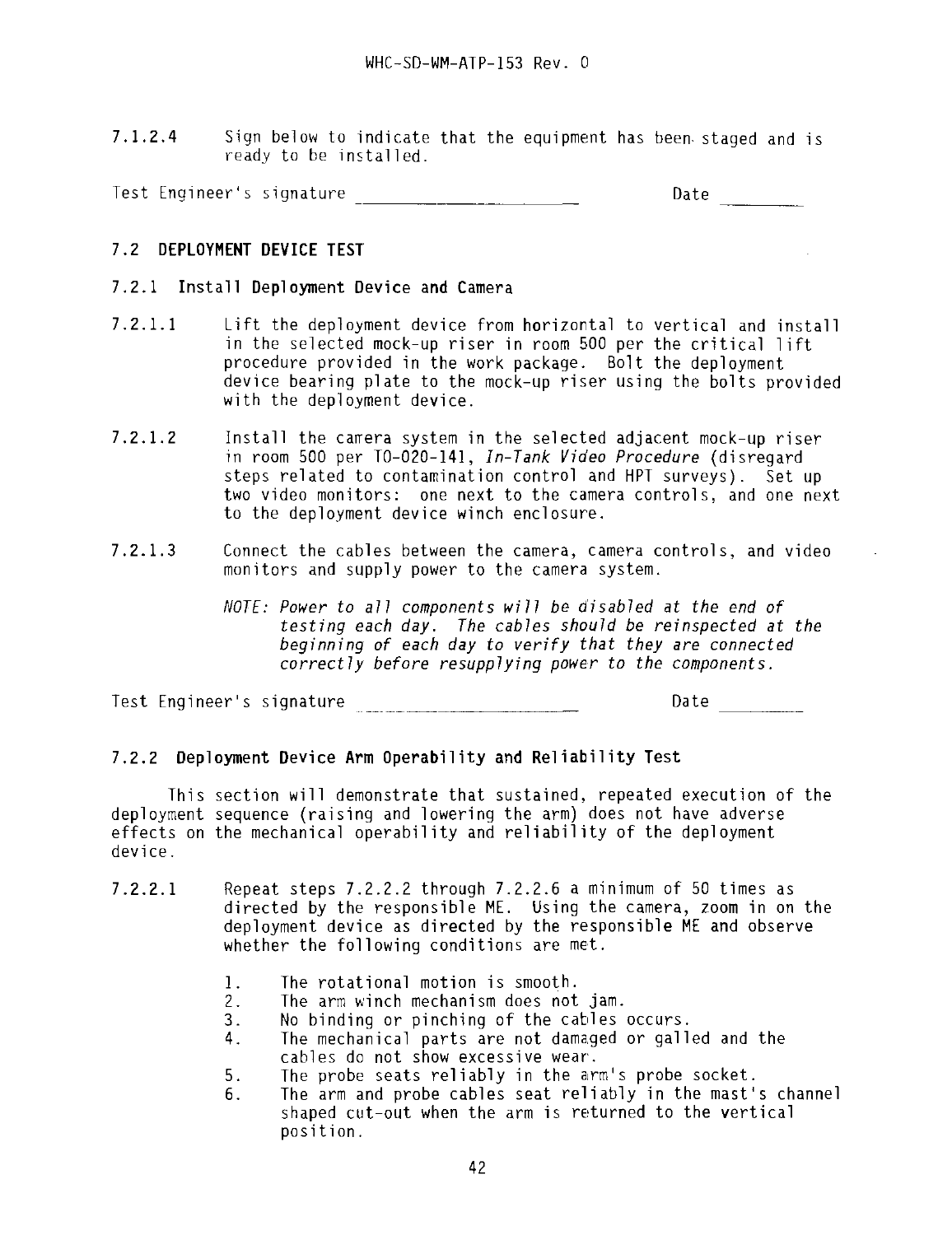- 7. The arm and probe do not exhibit a significant amount of oscillation or "bouncing" during deployment.
- 8. The bell crank retracts reliably without interfering with or damaging the probe cable.
- 7.2.2.2 Lower the probe approximately 15 cm (6 in.) by rotating the probe winch counterclockwise. The probe needs to clear the arm's probe socket before the arm can be lifted.
- 7.2.2.3 Confirm that the clearance between the probe and the arm can be verified with the camera.

Accept/Reject (circle one)

Responsible ME's signature example of the Date Date

- 7.2.2.4 Raise the arm to the horizontal position by rotating the arm winch clockwise.
- 7.2.2.5 Lower the arm to the vertical position by rotating the arm winch counterclockwise.
- 7.2.2.6 Raise the probe by rotating the probe winch clockwise until it is secured in the arm's probe socket.
- 1.Z.Z.I After the deployment device is removed from the mock-up riser (after section 7.3 is performed) and placed in the horizontal position, perform a thorough inspection of the deployment device. In particular, inspect the cables, connectors, and winches to verify that they are not damaged and do not show excessive wear. Indicate acceptance below.

**ACCEPTANCE CRITERIA:** items **1 through 8 of 7.2.2.1**

Accept/Reject (circle one)

Responsible ME's signature entitled and the Date of Date of Date and Date and Date and Date of Date of Date and Date and Date and Date and Date and Date and Date and Date and Date and Date and Date and Date and Date and Da

## 7.2.3 **Probe Cable Wear Test**

This section will demonstrate that raising and lowering the probe does not have adverse effects on the probe cable or cause excessive wear.

7.2.3.1 Using the dial calipers, measure the diameter of a new 3 m (10 ft) section of probe cable in 20 locations, approximately 15 cm (6 in.) apart. Record diameters in Table 7-2. Calculate the average diameter and the standard deviation below.

Average new cable diameter:

Standard deviation of average new cable diameter: \_\_\_\_\_\_\_\_\_\_\_\_\_\_\_\_\_\_\_\_\_\_\_\_\_\_\_\_\_\_\_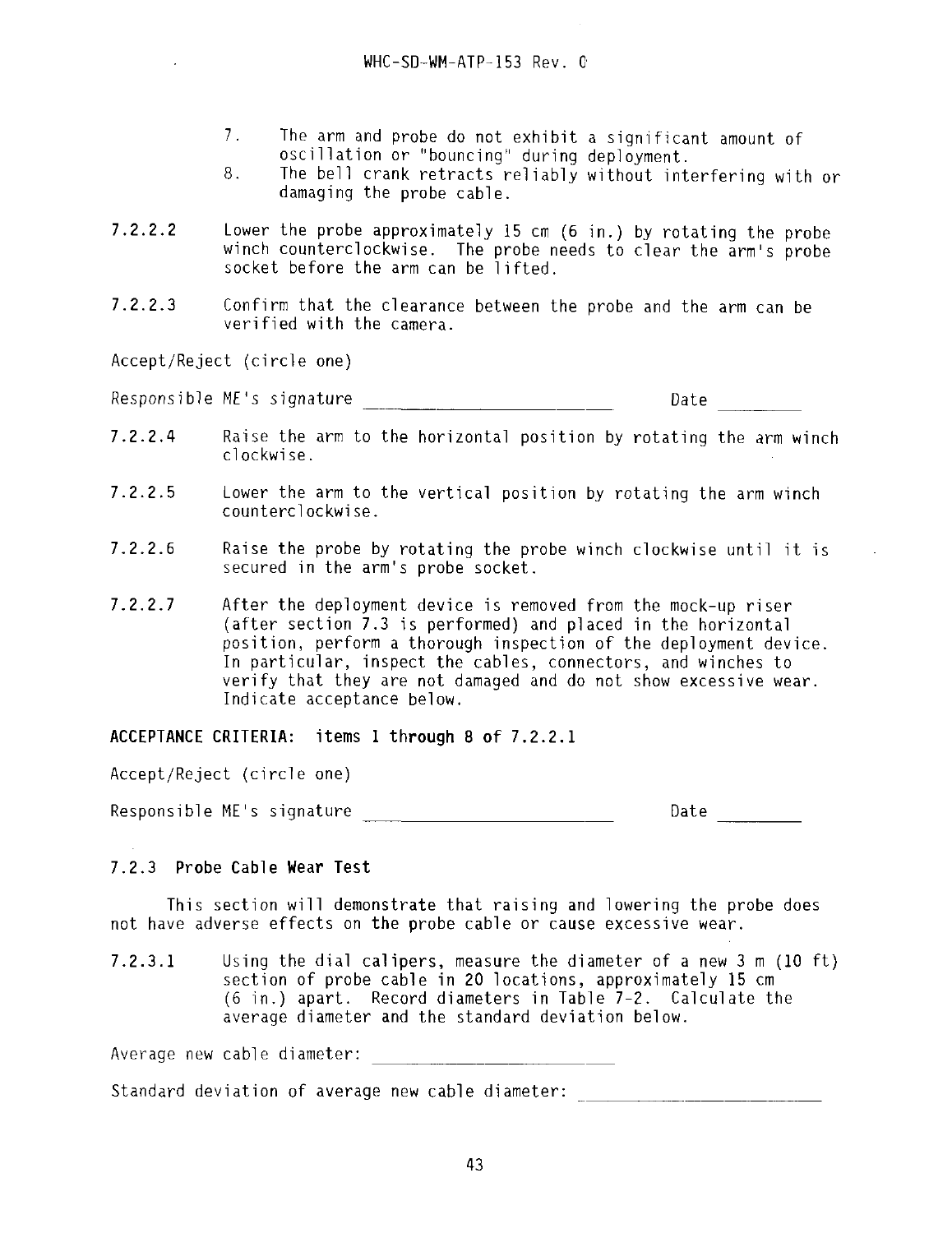- 7.2.3.2 Lower the probe to the ground and mark off a 60 cm (2 ft) section of probe cable near the probe using tape or some other means of clearly identifying the section of cable.
- 7.2.3.3 Using the dial calipers, measure the diameter of a the marked section of probe cable in 20 locations, approximately 2.5 cm (1 in.) apart. Clearly identify the locations on the cable at which the measurements were made. Record diameters in Table 7-2. Calculate the average diameter and the standard deviation below.

Average pre-test cable diameter:

Standard deviation of pre-test cable diameter:

- 7.2.3.4 Raise the arm to the horizontal position by turning the arm winch handle clockwise.
- 7.2.3.5 Raise the probe by turning the arm winch clockwise until the lower tape mark is approximately lined up with the rounded surface on the end of the arm.
- 7.2.3.6 Raise and lower the probe 60 cm (2 ft) 50 times as directed by the responsible ME such that the probe cable section between the tape marks slides repeatedly over the rounded surface on the end of the arm.
- **7.2.3.7** Lower the probe to the ground. Using the dial calipers, measure the diameter of the marked section of probe cable in the same 20 locations as before. Record diameters in Table 7-2. Calculate the average diameter and the standard deviation below.

Average mid-test cable diameter:

Standard deviation of mid-test cable diameter:

- **7.2.3.8** Raise the probe again until the lower tape mark is lined up with the rounded surface on the end of the arm.
- 7.2.3.9 Raise and lower the probe 60 cm (2 ft) 50 more times (100 cycles total) as directed by the responsible ME such that the probe cable section between the tape marks slides repeatedly over the rounded surface on the end of the arm.
- **7.2.3.10** Lower the probe to the ground. Using the dial calipers, measure the diameter of a the marked section of probe cable in the same 20 locations as before. Record diameters in Table 7-2. Calculate the average diameter and the standard deviation below.

Average post-test cable diameter:

Standard deviation of post-test cable diameter: \_\_\_\_\_\_\_\_\_\_\_\_\_\_\_\_\_\_\_\_\_\_\_\_\_\_\_\_\_\_\_\_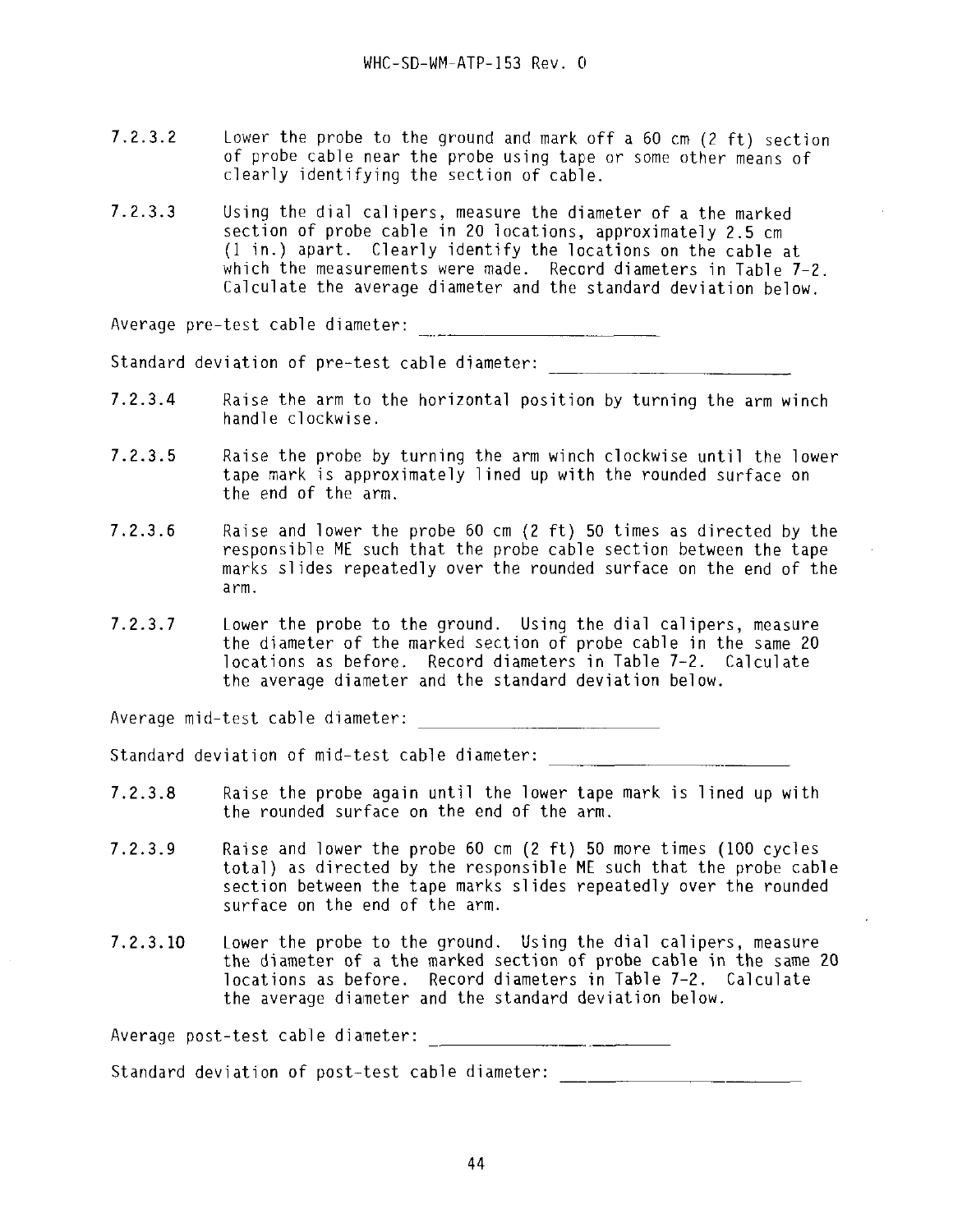7.2.3.11 Compare the post-test cable average diameter to the pre-test cable average diameter. Calculate the number of standard deviations that the post-test cable diameter differs from the pre-test cable diameter and record below. If the post-test cable diameter is more than six standard deviations (based on the pre-test average cable diameter) different than the pre-test cable, then the results are not acceptable.

Number of standard deviations difference:

**ACCEPTANCE CRITERIA:** less **than 6 standard deviations difference**

Accept/Reject (circle one)

Responsible ME's signature description of the Date Date

## 7.2.4 Stop Clamps **Functional Test**

With the deployment device installed in the mock-up riser, perform the following steps to verify that the stop clamps are functioning correctly.

- 7.2.4.1 Set the stop clamps such that the deployment device mast can only rotate approximately 45 degrees. Rotate the box until it reaches the stops. Apply approximately 450 N (100 Ibf) by pushing on the box to verify that the stops prevent further rotation such that rotation is restricted to 45 degrees.
- 7.2.4.2 Repeat step  $7.2.4.1$  for angles of 90, 180, and 270 degrees. Also verify that not setting the stop clamps will allow full 360 degree rotation. Indicate acceptance below.

**ACCEPTANCE CRITERIA: stop clamps limit the specified rotation**

Accept/Reject (circle one)

Responsible ME's signature development of the Date Date

## 7.3 **PROBE PLACEMENT TEST**

The deployment device is equipped with an electronic compass, inclinometer, and encoders for positioning the probe on the waste surface. However, a relatively flat surface is required for positioning the probe to perform an accurate moisture measurement. For an in-tank deployment, it will not be known exactly where the preferred measurement positions are located. Therefore, given an approximate sampling position, the deployment device operator must be able to adjust the probe position using only the view from the camera, such that the probe is positioned on a good surface for moisture measurement. This section will test the ability of an operator to position the probe on selected targets using the deployment device and view from a camera located up to 9.1 m (30 ft) from the targets. The acceptance criteria will be based on the time it takes the operator to place the probe on 29 targets (one riser deployment).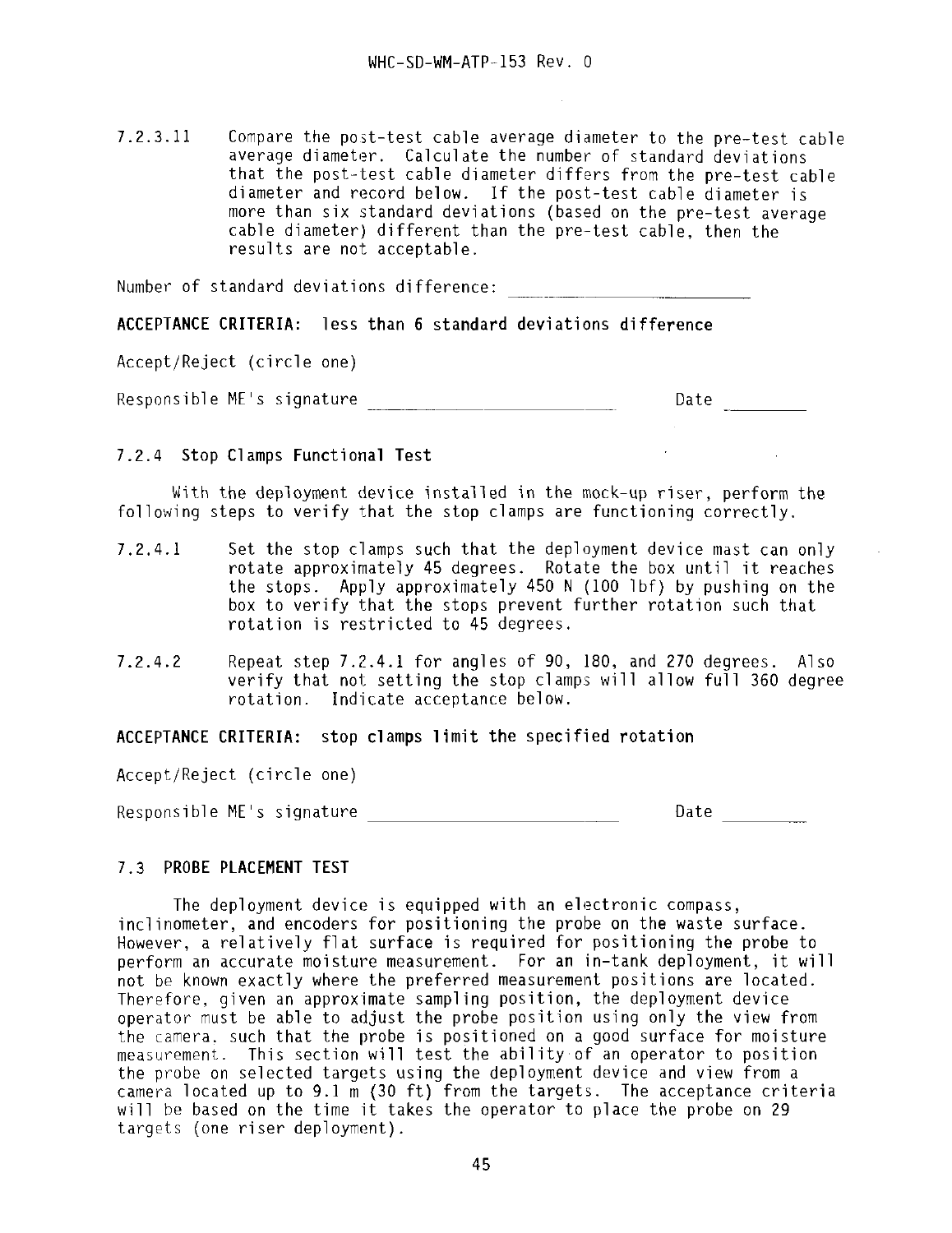Two separate camera locations will be used for this test. The first camera location will be in an adjacent mock-up riser located near the deployment device. Because this riser is relatively close to the deployment device, a second test will be performed with the camera on the ground floor positioned 9.1 m (30 ft) from the deployment device (FMEF does not have a mock-up riser that is  $9.1$  m away from the riser in which the deployment device will be installed).

In addition, the following test must be performed at least once by a representative from Operations. Once the deployment device is installed in a waste tank, operators will control the deployment device for placing the probe on the waste surface. The operator will be wearing anti-contamination clothing and possibly a mask. The Operations representative will determine the acceptability of ease of operation for the deployment device.

#### 7.3.1 Equipment Setup

7.3.1.1 Measure the center to center distance from the mock-up riser (in which the deployment device is installed) and the mock-up riser (in which the camera is installed) using a tape measurer with a minimum accuracy of  $\pm$  1.3 cm (0.5 in.). Record below.

Distance

Test Engineer's signature and the contract of the Date of Date of Date and Date of the Date of the Date of the Date of the Date of the Date of the Date of the Date of the Date of the Date of the Date of the Date of the Dat

- 7.3.1.2 Verify that the deployment device arm and probe are aligned in the vertical position as it would be installed in the riser.
- 7.3.1.3 Verify that the cables are connected between the camera, camera controls, and video monitors and supply power to the camera system. Power up the camera lights.
- 7.3.1.4 Turn off the lights in room 351 such that the only light available in room 351 is from the camera lights.

Test Engineer's signature and the Date of Date Date

## 7.3.2 **Functional Test for Camera Located in Adjacent Riser**

Steps 7.3.2.1 through 7.3.2.5 are intended to provide guidance for placing the probe on a target. These steps may be deviated from as needed if a better method for placing the probe is determined. Note that the probe placement operation must also be videotaped. Record comments on the Observation/Results sheets (Appendix A) .

In addition, the locations of the targets are not to be given to the winch operator. This test is intended to show that the probe can be placed in a good sampling location using only the view from the camera.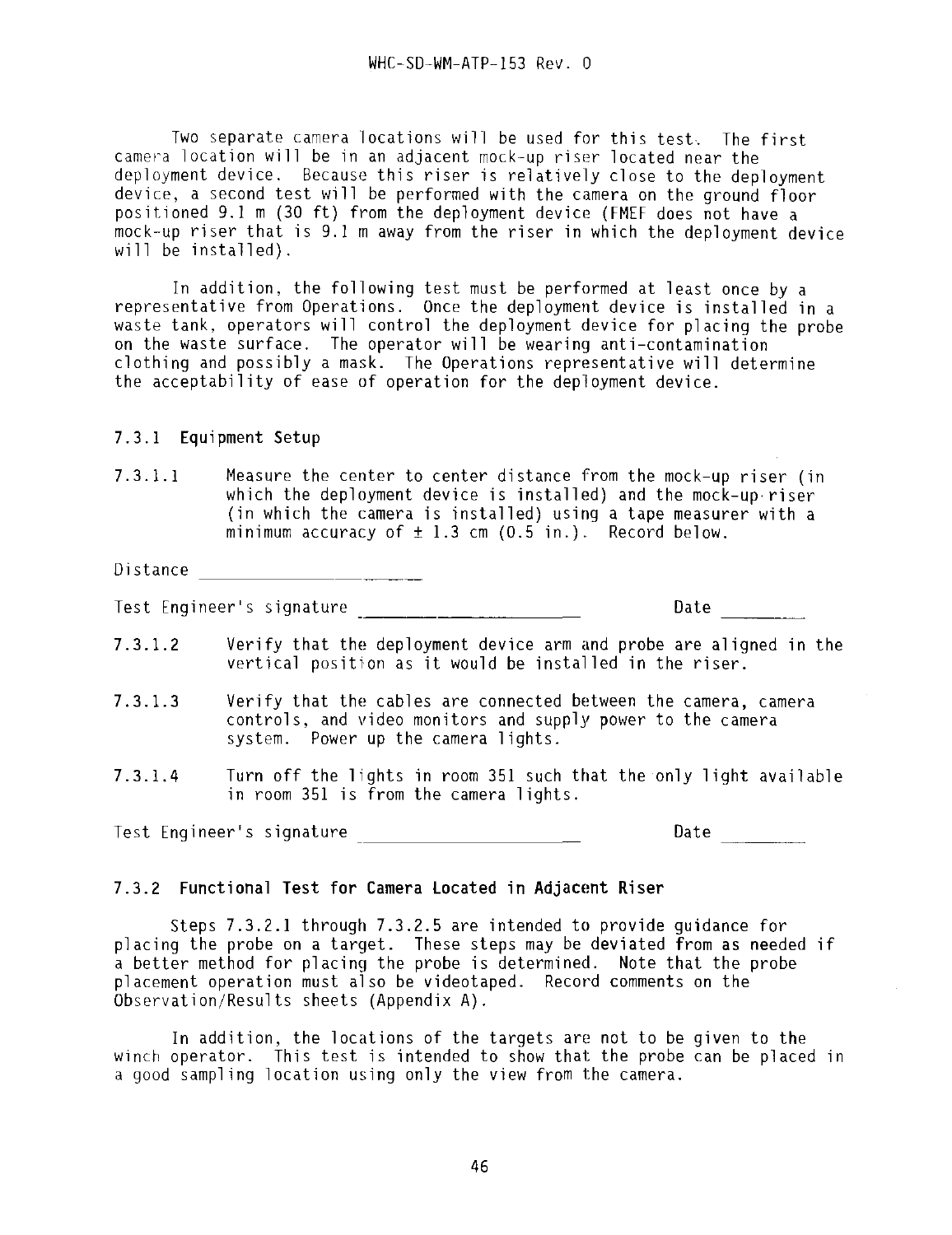7.3.2.1 Record the start time below.

Start time:

- NOTE: When tracking the time it takes to place the probe on targets, be sure to note any breaks that were taken. Subtract the total time for breaks from the time interval below.
- 7.3.2.2 Lower the probe onto Target 1 by rotating the probe winch counterclockwise. Place the probe as close as possible to the center of the target. Follow the probe with the camera as it is lowered to the floor.
- 7.3.2.3 After the winch operator is satisfied with the probe placement, verify that the probe is on the target from the lower level (room 351). Also verify that the probe is flat on the target surface. Measure the minimum distance from the probe housing to the edge of the target and record in Table 7-3.
- 7.3.2.4 Measure the radial distance from the center of the riser to the center of the probe and the azimuthal angle and record in Table 7-3. Also record the radial distance and azimuthal angle indicated on the DAV's computer display (from the compass and inclinometer).
- 7.3.2.5 Rotate the deployment device so that the arm is in position for placing the probe on the next target.
- 7.3.2.6 Raise the arm a few degrees by rotating the arm winch clockwise.
- 7.3.2.7 Lower the probe by rotating the probe winch counterclockwise until it is near the target.
- 7.3.2.8 Rotate the deployment device, and raise or lower the arm and probe as required to position the probe on the center of the target.
- 7.3.2.9 Raise the probe as required and repeat steps 7.3.2.3 through 7.3.2.6 for the rest of the targets (29 total). Record comments and observations on the Observation/Results sheets (Appendix A) . Record the stop time, calculate the time interval, and record below. Indicate acceptance for the probe placement accuracy.
- 7.3.2.10 For the "repeat" sample points/targets indicated in Table 7-3, return the probe to the previous position according to the compass and inclinometer readings. Measure the radial distance from the center of the riser to the center of the probe and the azimuthal angle and record in Table 7-3. Compare to the previous values. Record comments and observations on the Observation/Results sheets (Appendix A).

Stop time:

Time interval (with breaks subtracted):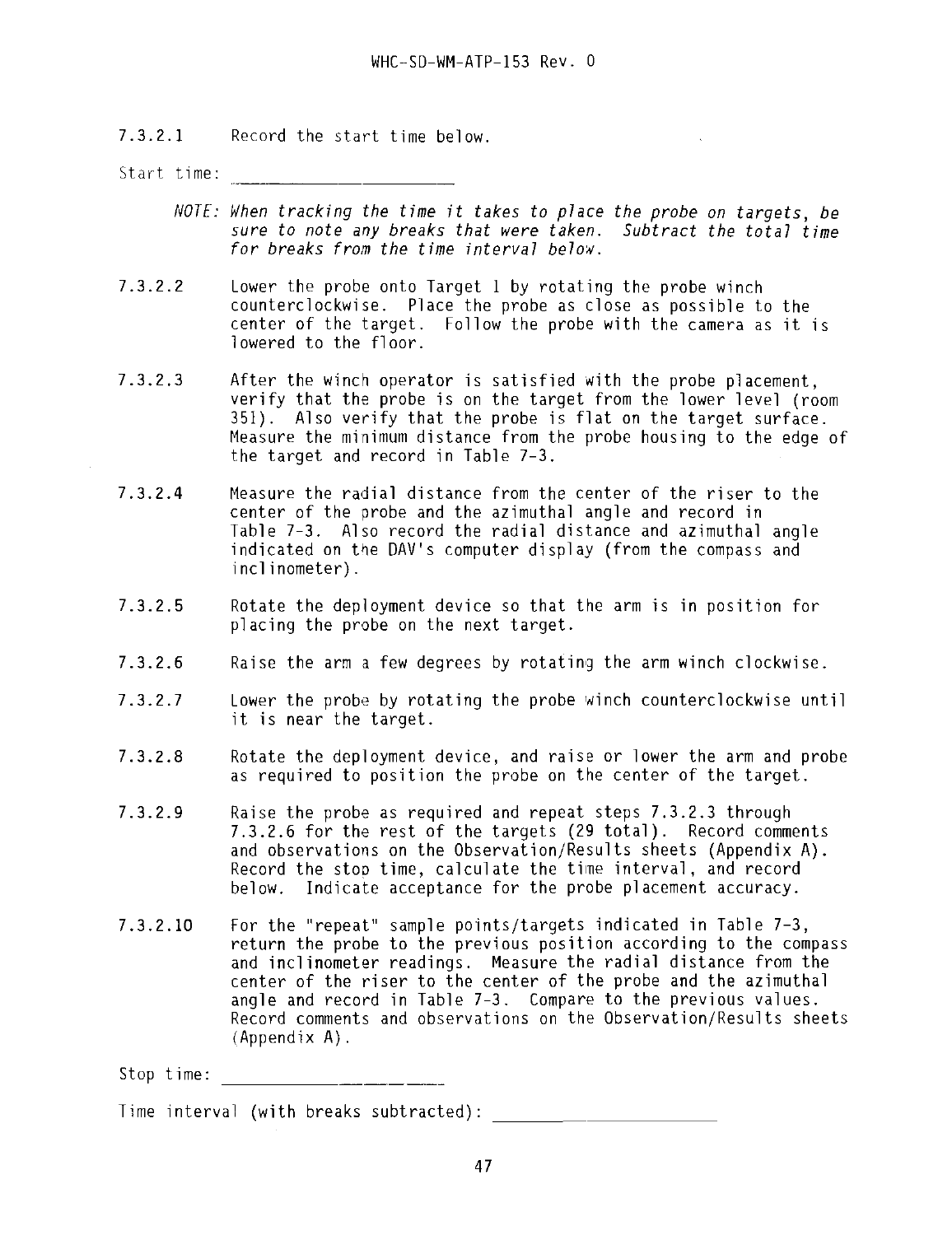**ACCEPTANCE CRITERIA:** time interval of 8 hours (maximum)

Accept/Reject (circle one)

Responsible ME's signature \_\_\_\_\_\_\_\_\_\_\_\_\_\_\_\_\_\_\_\_\_\_\_\_\_\_\_\_\_\_\_\_\_\_ Date \_\_\_\_\_\_\_\_\_\_\_\_\_

#### 7.3.3 **Remove Camera** and **Setup in Room** 351

- 7.3.3.1 Disable power to the camera system and disconnect the cables between the camera, camera controls, and video monitors.
- 7.3.3.2 Remove the camera system from the selected mock-up riser in room 500 per TO-020-141, In-Tank Video Procedure (disregard steps related to contamination control and HPT surveys).
- 7.3.3.3 Position the camera on the ground level 9.1 m (30 ft)  $\pm$  15 cm (6 in.) away from the center of the riser in which the deployment device is installed. Note that the camera may need to be located outside of room 351 and view the probe through one of the windows to obtain the specified distance.
- 7.3.3.4 Reconnect the cables between the camera, camera controls, and video monitors and supply power to the camera system. Turn on the camera 1ights.
- 7.3.3.5 Turn off the lights in room 351 such that the only light available in room 351 is from the camera lights.

Test Engineer's signature Date

#### **7.3.4 Functional Test for Camera Located in Room** 351

Repeat the steps specified in Section 7.3.2 for the second camera location, placing the probe on each of the 29 targets. Record measurements in Table 7-4. Record comments on the Observation/Results sheets (Appendix A) . Record the start time, stop time, calculate the time interval, and record below. Indicate acceptance for the probe placement accuracy at this camera location.

Start time:

NOTE: When tracking the time it takes to place the probe on targets, be sure to note any breaks that were taken. Subtract the total time for breaks from the time interval below.

Stop time:

Time interval (with breaks subtracted):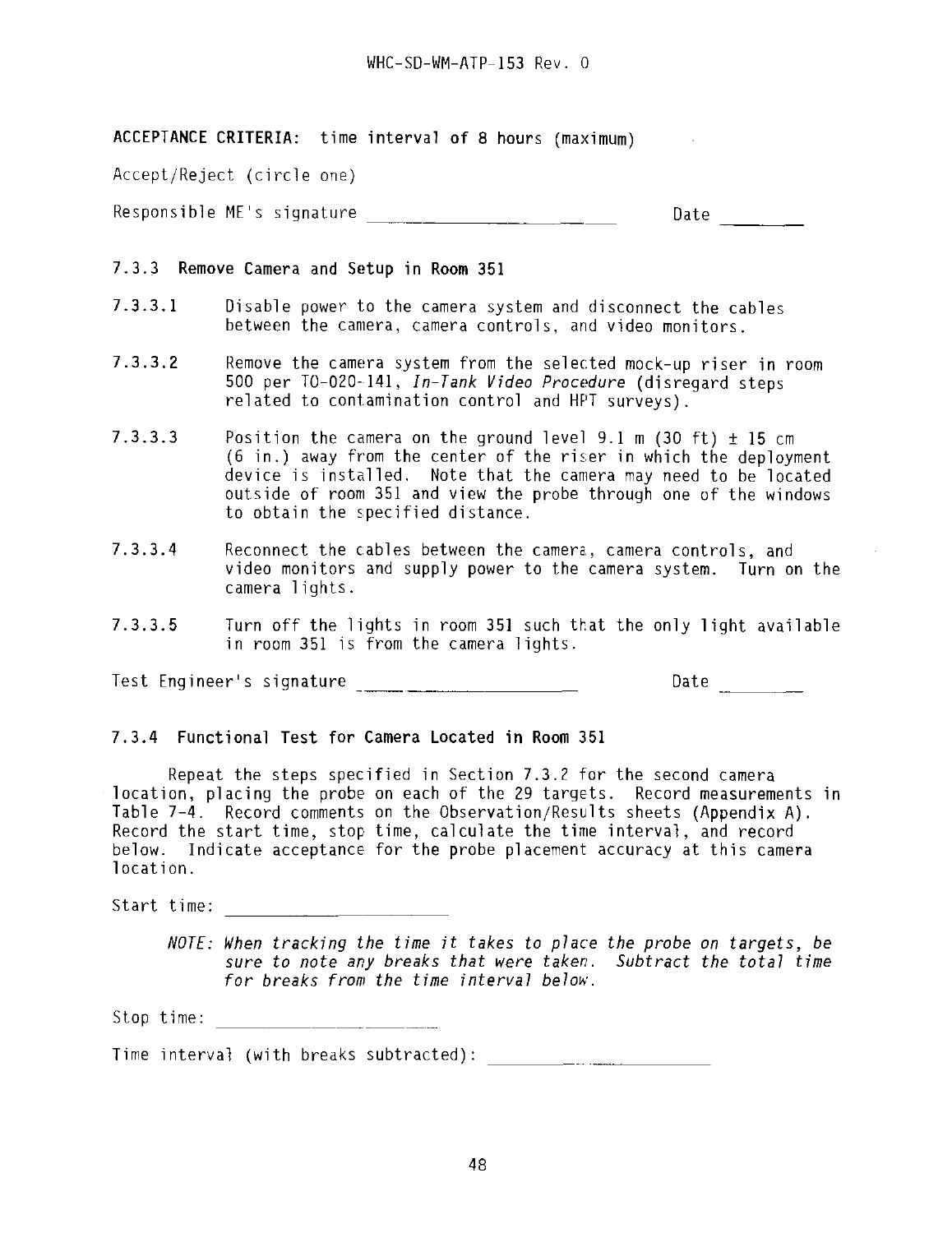**ACCEPTANCE CRITERIA: time interval of 8 hours (maximum)**

Accept/Reject (circle one)

Responsible ME's signature \_\_\_ \_\_ \_\_ \_\_\_ \_\_\_\_\_\_\_\_\_\_\_\_\_\_\_\_\_\_\_ Date \_\_\_\_\_\_\_\_\_\_\_\_\_\_

## 7.3.5 **Probe Placement on Irregular Surfaces**

The tank waste surface that the probe will be positioned on is not flat or smooth like the targets in the previous tests. For the tests in this section, position the probe on selected surfaces per the responsible ME's and/or Operations Representative's direction. For each surface, record a description of the surface in Table 7-5. Videotape the surface and probe placement operation. After the winch operator is satisfied with the probe placement, measure the probe offset from the surface (if any), the probe inclination, and any other parameters to describe the placement accuracy. Record the measurements and comments in Table 7-5. Indicate acceptance for the probe placement accuracy below.

Accept/Reject (circle one)

Responsible ME's signature \_\_\_ Da te

Operations Representative signature Date Date

## 7.3.6 **Operations Representative Approval**

A representative from Operations shall perform the tests in Section 7.3.2 and Section 7.3.4 at least once to determine the ease of operation of the deployment device. In addition, this representative will attach and remove the brackets that prevent azimuthal rotation to verify that this operation can be performed in the field. Using the following criteria (as a minimum), indicate acceptability of deployment device operation.

7.3.6.1 Verify that the probe can be easily placed on a target using the deployment device winches and only the view from the camera.

Accept/Reject (circle one)

Operations Representative signature \_\_\_\_\_\_\_\_\_\_\_\_\_\_\_\_\_\_\_\_\_\_\_\_\_\_\_\_\_\_\_\_\_ Date

7.3.6.2 Verify that the deployment device can be easily rotated around the azimuth such that the smallest operator can perform this task.

Accept/Reject (circle one)

Operations Representative signature Date

7.3.6.3 Verify that the arm and probe cranks can be easily turned such that this operation is not exhausting to the smallest operator.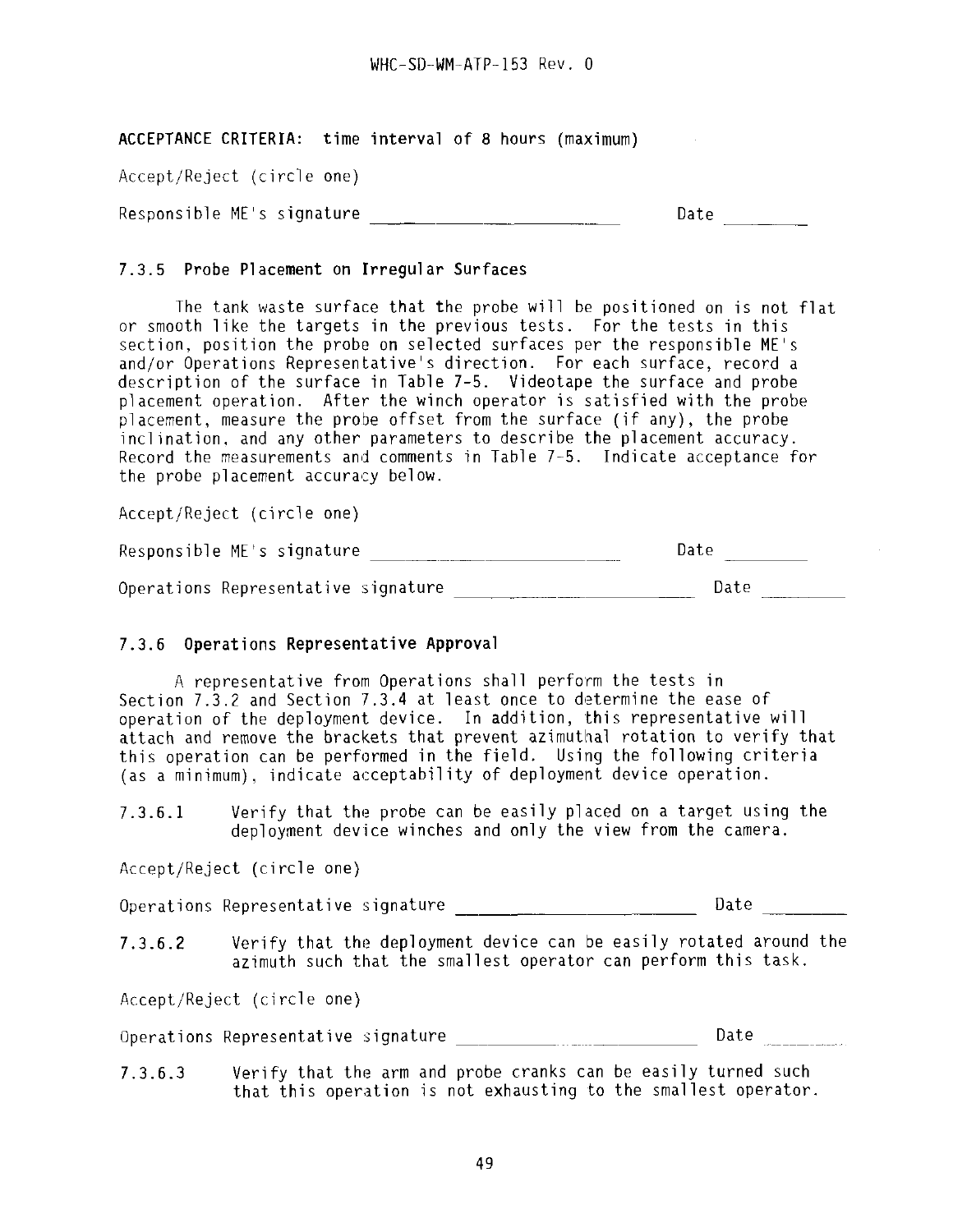Accept/Reject (circle one)  $\sim 10^{-1}$ Operations Representative signature Date Date 7.3.6.4 Verify that brackets that prevent azimuthal rotation of the deployment device during tank installation/removal can be attached/removed by an operator wearing clothing per the RWP. Accept/Reject (circle one) Operations Representative signature \_\_\_\_\_\_\_\_\_\_\_\_\_\_\_\_\_\_\_\_\_\_\_\_\_\_\_\_\_\_\_\_\_\_\_Date \_\_\_\_\_\_\_\_\_\_

## **7.3.7 Remove Deployment Device**

- **7.3.7.1** Disable power to the deployment device and disconnect cables.
- 7.3.7.2 Lift the deployment device from the mock-up riser and place in the horizontal position on pipe stands (or sawhorses) per the critical 1ift procedure.
- 7.3.7.3 With the deployment device in the horizontal position, perform a thorough inspection of the device as described in Step 7.2.2.7. Indicate acceptance at the end of Section 7.2.2.
- 7.3.7.4 Disassemble and secure equipment for transport.

As the last step for the FMEF Test Procedure, review the test and verify that all steps in Section 7.0 have been completed.

Test Engineer's signature \_\_\_\_\_\_\_\_\_\_\_\_\_\_\_\_\_\_\_\_\_\_\_\_\_\_\_\_\_\_\_\_\_\_\_Date \_\_\_\_\_\_\_\_\_\_\_\_\_\_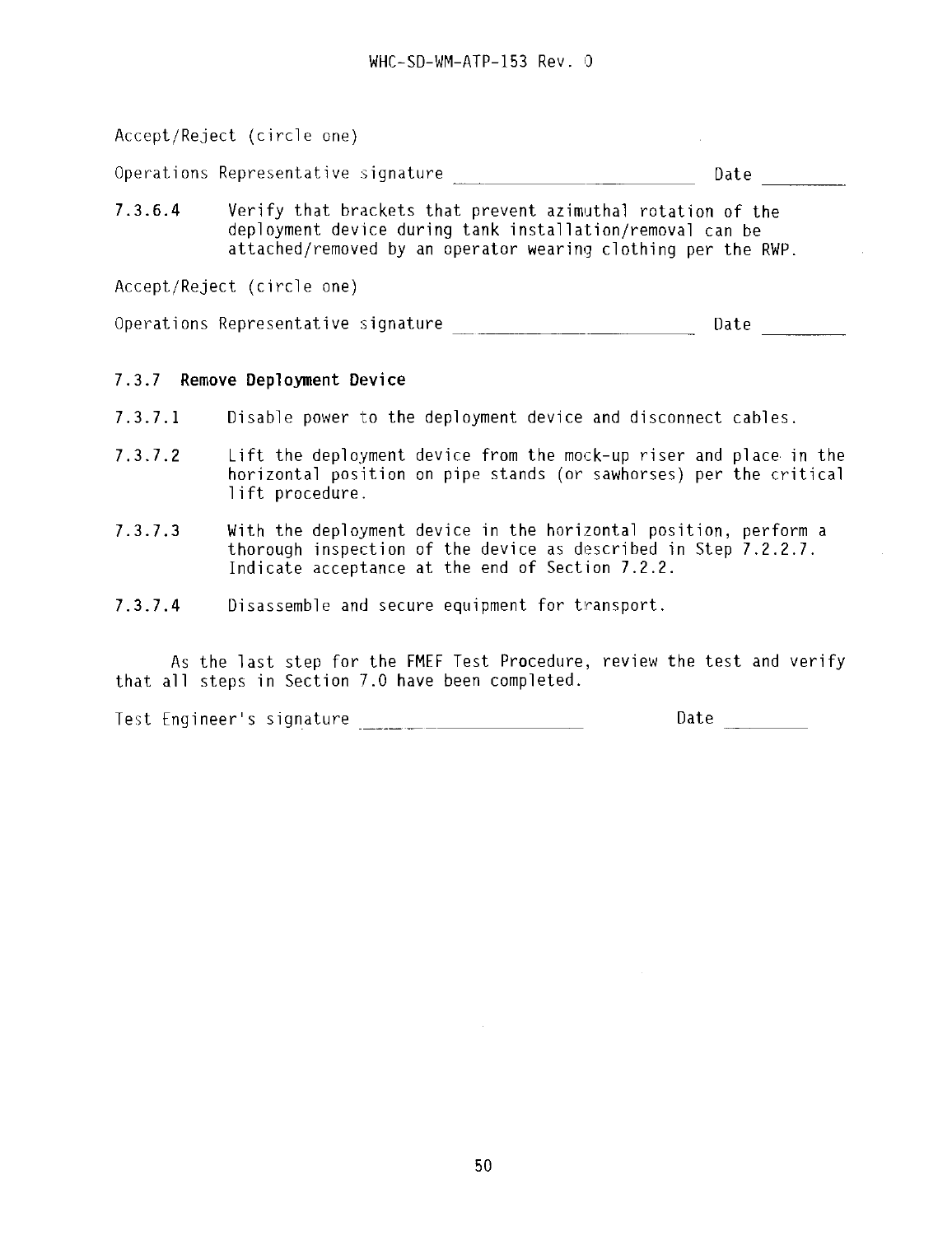

**o**i CO**o**I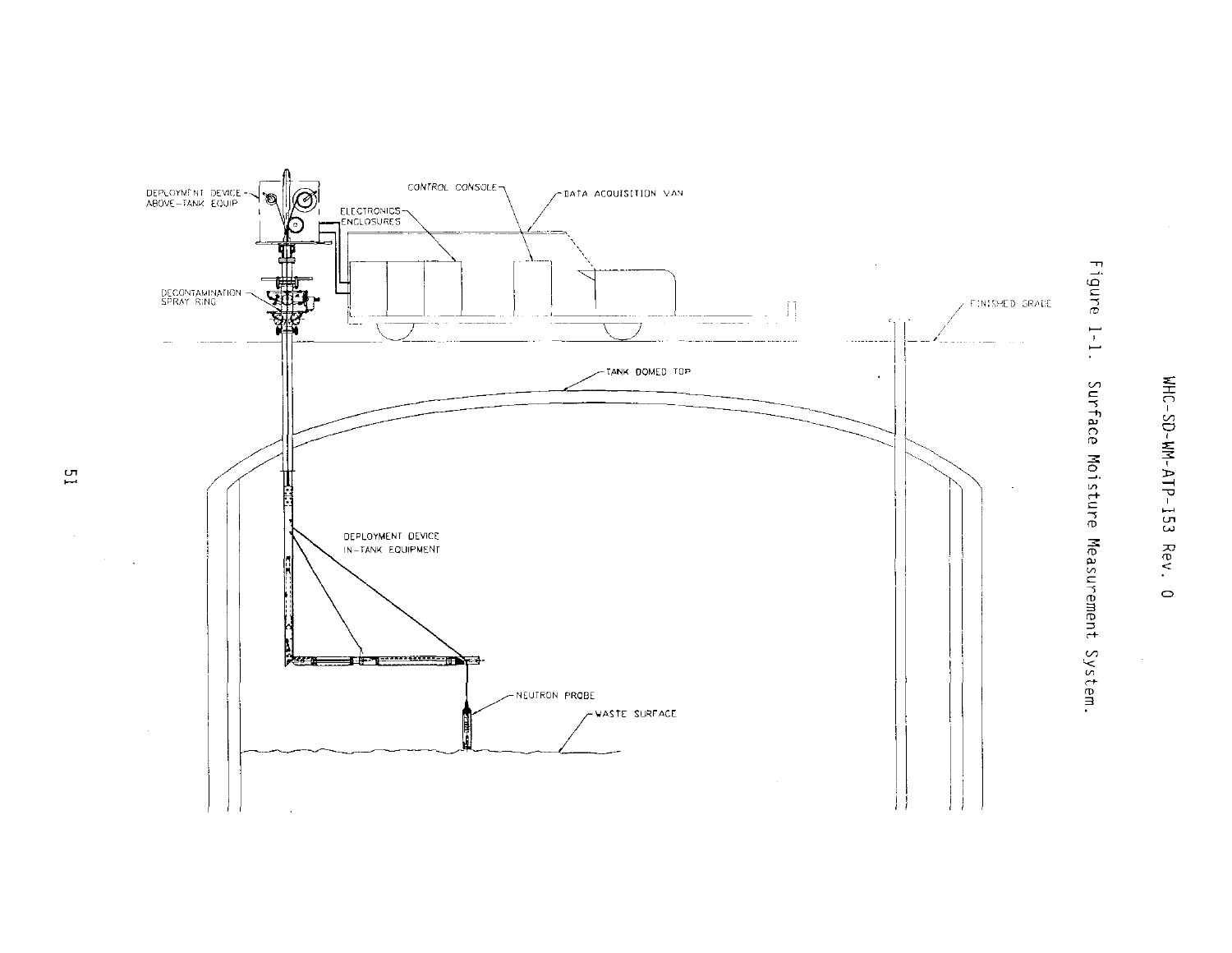Figure 6-1. Circuit Breaker Panel Layout

 $\hat{\mathcal{A}}$ 

 $\hat{\mathcal{A}}$ 

 $\sim$ 



52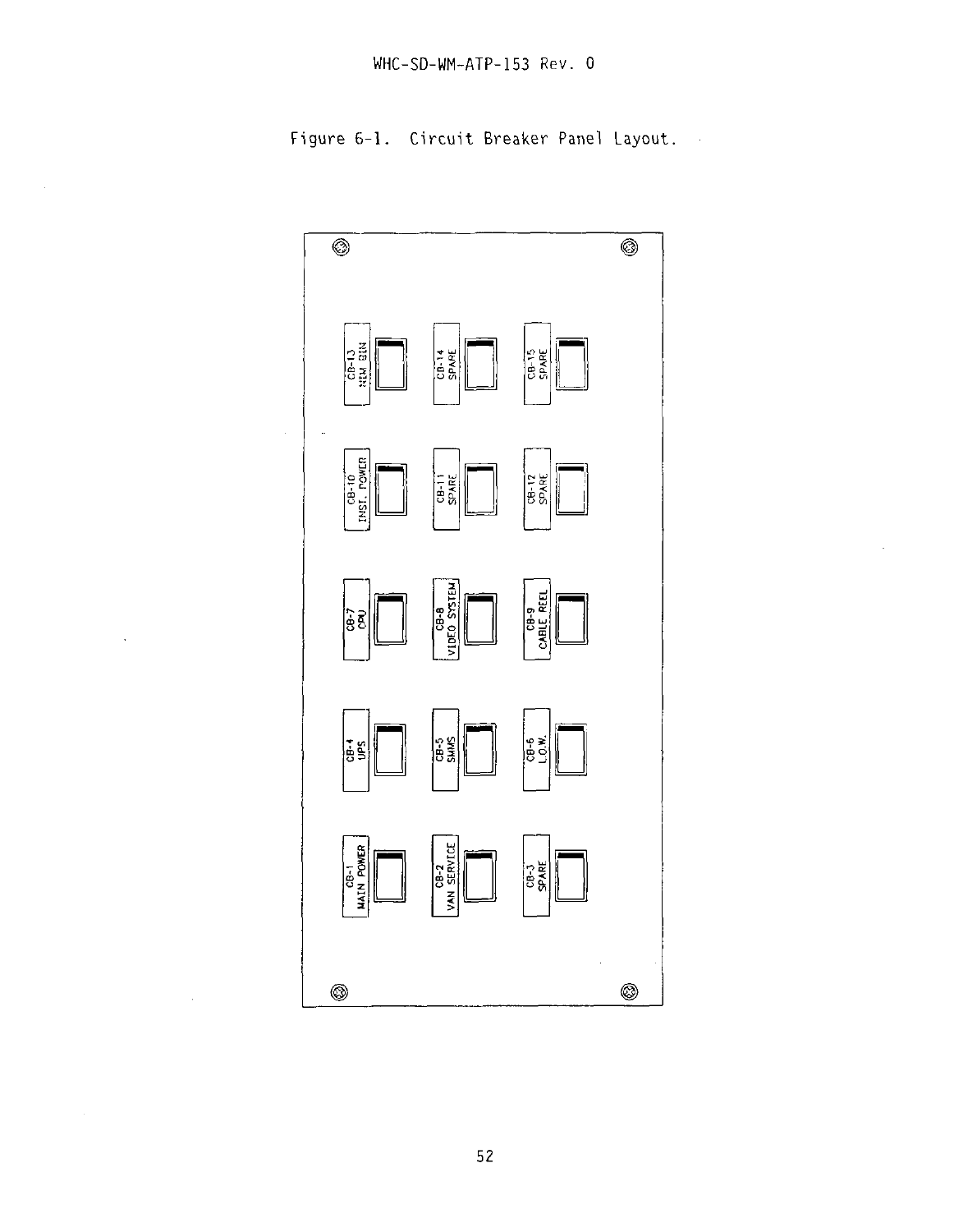

\*Kevlar is a trademark of E.I. du Pont de Nemours and Company, Wilmington, DE.

ပ္ပ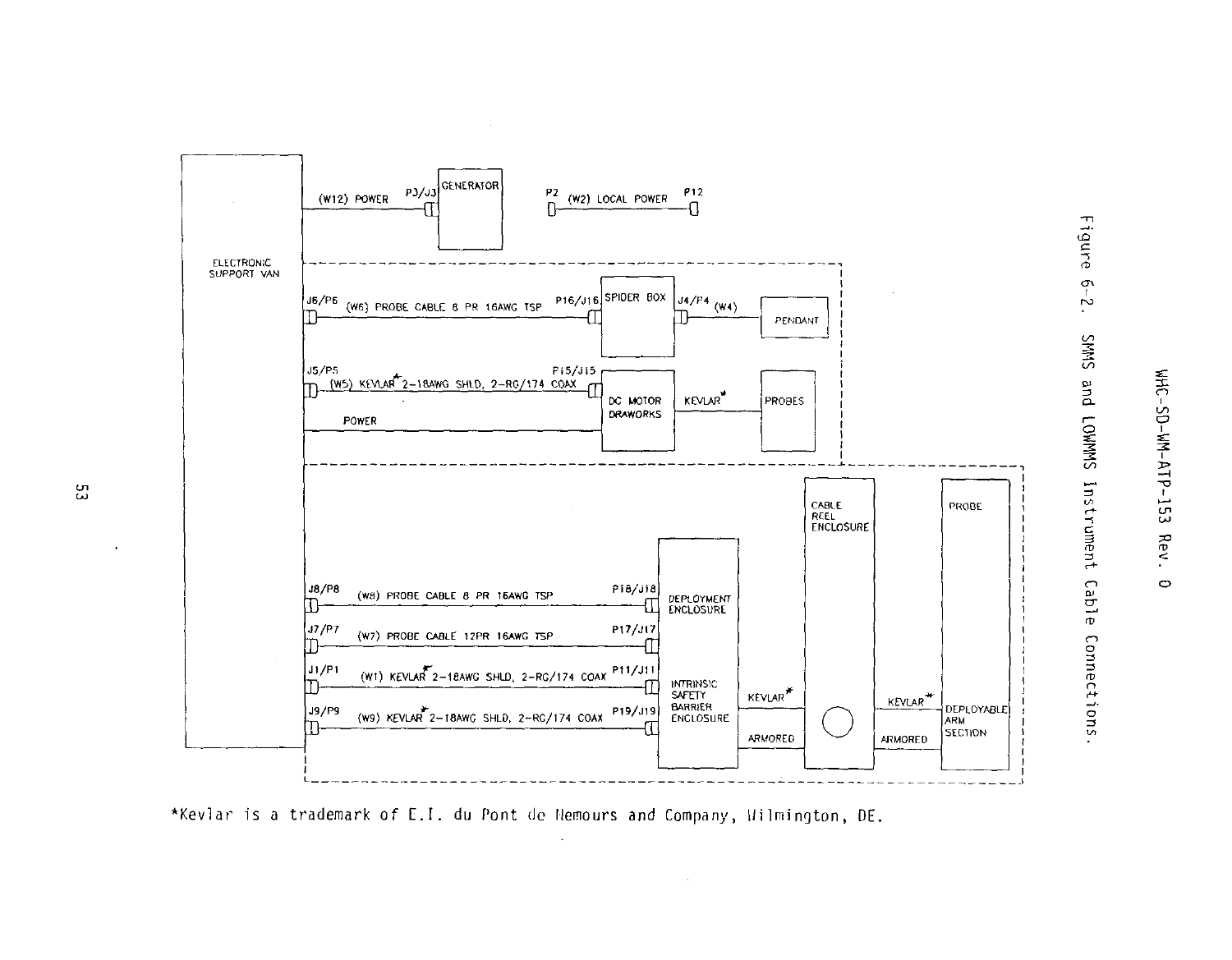





 $\sim 10^{-1}$ 

 $\alpha$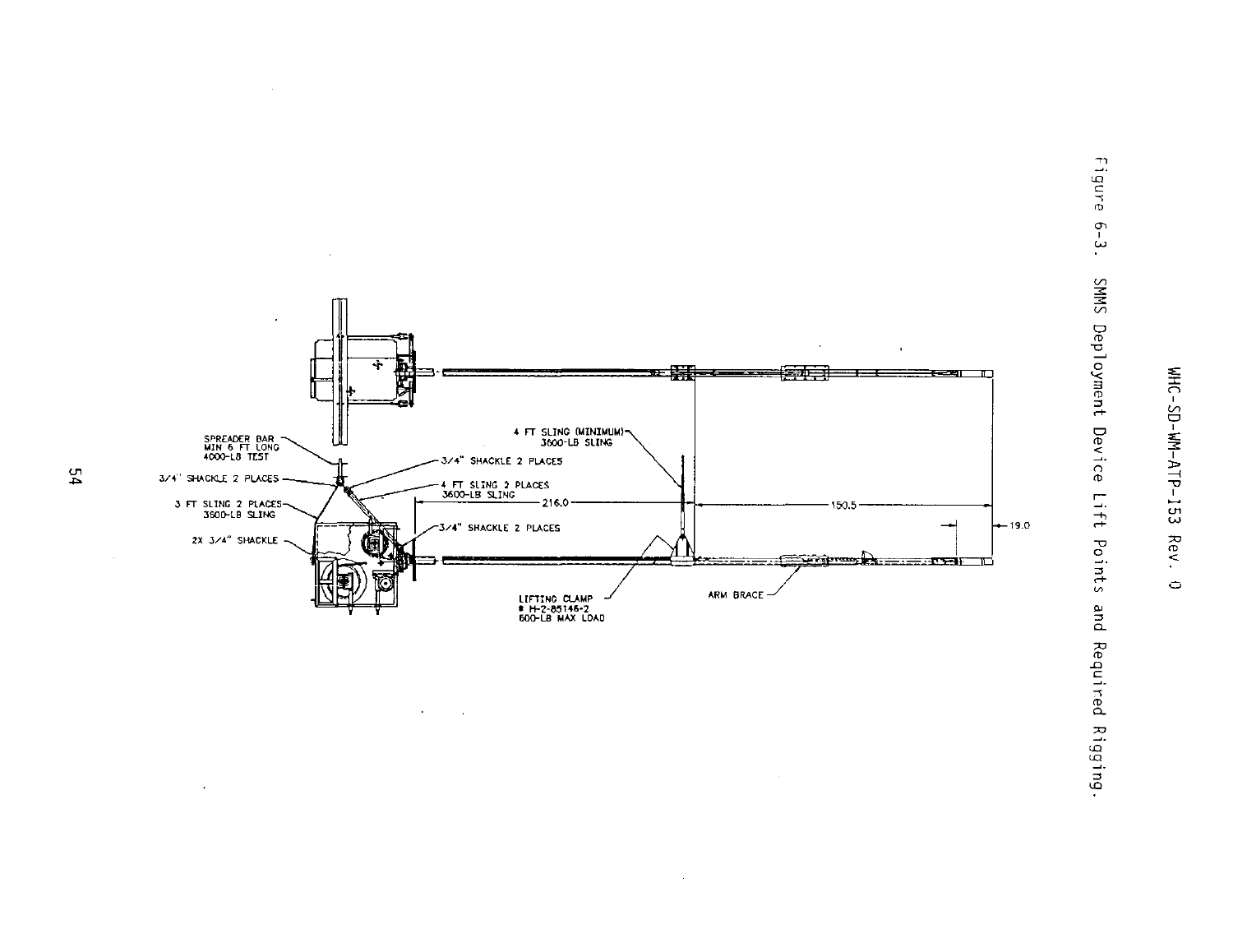

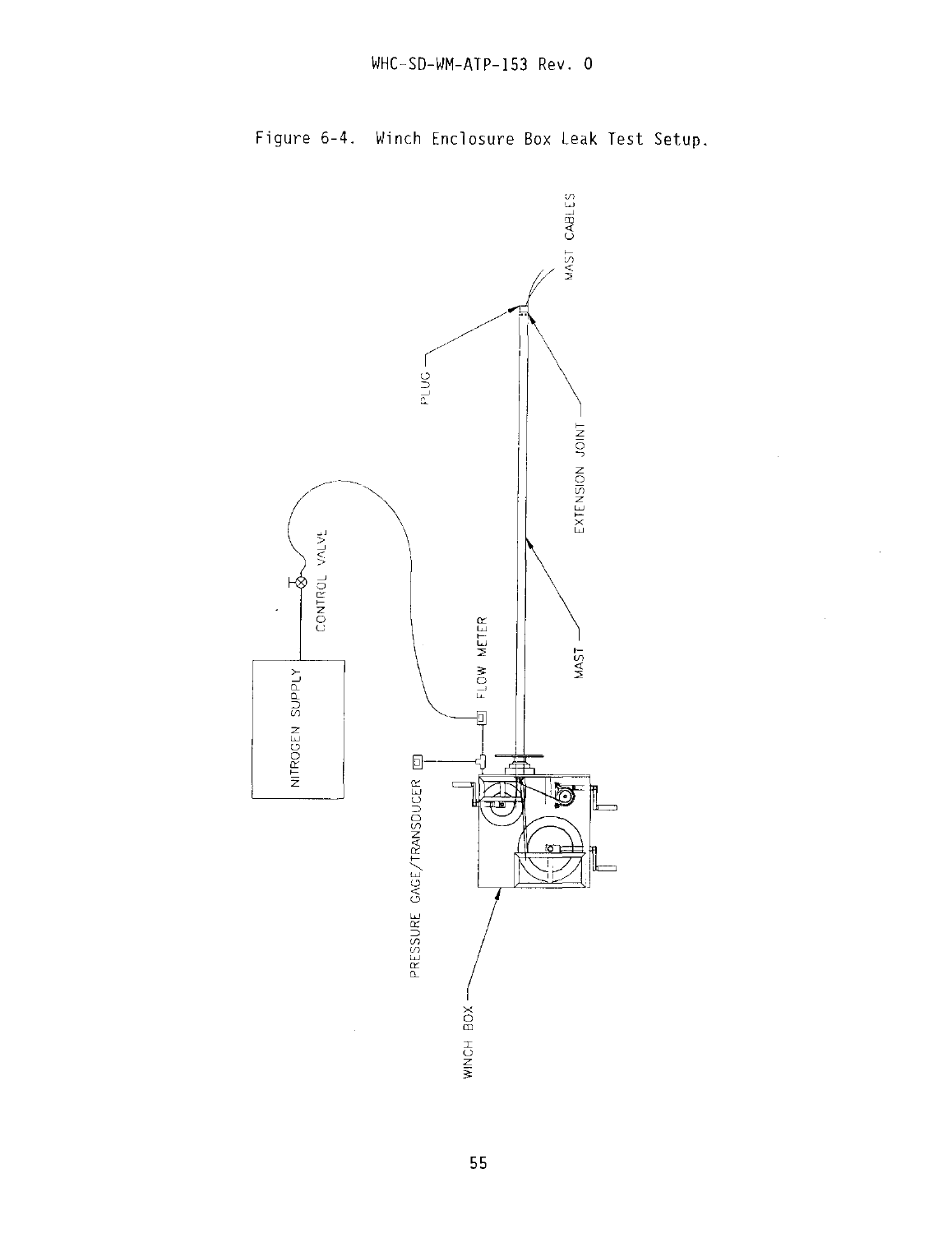



ငှ<br>-

ᅎ

 $\circ$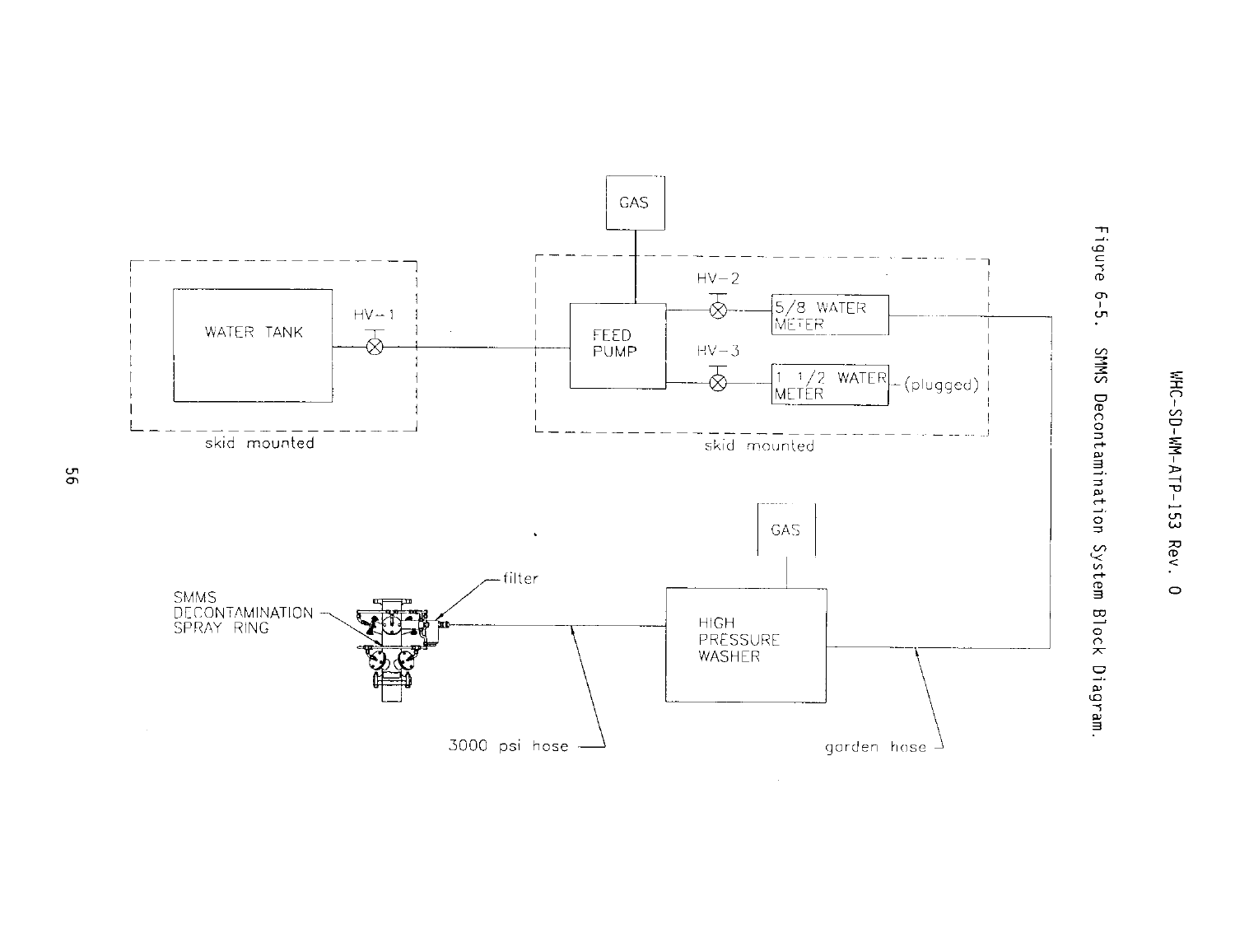Figure 7-1. Sampling Point/Target Layout.



 $\bar{z}$ 

 $\sim 10^{11}$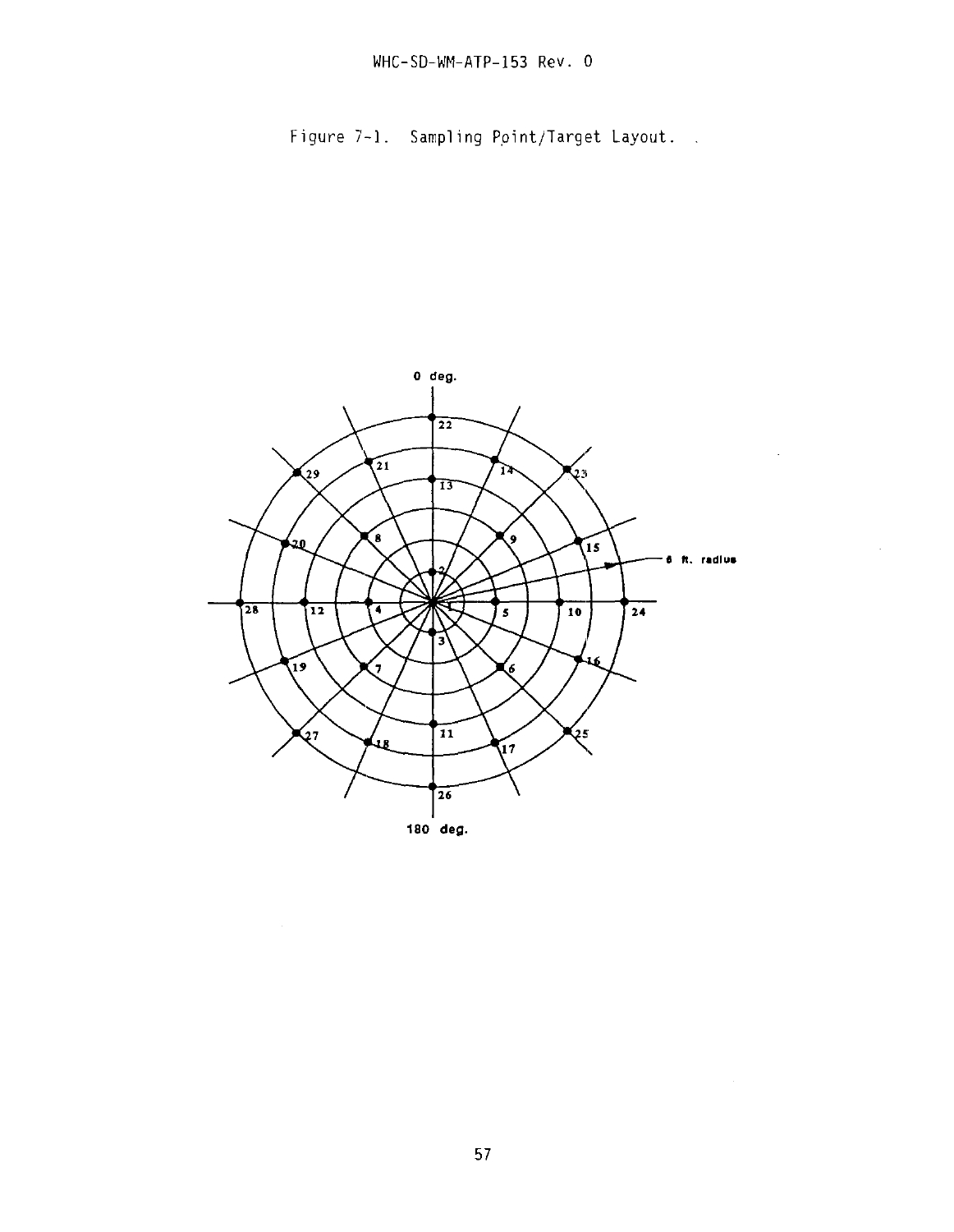|                             | Calibration Fixture #1 |            |            |            |            | Calibration Fixture #2 |            |            |            |            |
|-----------------------------|------------------------|------------|------------|------------|------------|------------------------|------------|------------|------------|------------|
| Drop Test<br>#              | Det.<br>#1             | Det.<br>#2 | Det.<br>#3 | Temp<br>#1 | Temp<br>#2 | Det.<br>#1             | Det.<br>#2 | Det.<br>#3 | Temp<br>#1 | Temp<br>#2 |
| Pre-Test<br>(6.6.2.1)       | CR                     | CR         | CR         |            |            | CR                     | CR         | CR         |            |            |
|                             | <b>SD</b>              | SD         | <b>SD</b>  |            |            | <b>SD</b><br>$\sim$    | <b>SD</b>  | <b>SD</b>  |            |            |
| $\mathbf{I}$<br>(6.6.2.3)   | CR                     | CR         | CR         |            |            | CR                     | CR         | CR         |            |            |
|                             | SD                     | <b>SD</b>  | <b>SD</b>  |            |            | <b>SD</b>              | <b>SD</b>  | <b>SD</b>  |            |            |
| $\overline{c}$<br>(6.6.2.4) | CR                     | CR         | CR         |            |            | CR                     | CR         | CR         |            |            |
|                             | <b>SD</b>              | SD         | <b>SD</b>  |            |            | <b>SD</b>              | <b>SD</b>  | <b>SD</b>  |            |            |
| $\overline{3}$<br>(6.6.2.5) | CR                     | CR         | CR         |            |            | CR                     | CR         | CR         |            |            |
|                             | <b>SD</b>              | <b>SD</b>  | SD         |            |            | SD                     | SD         | SD         |            |            |
| 4<br>(6.6.2.6)              | CR                     | CR         | CR         |            |            | CR                     | CR         | CR         |            |            |
|                             | SD                     | <b>SD</b>  | <b>SD</b>  |            |            | <b>SD</b>              | <b>SD</b>  | <b>SD</b>  |            |            |
| $5$<br>(6.6.2.7)            | ${\sf CR}$             | ${\sf CR}$ | CR         |            |            | ${\sf CR}$             | ${\sf CR}$ | ${\sf CR}$ |            |            |
|                             | <b>SD</b>              | SD         | SD         |            |            | SD                     | ${\sf SD}$ | <b>SD</b>  |            |            |

Table 6-1. Probe Drop Test Measurements (Section 6.6.2).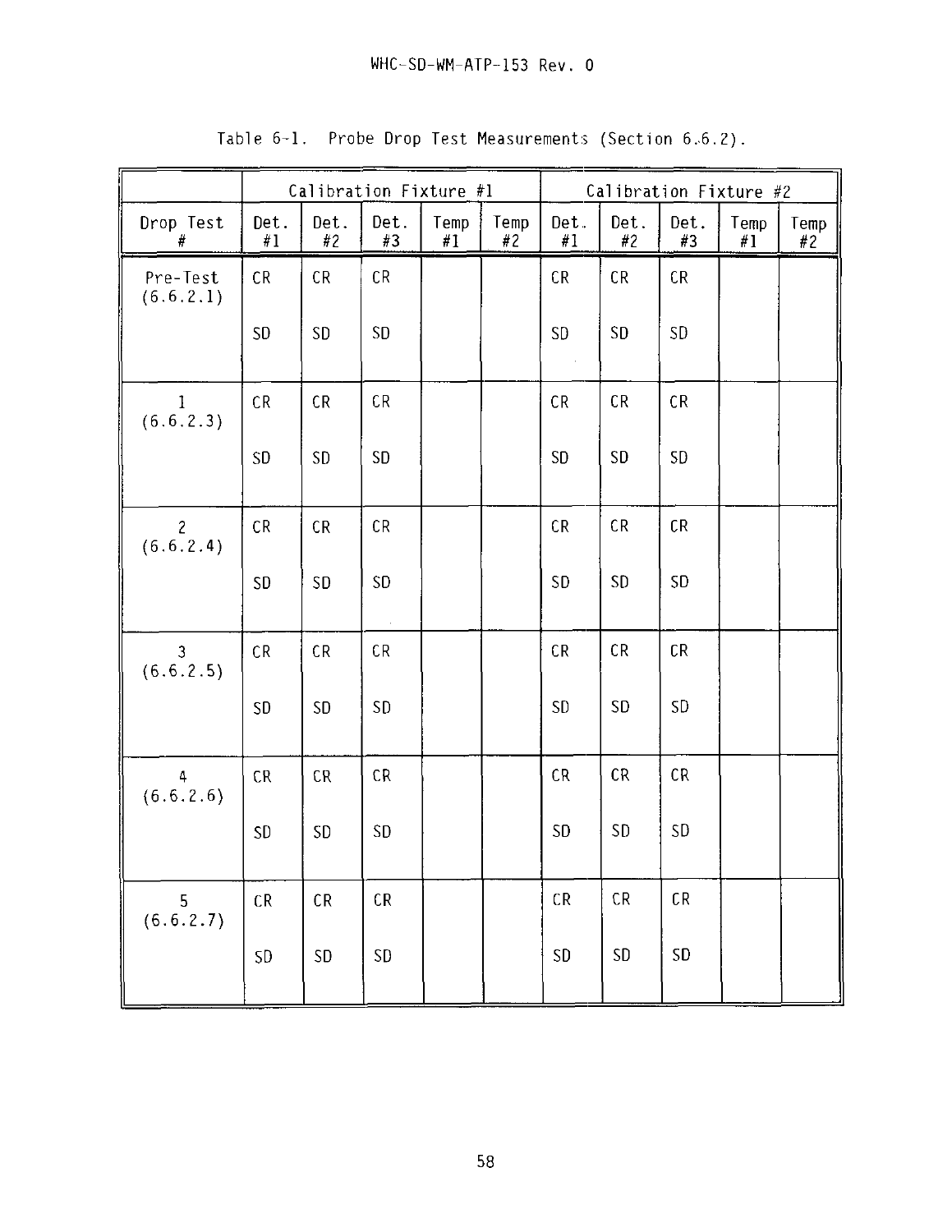| Sample Point#    | Radius (m [ft]) | Azimuthal Angle (degrees) |
|------------------|-----------------|---------------------------|
| $\mathbf{1}$     | $\pmb{0}$       | <b>NA</b>                 |
| $\overline{c}$   | $0.3$ [1]       | $\pmb{0}$                 |
| 3                | $0.3$ [1]       | 180                       |
| $\boldsymbol{4}$ | $0.6$ [2]       | 90                        |
| 5                | $0.6$ [2]       | 270                       |
| 6                | 0.9<br>[3]      | 135                       |
| $\overline{7}$   | $0.9$ [3]       | 225                       |
| $\mathsf g$      | $0.9$ [3]       | $\alpha$<br>315           |
| 9                | 0.9<br>[3]      | 45                        |
| 10               | $1.2$ [4]       | 90                        |
| 11               | $1.2$ [4]       | 180                       |
| 12               | $1.2$ [4]       | 270                       |
| 13               | $1.2$ [4]       | $\pmb{0}$                 |
| 14               | $1.5$ [5]       | 22.5                      |
| 15               | 1.5 [5]         | 67.5                      |
| 16               | 1.5[5]          | 112.5                     |
| 17               | $1.5$ [5]       | 157.2                     |
| $18\,$           | $1.5$ [5]       | 202.5                     |
| 19               | $1.5$ [5]       | 247.5                     |
| $20\,$           | 1.5[5]          | 292.5                     |
| 21               | $1.5$ [5]       | 337.5                     |
| 22               | 1.8[6]          | $\pmb{0}$                 |
| 23               | 1.8[6]          | 45                        |
| 24               | 1.8[6]          | 90                        |
| 25               | 1.8[6]          | 135                       |
| 26               | 1.8[6]          | 180                       |
| 27               | 1.8[6]          | 225                       |
| 28               | 1.8[6]          | 270                       |
| 29               | 1.8[6]          | 315                       |

 $\ddot{\phantom{a}}$ 

Table 7-1. Sampling Point/Target Locations.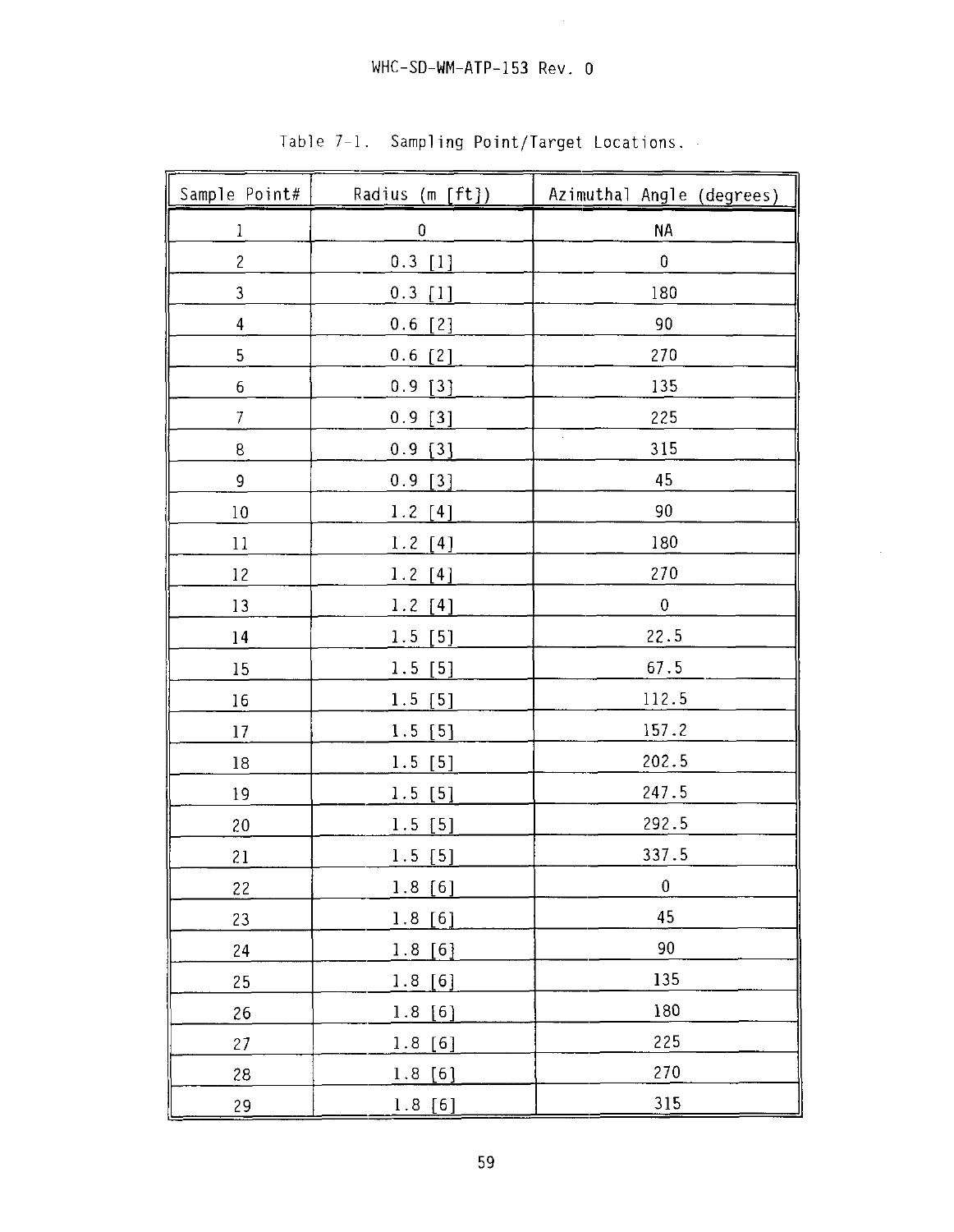| Measurement#   | New Cable<br>Measurements | Pre-test<br>Measurements | Mid-Test<br>Measurements<br>(after 50<br>cycles) | Post-Test<br>Measurements<br>(after 100<br>cycles) |
|----------------|---------------------------|--------------------------|--------------------------------------------------|----------------------------------------------------|
| $\bf{l}$       |                           |                          |                                                  |                                                    |
| $\overline{c}$ |                           |                          |                                                  |                                                    |
| 3              |                           |                          |                                                  |                                                    |
| $\overline{4}$ |                           |                          |                                                  |                                                    |
| 5              |                           |                          |                                                  |                                                    |
| $\sqrt{6}$     |                           |                          |                                                  |                                                    |
| $\overline{7}$ |                           |                          |                                                  |                                                    |
| $\,8\,$        |                           |                          |                                                  |                                                    |
| 9              |                           |                          |                                                  |                                                    |
| 10             |                           |                          |                                                  |                                                    |
| 11             |                           |                          |                                                  |                                                    |
| 12             |                           |                          |                                                  |                                                    |
| 13             |                           |                          |                                                  |                                                    |
| 14             |                           |                          |                                                  |                                                    |
| 15             |                           |                          |                                                  |                                                    |
| 16             |                           |                          |                                                  |                                                    |
| 17             |                           |                          |                                                  |                                                    |
| 18             |                           |                          |                                                  |                                                    |
| 19             |                           |                          |                                                  |                                                    |
| 20             |                           |                          |                                                  |                                                    |

Table 7-2. Probe Cable Diameter Measurements (Section 7.2.3).

 $\mathcal{L}$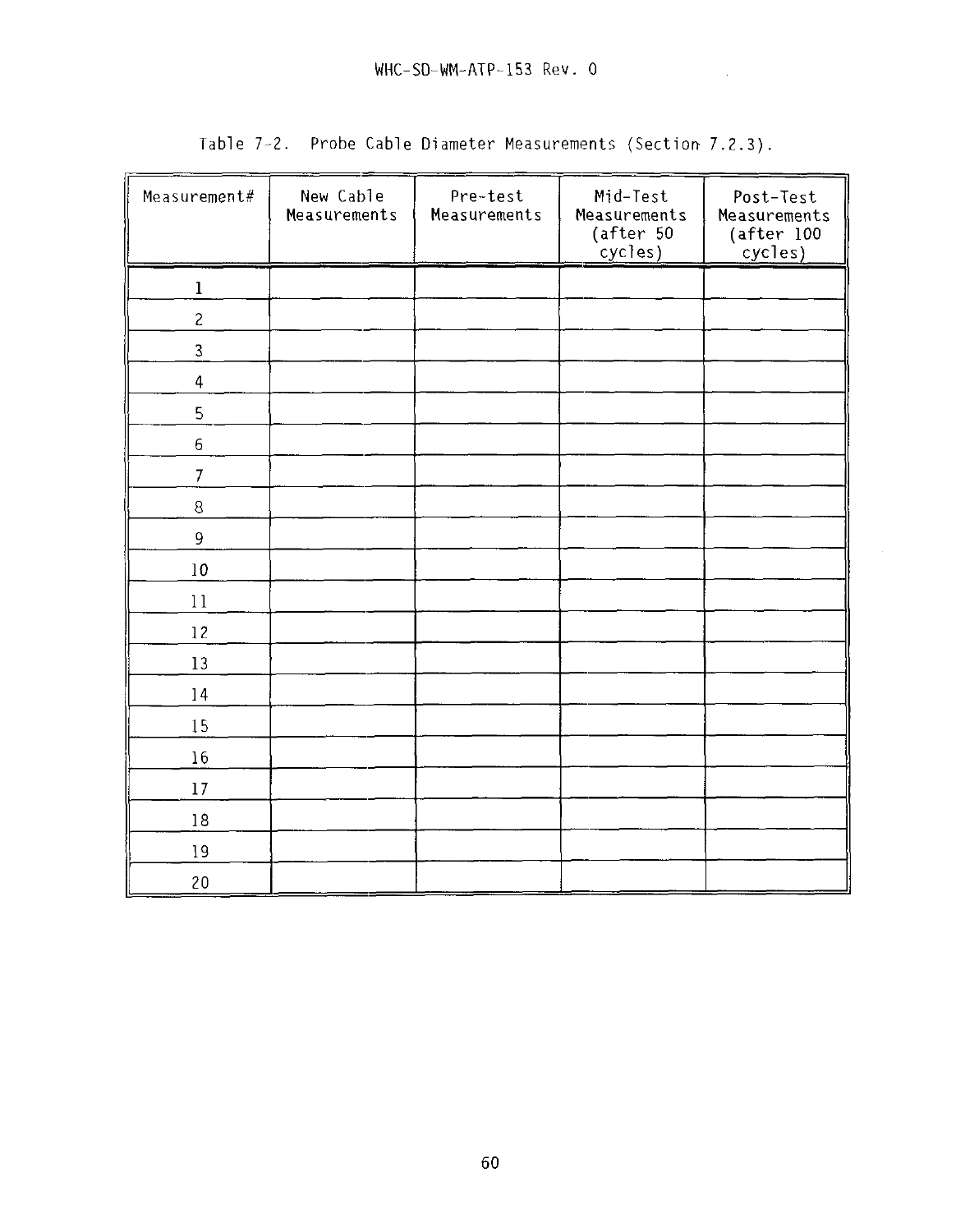| Target #             | Distance to<br>Target Edge | Measured<br>radius/angle | Computed<br>radius/angle | Measured<br>radius/angle<br>$(repeats*)$ |
|----------------------|----------------------------|--------------------------|--------------------------|------------------------------------------|
| $\mathbf{1}^{\star}$ |                            |                          |                          |                                          |
| $2\star$             |                            |                          |                          |                                          |
| $\mathfrak{Z}$       |                            |                          |                          |                                          |
| $\overline{a}$       |                            |                          |                          |                                          |
| 5 CM 6<br>$5\star$   |                            |                          |                          |                                          |
| $\bf 6$              |                            |                          |                          |                                          |
| $7*$                 |                            |                          |                          |                                          |
| $\, 8$               |                            |                          |                          |                                          |
| 9                    |                            |                          |                          |                                          |
| 10                   |                            |                          |                          |                                          |
| 11                   |                            |                          |                          |                                          |
| 12                   |                            |                          |                          |                                          |
| $13*$                |                            |                          |                          |                                          |
| 14                   |                            |                          |                          |                                          |
| 15                   |                            |                          |                          |                                          |
| 16                   |                            |                          |                          |                                          |
| $17*$                |                            |                          |                          |                                          |
| $18\,$               |                            |                          |                          |                                          |
| 19                   |                            |                          |                          |                                          |
| 20                   |                            |                          |                          |                                          |
| 21                   |                            |                          |                          |                                          |
| 22                   |                            |                          |                          |                                          |
| 23                   |                            |                          |                          |                                          |
| 24                   |                            |                          |                          |                                          |
| 25                   |                            |                          |                          |                                          |
| 26                   |                            |                          |                          |                                          |
| 27                   |                            |                          |                          |                                          |
| 28                   |                            |                          |                          |                                          |
| $29*$                |                            |                          |                          |                                          |

Table 7-3. Probe Placement Measurements (Section 7:3.2).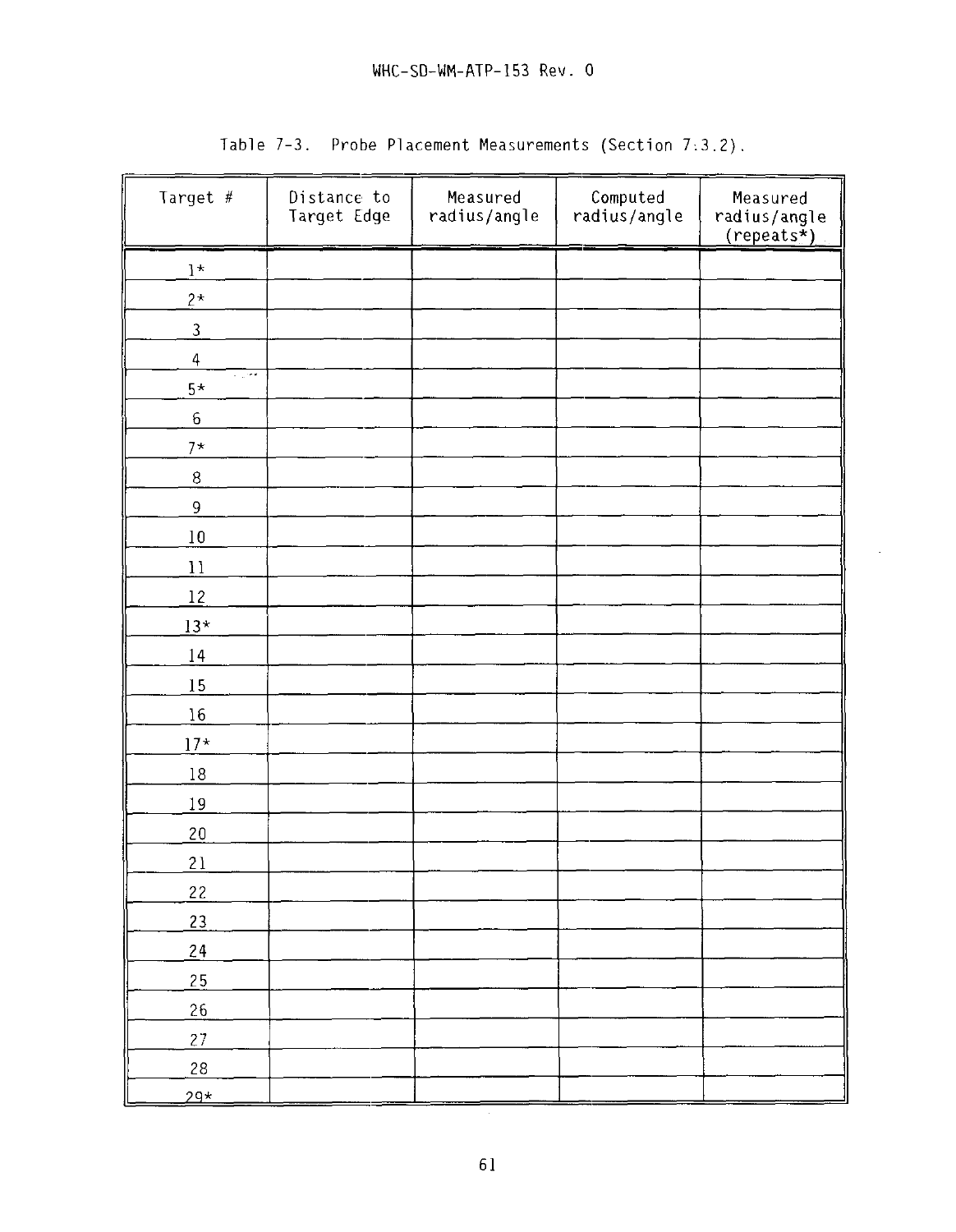# WHC-SD-WM-ATP-153 Rev. 0

| Target #       | Distance to<br>Target Edge | Measured<br>radius/angle | Computed<br>radius/angle | Measured<br>radius/angle<br>$(repeats*)$ |
|----------------|----------------------------|--------------------------|--------------------------|------------------------------------------|
| $1^{\star}$    |                            |                          |                          |                                          |
| $2^{\star}$    |                            |                          |                          |                                          |
| $\overline{3}$ |                            |                          |                          |                                          |
| $\overline{4}$ |                            |                          |                          |                                          |
| $5^{\star}$    |                            |                          |                          |                                          |
| 6              |                            |                          |                          |                                          |
| $7*$           |                            |                          |                          |                                          |
| $\overline{8}$ |                            |                          |                          |                                          |
| $\mathsf g$    |                            |                          |                          |                                          |
| 10             |                            |                          |                          |                                          |
| 11             |                            |                          |                          |                                          |
| 12             |                            |                          |                          |                                          |
| $13*$          |                            |                          |                          |                                          |
| 14             |                            |                          |                          |                                          |
| 15             |                            |                          |                          |                                          |
| 16             |                            |                          |                          |                                          |
| $17^{\star}$   |                            |                          |                          |                                          |
| <u>18</u>      |                            |                          |                          |                                          |
| 19             |                            |                          |                          |                                          |
| 20             |                            |                          |                          |                                          |
| 21             |                            |                          |                          |                                          |
| 22             |                            |                          |                          |                                          |
| 23             |                            |                          |                          |                                          |
| 24             |                            |                          |                          |                                          |
| 25             |                            |                          |                          |                                          |
| 26.            |                            |                          |                          |                                          |
| 27             |                            |                          |                          |                                          |
| 28             |                            |                          |                          |                                          |
| $29*$          |                            |                          |                          |                                          |

Table 7-4. Probe Placement Measurements (Section 7,3.4).

 $\mathcal{L}_{\mathcal{A}}$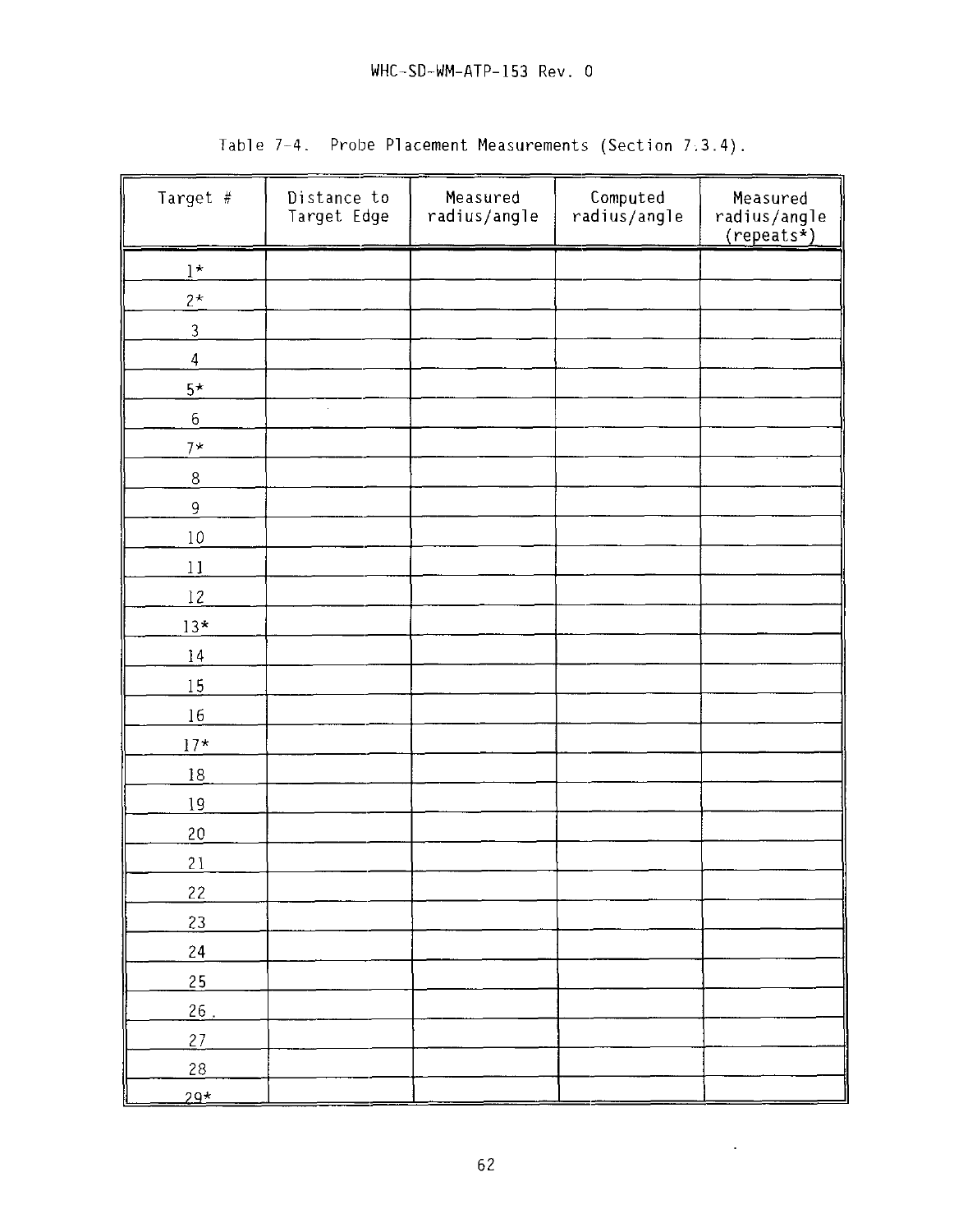| Surface Description | Probe<br>Offset | Probe<br>Inclin.<br>Angle | Comments |
|---------------------|-----------------|---------------------------|----------|
|                     |                 |                           |          |
|                     |                 |                           |          |
|                     |                 |                           |          |
|                     |                 |                           |          |
|                     |                 |                           |          |
|                     |                 |                           |          |
|                     |                 |                           |          |
|                     |                 |                           |          |
|                     |                 |                           |          |
|                     |                 |                           |          |

Table 7-5. Probe Placement on Irregular Surfaces (Section 7.3.5)

 $\frac{1}{2} \frac{1}{2} \frac{1}{2} \frac{1}{2}$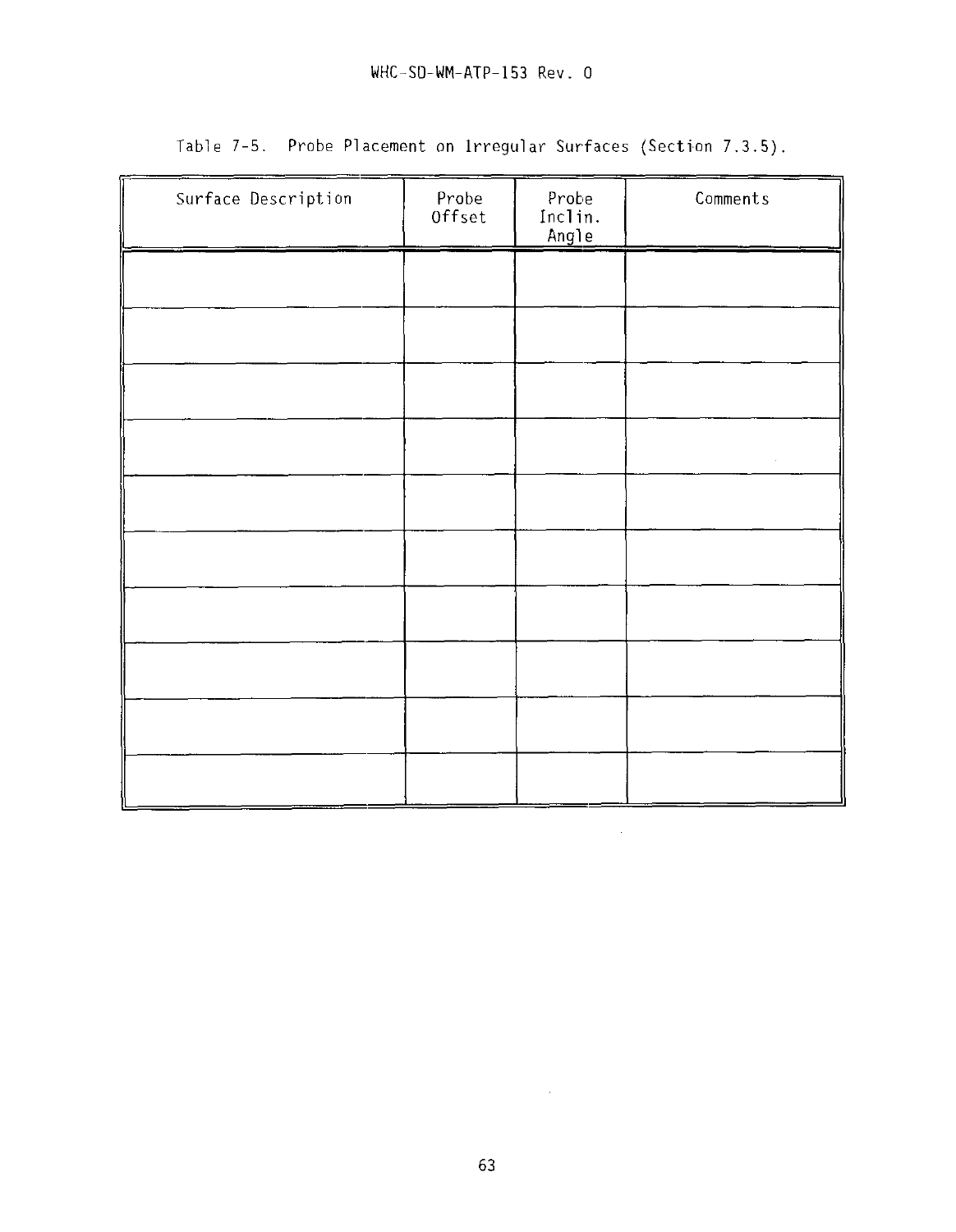$\mathcal{L}_{\mathrm{max}}$ 

## **APPENDIX A**

## **SURFACE MOISTURE MEASUREMENT SYSTEM FUNCTIONAL TESTING OBSERVATION/RESULTS SHEET**

 $\mathcal{A}^{\mathrm{int}}$ 

 $\sim$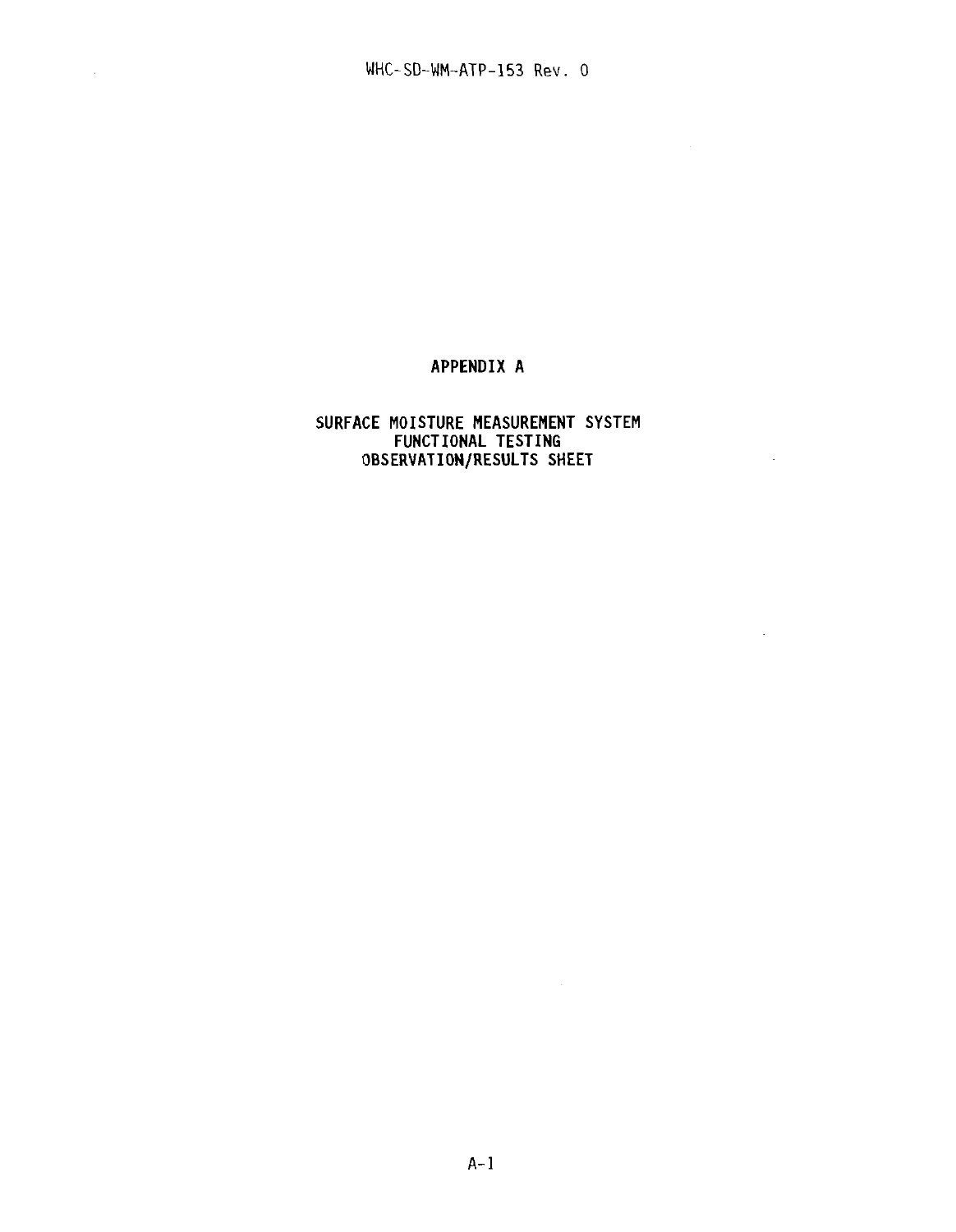## **SURFACE MOISTURE MEASUREMENT SYSTEM FUNCTIONAL** TESTING **OBSERVATION/RESULTS** SHEET

 $\sim$ 

| TEST<br>STEP | OBSERVATION/RESULTS | INITIALS | <b>DATE</b> |
|--------------|---------------------|----------|-------------|
|              |                     |          |             |
|              |                     |          |             |
|              |                     |          |             |
|              |                     |          |             |
|              |                     |          |             |
|              |                     |          |             |
|              |                     |          |             |
|              |                     |          |             |
|              |                     |          |             |
|              |                     |          |             |
|              |                     |          |             |
|              |                     |          |             |
|              |                     |          |             |
|              |                     |          |             |
|              |                     |          |             |
|              |                     |          |             |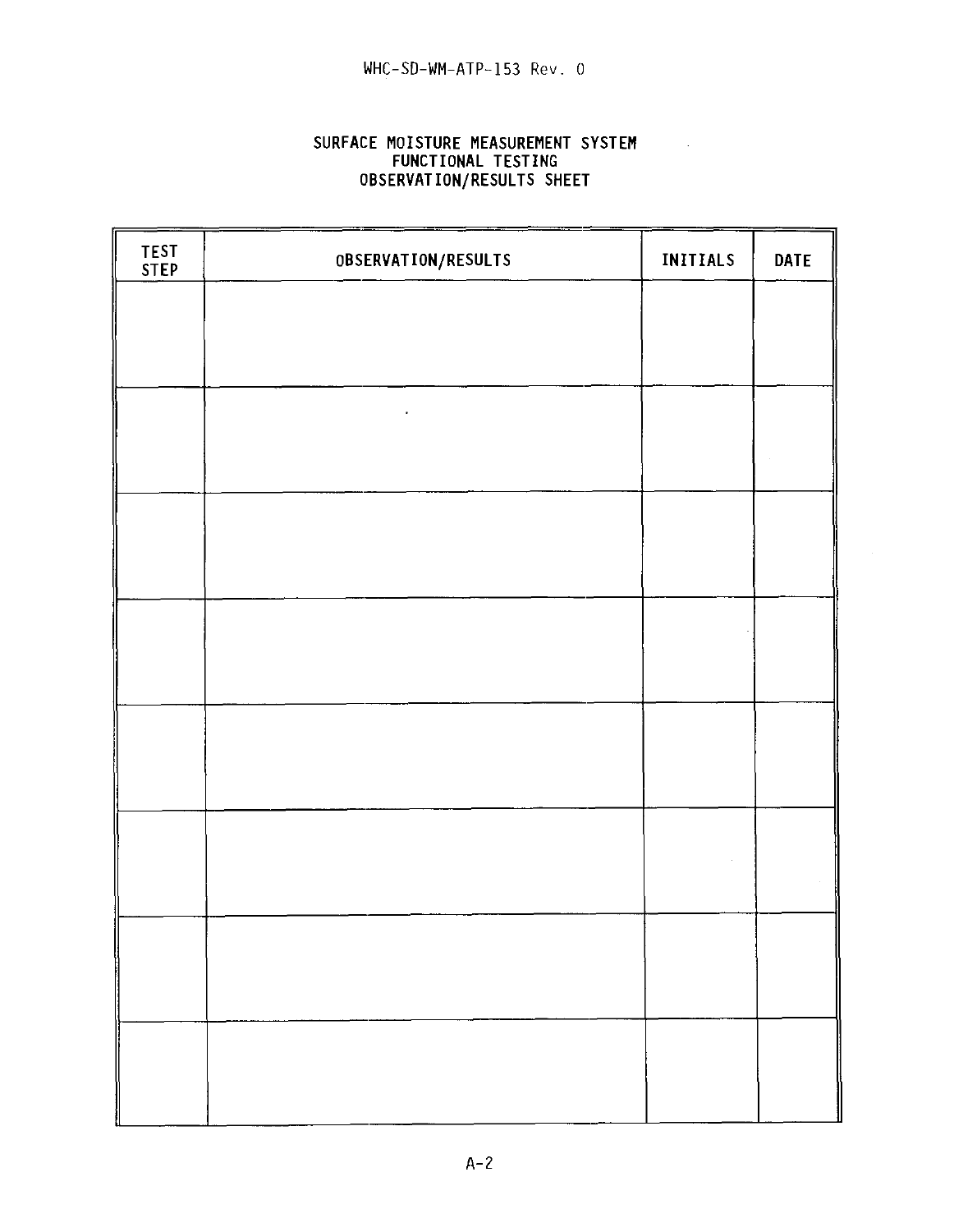$\sim 10^7$ 

| TEST<br>STEP | OBSERVATION/RESULTS | $\tilde{\phantom{a}}$<br>INITIALS | DATE |
|--------------|---------------------|-----------------------------------|------|
|              |                     |                                   |      |
|              |                     |                                   |      |
|              |                     |                                   |      |
|              |                     |                                   |      |
|              |                     |                                   |      |
|              |                     |                                   |      |
|              |                     |                                   |      |
|              |                     |                                   |      |
|              |                     |                                   |      |
|              |                     |                                   |      |
|              |                     |                                   |      |
|              |                     |                                   |      |
|              |                     |                                   |      |
|              |                     |                                   |      |
|              |                     |                                   |      |
|              |                     |                                   |      |
|              |                     |                                   |      |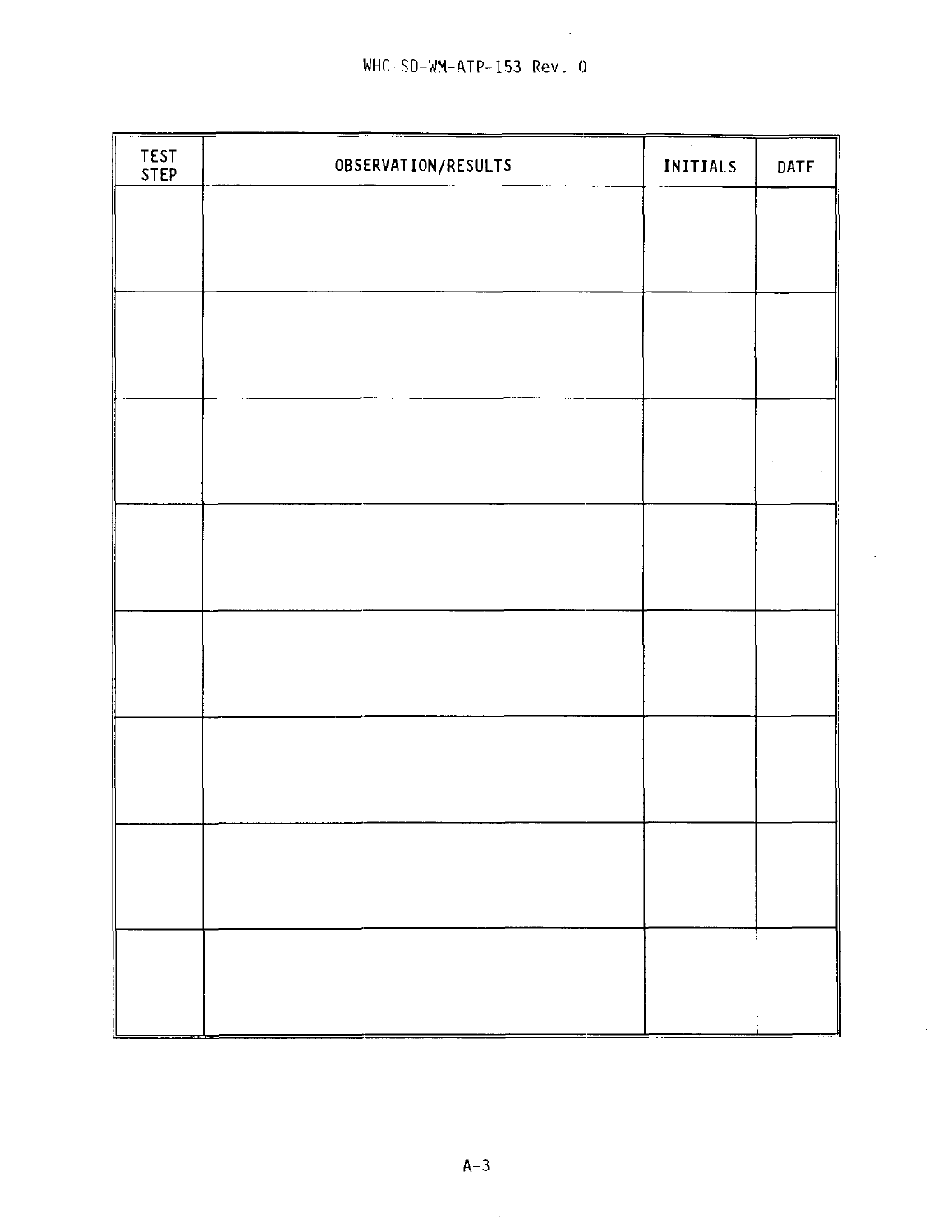$\sim 10^{-10}$ 

 $\mathcal{L}$ 

 $\mathcal{L}$ 

 $\mathcal{L}^{\mathcal{L}}$ 

# **APPENDIX B**

## **EXCEPTION TO SMMS ACCEPTANCE TEST**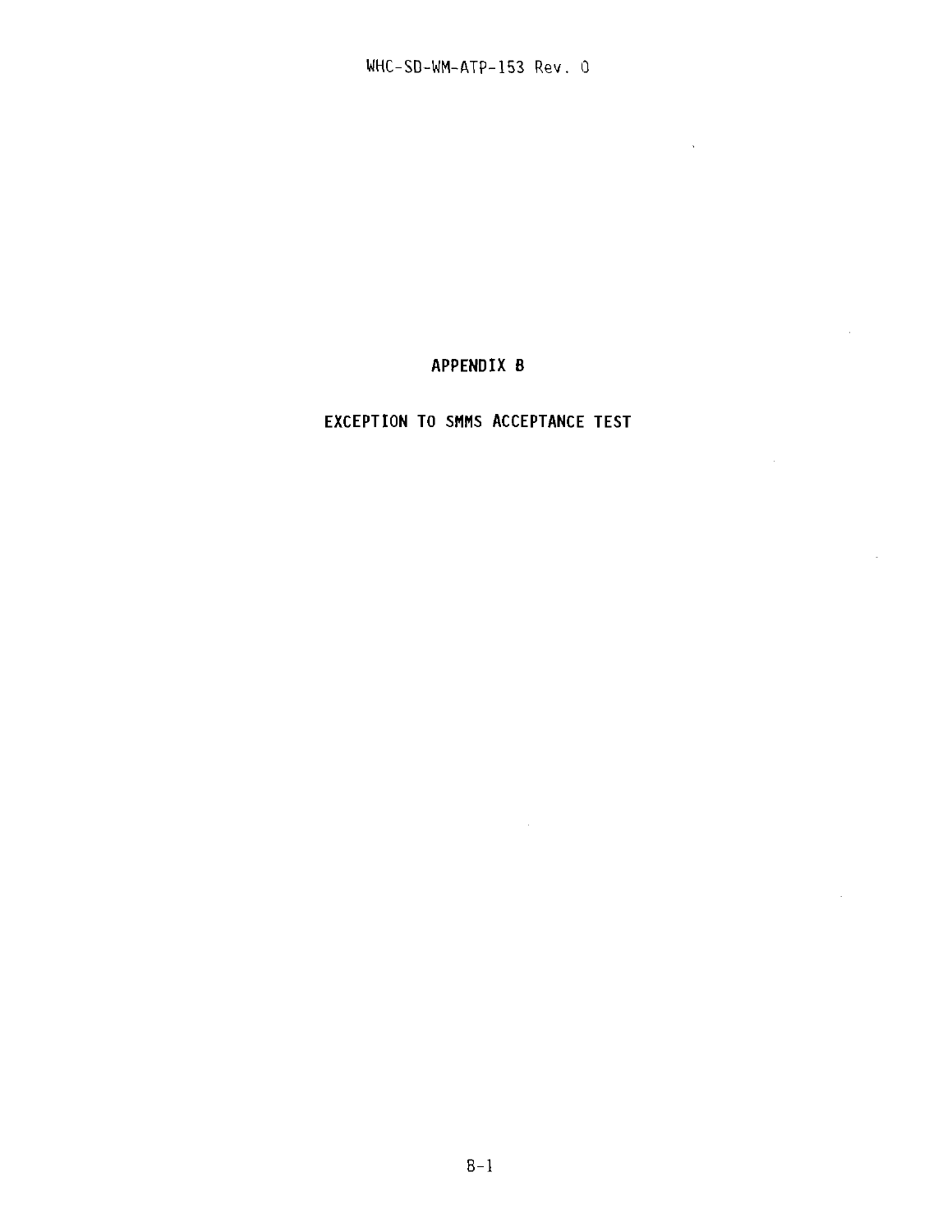### **EXCEPTION TO SMMS ACCEPTANCE TEST**

| <b>EXCEPTIONS</b>              |             |                           | <b>CORRECTION APPROVAL</b>       |                 |             |  |
|--------------------------------|-------------|---------------------------|----------------------------------|-----------------|-------------|--|
| PARAGRAPH<br>NO.               | <b>DATE</b> | <b>DESCRIPTION</b>        | ORGANIZATION                     | <b>INITIALS</b> | <b>DATE</b> |  |
|                                |             |                           |                                  |                 |             |  |
|                                |             |                           |                                  |                 |             |  |
|                                |             |                           |                                  |                 |             |  |
|                                |             |                           |                                  |                 |             |  |
|                                |             |                           |                                  |                 |             |  |
|                                |             |                           |                                  |                 |             |  |
|                                |             |                           |                                  |                 |             |  |
| TEST APPROVED - NO EXCEPTIONS: |             |                           | TEST APPROVED - WITH EXCEPTIONS: |                 |             |  |
|                                |             |                           |                                  |                 |             |  |
| Responsible Engineer           |             | Date                      | Responsible Engineer             |                 | Date        |  |
| Date<br>Quality Assurance      |             | Quality Assurance<br>Date |                                  |                 |             |  |
| Test Witness                   |             | Date                      | Test Witness                     |                 | Date        |  |

# Title of Test: Surface Moisture Measurement System Test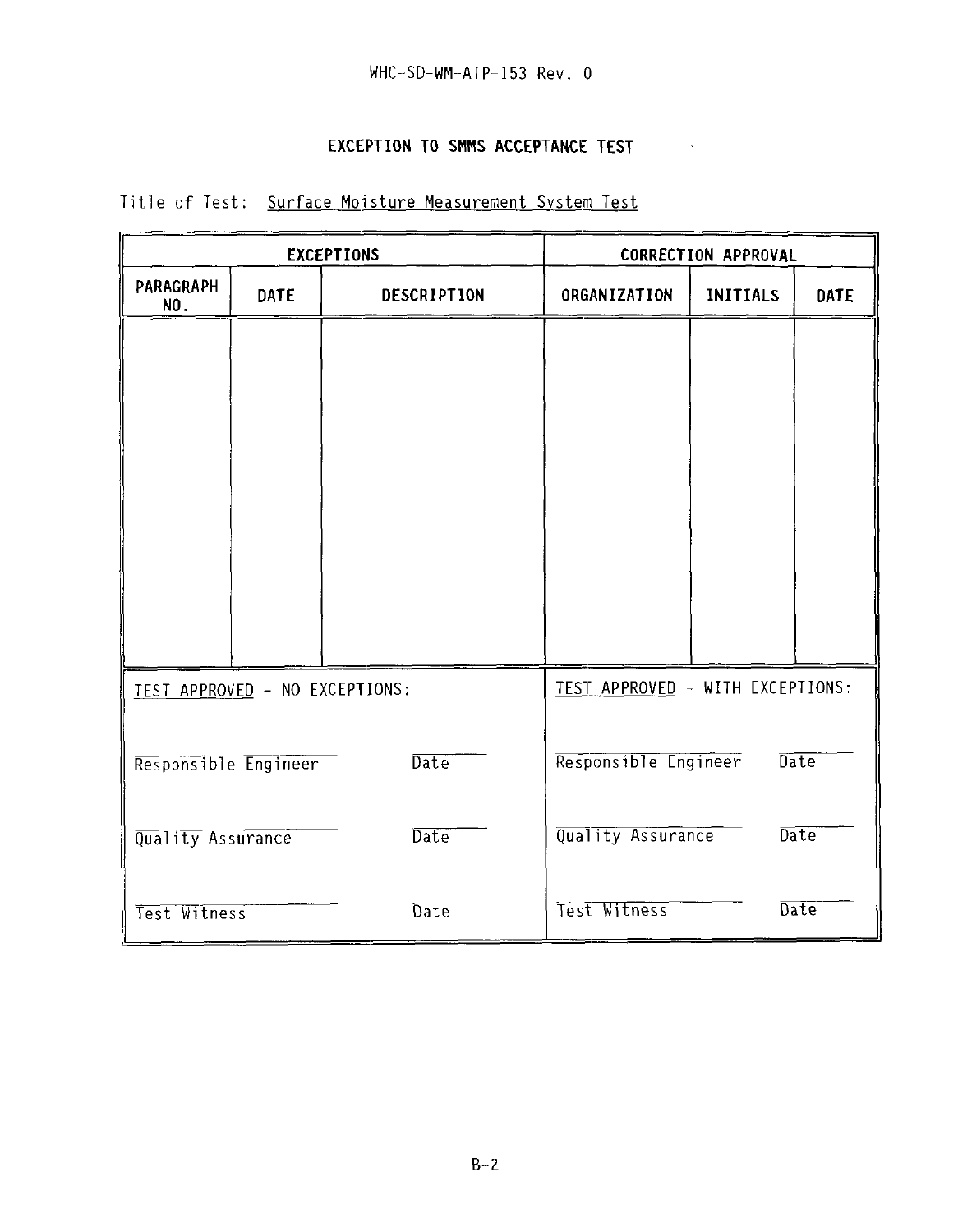$\sim 10^{-10}$ 

 $\sim 10^{-11}$ 

 $\sim$ 

### APPENDIX C

### PREJOB SAFETY MEETING FORM AND ATTENDANCE ROSTER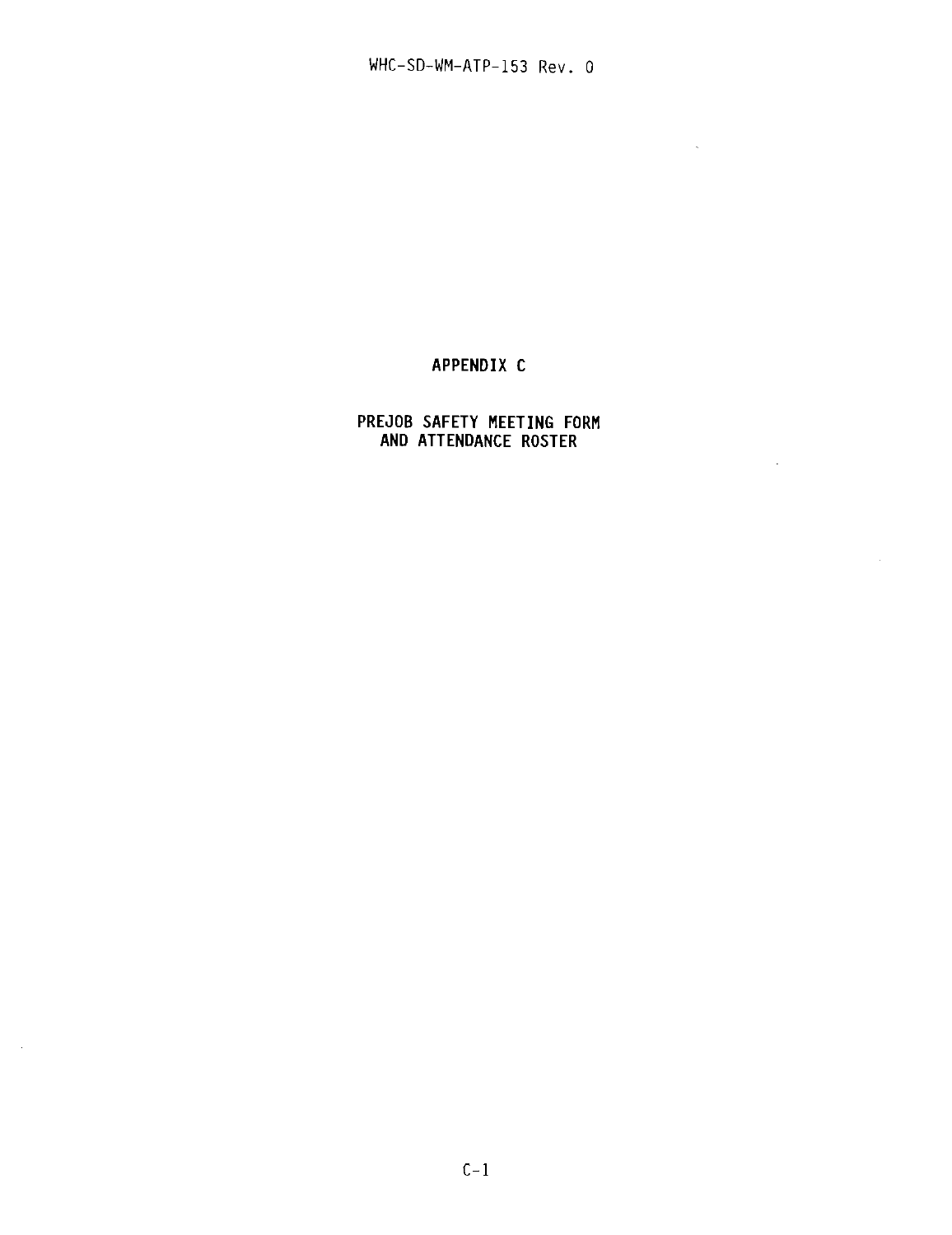#### **PREJOB SAFETY MEETING FORM AND ATTENDANCE ROSTER**

 $\bar{\mathcal{A}}$ 

| PRE-JOB SAFETY MEETING FORM            |                                                                    |     |                                                                                          | Page 1 of 2 |  |  |
|----------------------------------------|--------------------------------------------------------------------|-----|------------------------------------------------------------------------------------------|-------------|--|--|
| Job Description/Title                  |                                                                    |     |                                                                                          | Date        |  |  |
|                                        | Surface Moisture Measurement System Acceptance Test                |     |                                                                                          |             |  |  |
|                                        | Work Package No.: WHC-SD-WM-ATP-153                                |     | Person in Charge (PIC):                                                                  |             |  |  |
|                                        | First Aid Qualified Person:                                        |     |                                                                                          |             |  |  |
|                                        | <b>Check Items Discussed</b>                                       |     |                                                                                          |             |  |  |
| $\lceil X \rceil$                      | Procedures/Plans to be Used                                        | No. | WHC-SD-WM-ATP-153                                                                        |             |  |  |
| $\lceil$                               | Applicable OSR's                                                   | No. |                                                                                          |             |  |  |
| $\lceil$                               | <b>Radiation Work Permit</b>                                       | No. |                                                                                          |             |  |  |
| [ X ]                                  | Job Hazard Analysis                                                | No. |                                                                                          |             |  |  |
| $\Box$                                 | Construction Permit (as needed)                                    | No. |                                                                                          |             |  |  |
| $\lceil$                               | Additional Permits (i.e., confined<br>space, excavation, etc.)     | No. |                                                                                          |             |  |  |
| [X]                                    | be used                                                            |     | Review All Applicable Safety Precautions and Prestart Conditions per Procedures/Plans to |             |  |  |
| $\lceil$                               | Components Locked and Tagged                                       |     |                                                                                          |             |  |  |
| $\lceil X \rceil$                      | ALARA Considerations (applicable MSDS's)                           |     |                                                                                          |             |  |  |
| $\begin{array}{c} \square \end{array}$ | Respiratory Protection (fresh air, PAPR's, chemical filters, etc.) |     |                                                                                          |             |  |  |
| $\lceil$                               | <b>Radioactive Contamination Containment Device</b>                |     |                                                                                          |             |  |  |
| [ X ]                                  | <b>Emergency Response and Actions</b>                              |     |                                                                                          |             |  |  |
| [ X ]                                  | Summary of Job Sequence (or steps)                                 |     |                                                                                          |             |  |  |
| $\lceil$                               | Work Area Conditions (high/low temperatures, lighting, etc.)       |     |                                                                                          |             |  |  |
| $\lceil X \rceil$                      | All Equipment Functionally Checked and at Work Site                |     |                                                                                          |             |  |  |
|                                        | Special Circumstances or COMMENTS:                                 |     |                                                                                          |             |  |  |
|                                        | Chairman Signature:                                                |     |                                                                                          |             |  |  |
|                                        | Operations                                                         |     |                                                                                          |             |  |  |
|                                        | Maintenance                                                        |     |                                                                                          |             |  |  |
|                                        | Other                                                              |     |                                                                                          |             |  |  |
|                                        |                                                                    |     |                                                                                          |             |  |  |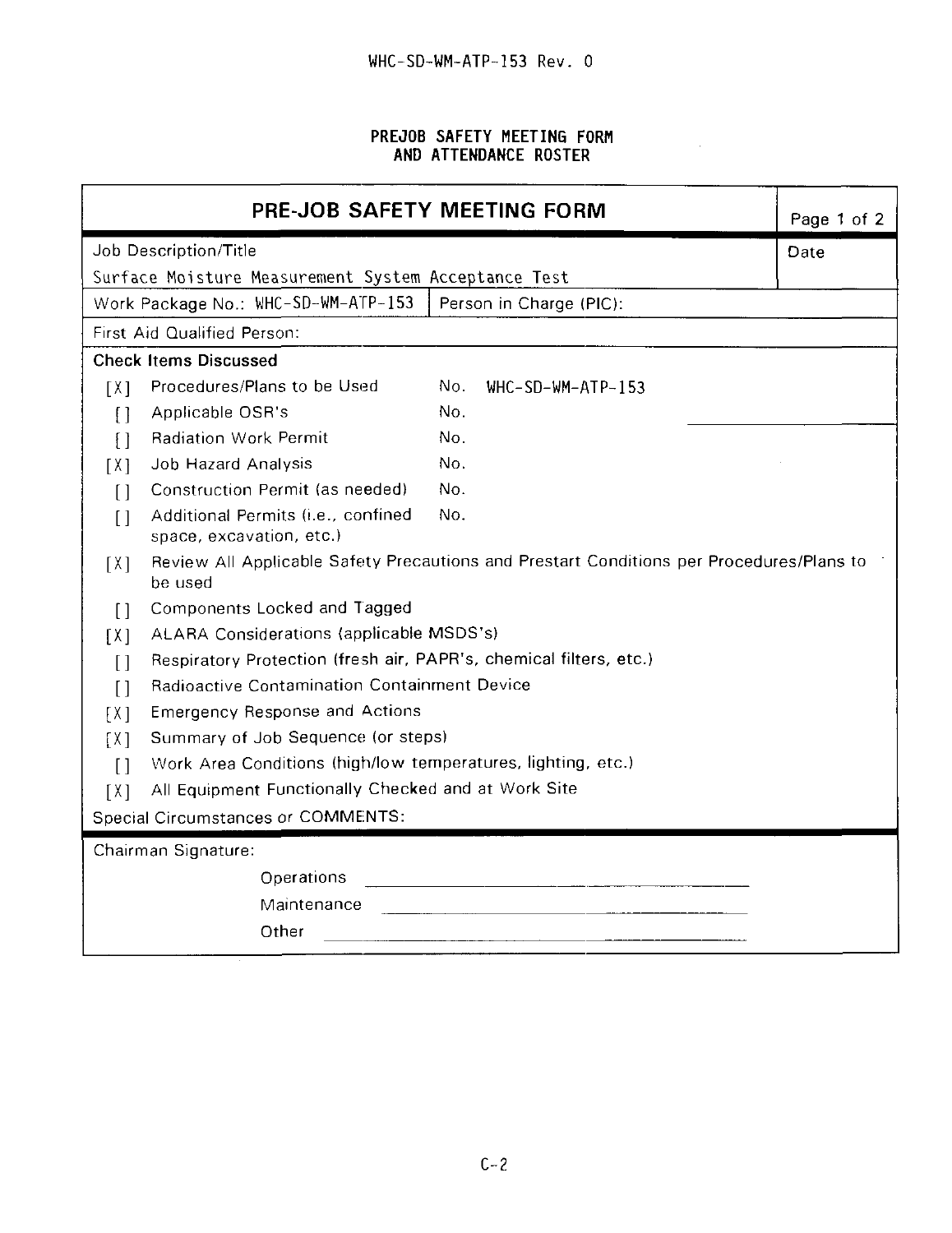| Pre-Job Safety Meeting Form<br><b>ATTENDANCE ROSTER</b> |           | Page 2 of 2 |
|---------------------------------------------------------|-----------|-------------|
| Name                                                    | Org. Code | Payroll No. |
|                                                         |           |             |
|                                                         |           |             |
|                                                         |           |             |
|                                                         |           |             |
|                                                         |           |             |
|                                                         |           |             |
|                                                         |           |             |
|                                                         |           |             |
|                                                         |           | $\epsilon$  |
|                                                         |           |             |
|                                                         |           |             |
|                                                         |           |             |
|                                                         |           |             |
|                                                         |           |             |
| $\epsilon$                                              |           |             |
|                                                         |           |             |
|                                                         |           |             |
|                                                         |           |             |
|                                                         |           |             |
|                                                         |           |             |
|                                                         |           |             |
|                                                         |           |             |
|                                                         |           |             |
|                                                         |           |             |
| _ <del>______________________</del><br>- سے             |           |             |

BD-6000-696.2 (4/91) {EF> GEF121